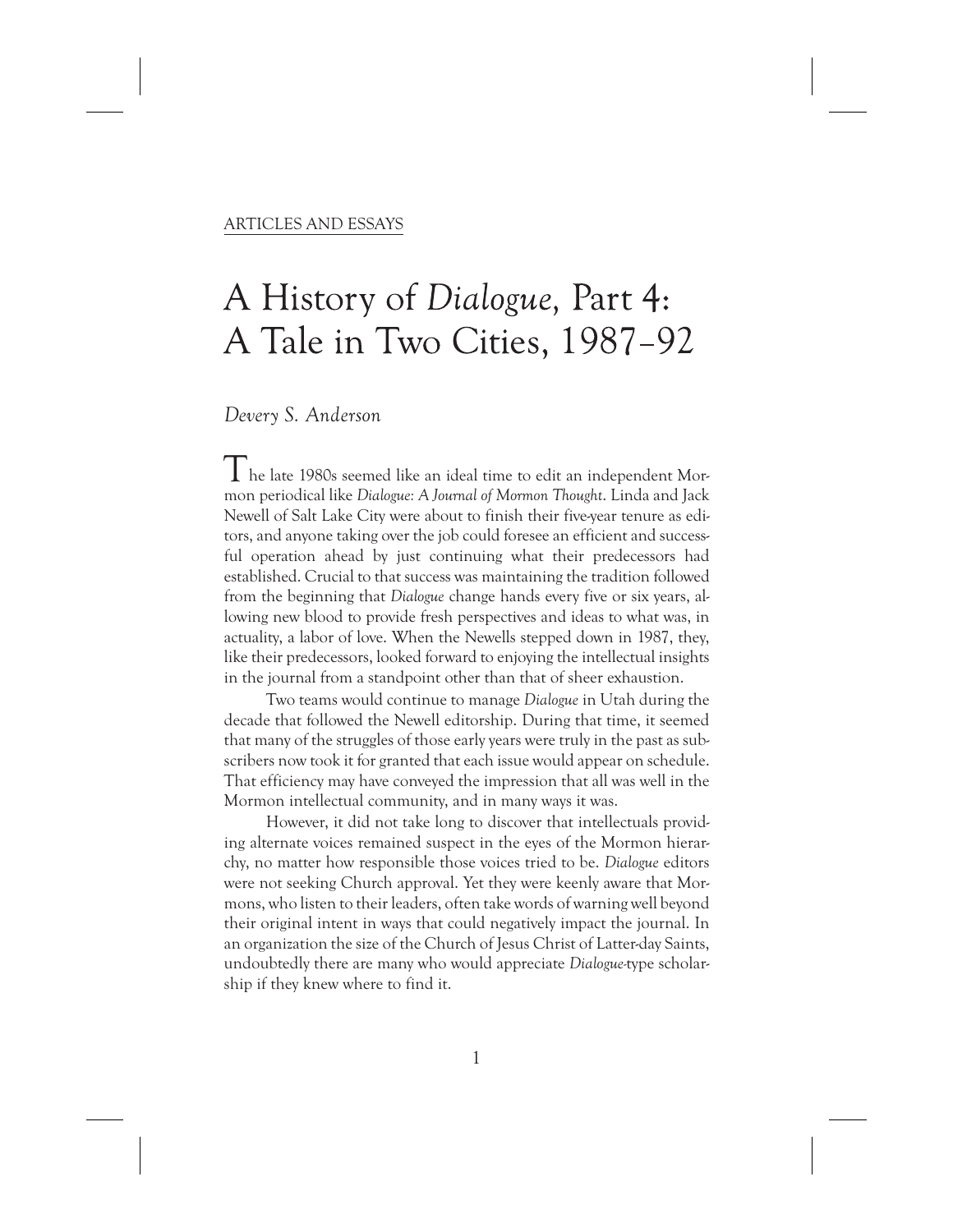Beginning in 1972, with the call of scholar Leonard J. Arrington as official Church historian, LDS leaders began to sanction a more open, academic approach to the writing of its history. The work of Arrington and his team of professionals ushered in an era that came to be dubbed "Camelot," but it wasn't long before some in the Mormon hierarchy became critical of the Arrington team, despite the continued support of Church president Spencer W. Kimball. By 1982, Arrington's team had been transferred to BYU, away from Church archives, and Camelot was over.<sup>1</sup> In 1985, historical documents dealer Mark Hofmann killed two Mormons with homemade bombs in an attempt to conceal the fact that the documents he had peddled to Church leaders and others were nothing but skilled forgeries.<sup>2</sup> For Mormons already sensitive about their Church's past and how to tell that story, this crime and the resulting fallout only made things worse.

By the late 1980s and early 1990s, perhaps Church leaders were still feeling the sting of the Hofmann scandal, or maybe it was simply the results of decades of tension between them and independent-minded scholars that finally came to a head. Whatever it was, the LDS Church began to take action—and did it publicly: first in word, during the editorship of the Newells' successors, and later, in deed. For those at *Dialogue* in the five years from 1987 to 1992, remaining independent, dignified, and responsible during a time of official criticism was not easy. To their credit, however, this editorial team managed to do just that.

# **VI. Transitions, 1987–89**

*I believe that the next editors of* Dialogue *must have a strong sense of responsibility to the institution the journal has become and the community it has helped create. They should be as courageous and independent as past editors but perhaps even more evidently perceived as devoted members of the larger LDS community.* —Eugene England to the *Dialogue* Search Committee, March 19, 1987

*Taking the church as it is today, could any* Dialogue *editor who possesses intellectual courage and independence be seen by the brethren as wholly committed? I think you and I both know the answer is no, by definition, as far as many members and church leaders are concerned. How many years did they keep you out of BYU?* —L. Jackson Newell to Eugene England, March 21, 1987

When Jack and Linda Newell accepted the editorship of *Dialogue* in 1982, they understood that their tenure would last for about five years; and in late 1986, they began the process by which their successor—or successors—would be chosen. In December they announced to readers that a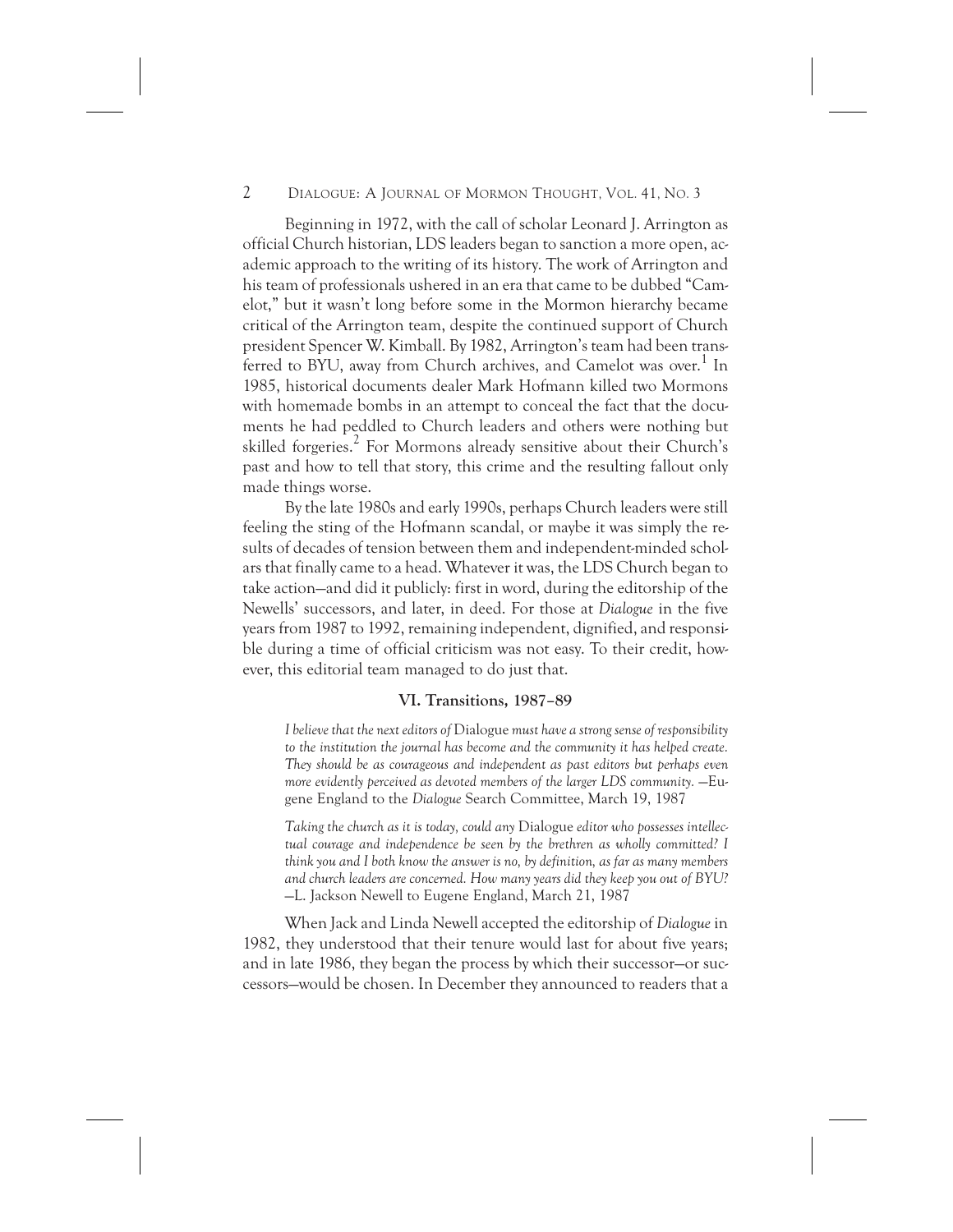

*Ross and Kay Peterson, 2001. Courtesy of the Petersons.*

search committee had been formed, co-chaired by Richard J. Cummings and Randall A. Mackey. Several respected *Dialogue* supporters were recruited as part of the committee, and it set a deadline of February 15, 1987, for submitting nominations and applications.<sup>3</sup> It was a process much like the one that had selected the Newells five years earlier and seemed like the most effective way to choose a qualified replacement this time around.

The search committee, although it had to extend the original deadline, met at the Utah State Historical Society on January 23, February 8, March 5, and March 20, 1987. On February 18, Cummings and Mackey mailed letters to several nominated individuals and asked those interested to formally apply for the position.<sup>4</sup> As a result, what began as a brainstormed list of forty-one potential candidates dwindled to a handful of serious possibilities by the fourth meeting. Those who responded to the invitation and applied were Martha Sonntag Bradley, Carlisle Hunsaker, the husband-wife team of Richard and Peggy Sherlock, and Linda Sillitoe. A few others followed after the March 20, meeting: Marvin Hill, Philip Barlow, and F. Ross and Mary Kay Peterson, also husband and wife.5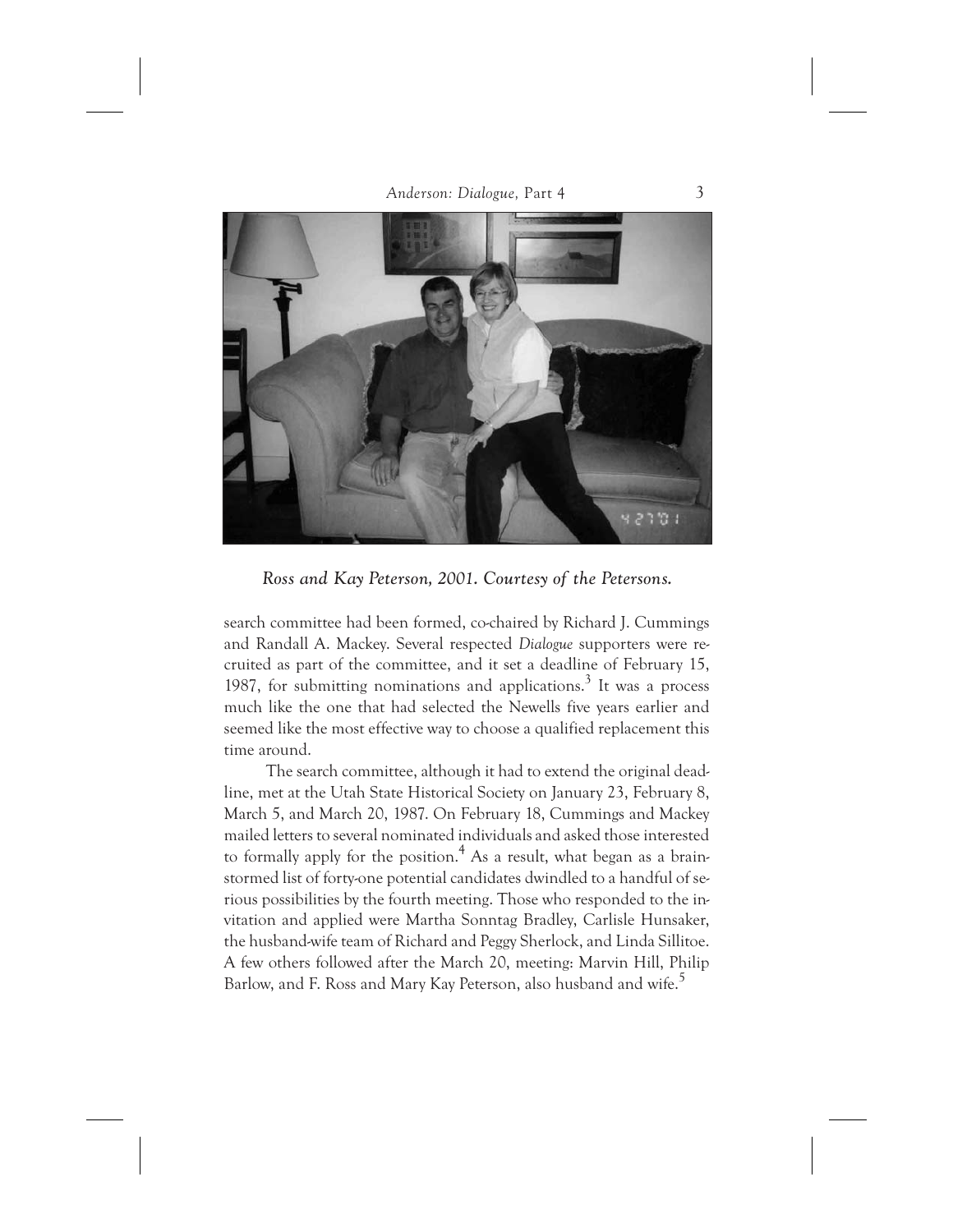Ross Peterson, a history professor at Utah State University, and director of the Mountain West Center for Regional Studies there, decided to apply at the urging of Levi S. Peterson (no relation), a member of the search committee. Levi was a Weber State University professor then working two days a week at the Utah State University campus, where he served as acting editor of the journal, *Western American Literature*. He came to know Ross, whose office in the History Department was near his. "I was impressed not only by Ross's affability but also by his level-headed quality of intelligence," Levi recalls. As Levi became acquainted with Kay Peterson, he "was similarly impressed by her good nature and acuity of mind."6 Kay had graduated in American studies at Utah State University four years earlier and concentrated her research in folklore while also doing contract editing. Recognizing in both of them the skills needed to manage *Dialogue*, Levi asked the Petersons to apply for the editorship; and according to Ross, Levi was persistent. "He kept asking and asking."<sup>7</sup>

Ross and Kay discussed the idea at length. "[Kay] was originally reluctant because she had not worked for awhile and had not been active in official organizations," recalls Ross. "I really wasn't that much either, but we felt good about it."<sup>8</sup> The more they discussed it, the more the enthusiasm grew. "After thoughtful and careful consideration, we have decided to apply for the editorship of *Dialogue*," they wrote to the search committee on March 23, 1987. "We have analyzed the journal and know of its great intellectual and personal service. Dedicated to the continuation of its intent, we feel that we could provide quality leadership for the next few years." In fact, they had already received the assurance of free office space at Utah State University should the committee select them and approve the move seventy-five miles north of Salt Lake City.<sup>9</sup>

Just where to house the journal was a major concern for some of the committee members, however. "It was noted that the current office setting [in Salt Lake City] is available at no cost, that the staff is loyal and efficient, and that a number of staff members would like to continue," noted the minutes of the second meeting of the search committee.<sup>10</sup> Considering the successful operation that the Newell team had established there, it seemed almost a given that the committee would do anything to duplicate it to create a relatively easy transition. On the other hand, some believed strongly that moving *Dialogue* from Salt Lake City, or even from the state of Utah, where it would be less visible to leaders at Church headquarters, was a necessity for preservation. "I think that *Dialogue* needs to leave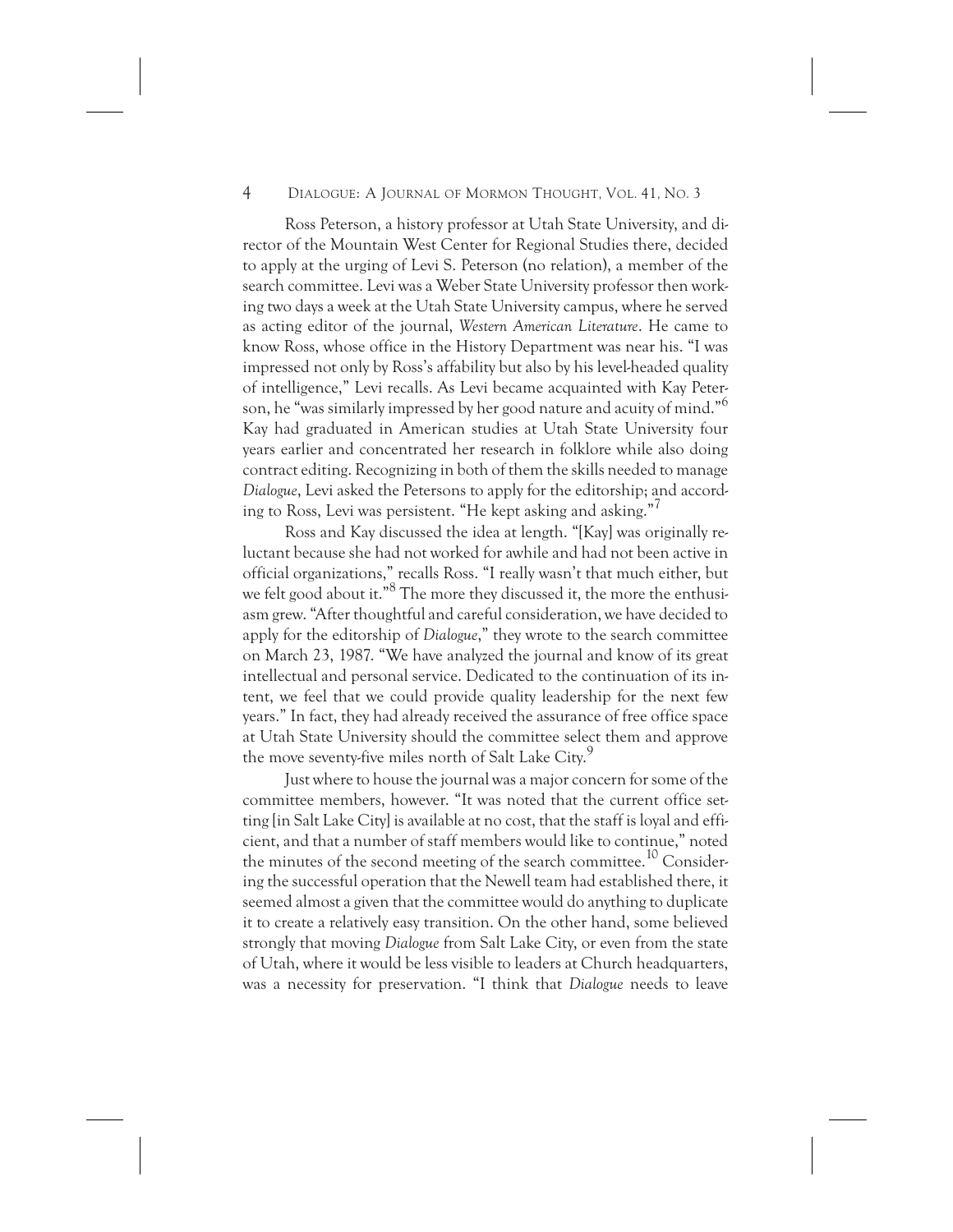Utah, but I am hard put to come up with a viable place for it to go," wrote one supporter. "Provo might very well mean death for *Dialogue* in short order."11 One important voice was especially concerned. "*Dialogue* has become an institution, one that has great force in people's lives and which now has, therefore, responsibilities we callow young editors did not imagine," wrote Eugene England, one of *Dialogue*'s founders, to the search committee.

Yet we were also reminded by our reflections that *Dialogue* still faces misunderstanding and opposition, some if it in forms that have become even more intense in recent years. And that is why the choice you make at this time is particularly important. . . . If at all possible, they [the new editors] should be detached from recent controversy and misunderstanding around historical questions and from the fish-bowl exposure and paranoia characteristic of recent relationships between Church authorities and the Utah-based Mormon scholars and journals.

The controversy England alluded to concerned the Mark Hofmann forgeries, which had embarrassed the LDS Church and Mormon historians and made both sides sensitive and defensive about writing Church history. More particularly, concerning *Dialogue*, was the 1985 controversy over the award-winning biography *Mormon Enigma: Emma Hale Smith* co-authored by Linda King Newell and Valeen Tippetts Avery. Despite its recognition as the definitive work on the wife of Mormonism's founder, the authors were banned from speaking about Mormon history in official LDS meetings soon after the book was released. Although the ban was lifted after ten months, the episode had been reported in the national media and highlighted tensions between Church leaders and scholars.<sup>13</sup>

England attended the fourth meeting of the committee to establish support for his views and counseled that *Dialogue* adopt "a more balanced editorial approach which would include as many conservative as liberal pieces." Among other suggestions was recruiting renowned historians Richard and Claudia Bushman as the new editors and moving the journal to the East where they lived and taught.<sup>14</sup> After England's presentation, Linda Newell argued that moving the journal from its present location would be a mistake, as the office space was donated and office manager Dan Maryon would be difficult to replace. In response to England's concern over the "fish-bowl" effect, Linda Newell found a change of location unlikely to deflect it. "The moment one assumes the editorship of *Dia-*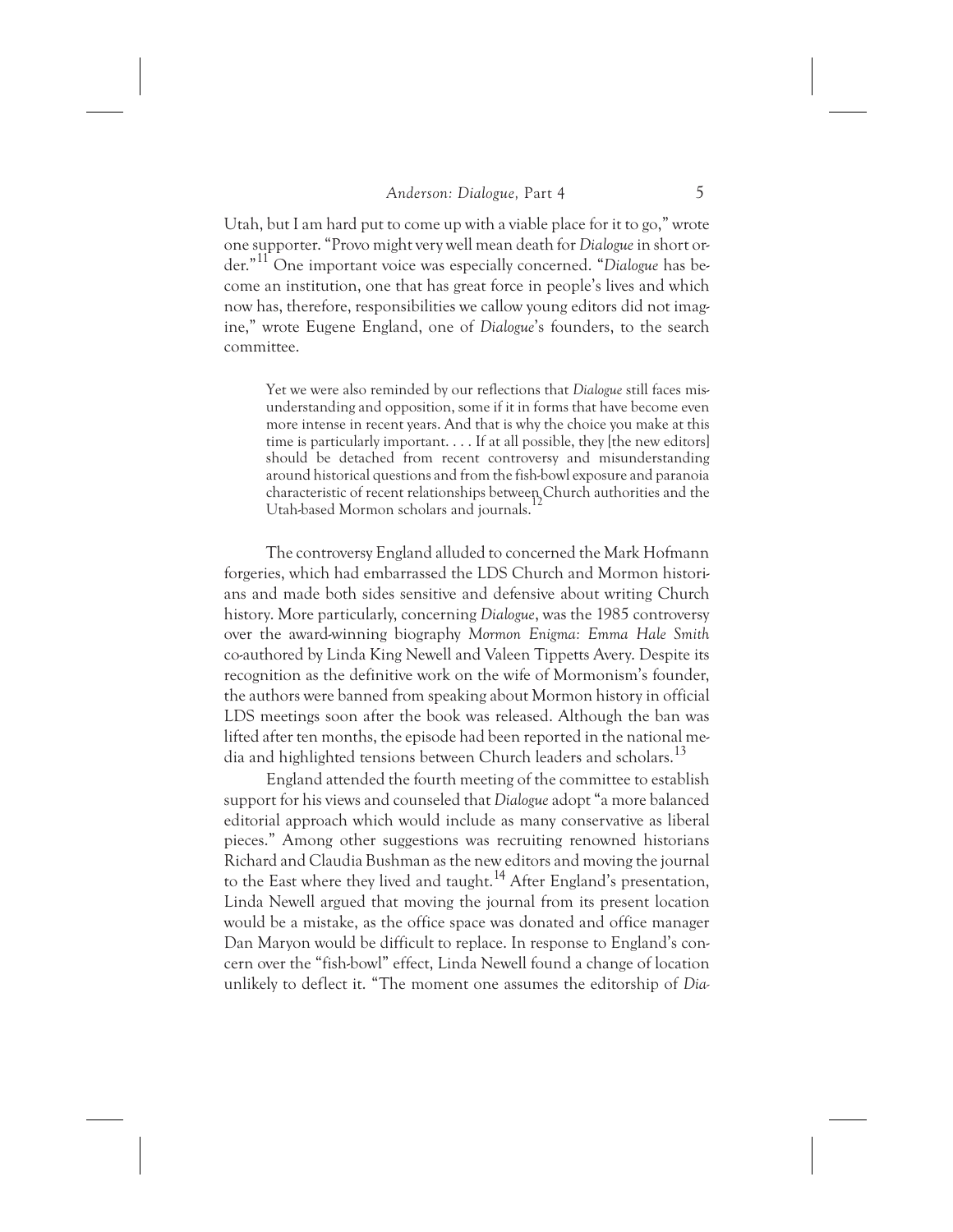*logue*, one becomes 'suspect,' whether in Salt Lake City or elsewhere, and will inevitably undergo close scrutiny."<sup>15</sup>

With all of these considerations, the committee interviewed a majority of the finalists on March 30 and April 3, 1987: Bradley, the Sherlocks, Hunsaker, Sillitoe, Hill, and Barlow. Because Ross Peterson was traveling at that time, ten members of the committee later gathered on April 13 to meet with him alone (Kay Peterson was in California). During the fifty-minute interview, Ross impressed the committee with his philosophical commitment to *Dialogue*, his experience at fund-raising for the Western Center for Regional Studies, and his willingness to keep the journal in Salt Lake City if that proved to be the best location. "As co-editors, Ross and his wife would not necessarily move the *Dialogue* operations to Logan," noted the summary of that interview. "He is committed to maintaining the *Dialogue* office at its present location in Salt Lake City for at least one year, then to reviewing the situation after that period of time. The operations would not be moved to Logan unless there was good reason for doing so." During the hour-long deliberation, many committee members voiced a preference for the Petersons over the other candidates but those present decided to wait until after they could interview Kay before reaching a final decision.<sup>16</sup>

Committee co-chair Richard Cummings remembers the selection process as "demanding and thorough" and that lengthy discussions about all of the candidates preceded the final report, which was submitted to the *Dialogue* executive committee on April 21, 1987. The report recommended five finalists: Bradley, Sillitoe, Hill, and Ross and Mary Kay Peterson.<sup>17</sup> The executive committee, which made the final decision, considered all candidates and recommendations and finally chose the Petersons as the new co-editors of *Dialogue*. This was not an easy choice among so many able candidates. However, Levi Peterson, who had urged Ross and Kay to apply in the beginning, speculated simply that the executive committee was "impressed by the qualities that had impressed me."<sup>18</sup>

With their selection, the Petersons began preparations to begin their duties as editors on September 1, 1987. For the second time in *Dialogue*'s history, a husband-wife team would manage the journal. If the feelings of outgoing associate editor Lavina Fielding Anderson were correct, *Dialogue*'s future would be just fine: "I have *every* confidence in the new team," she assured a correspondent. "In fact, I hope I'll feel as terrific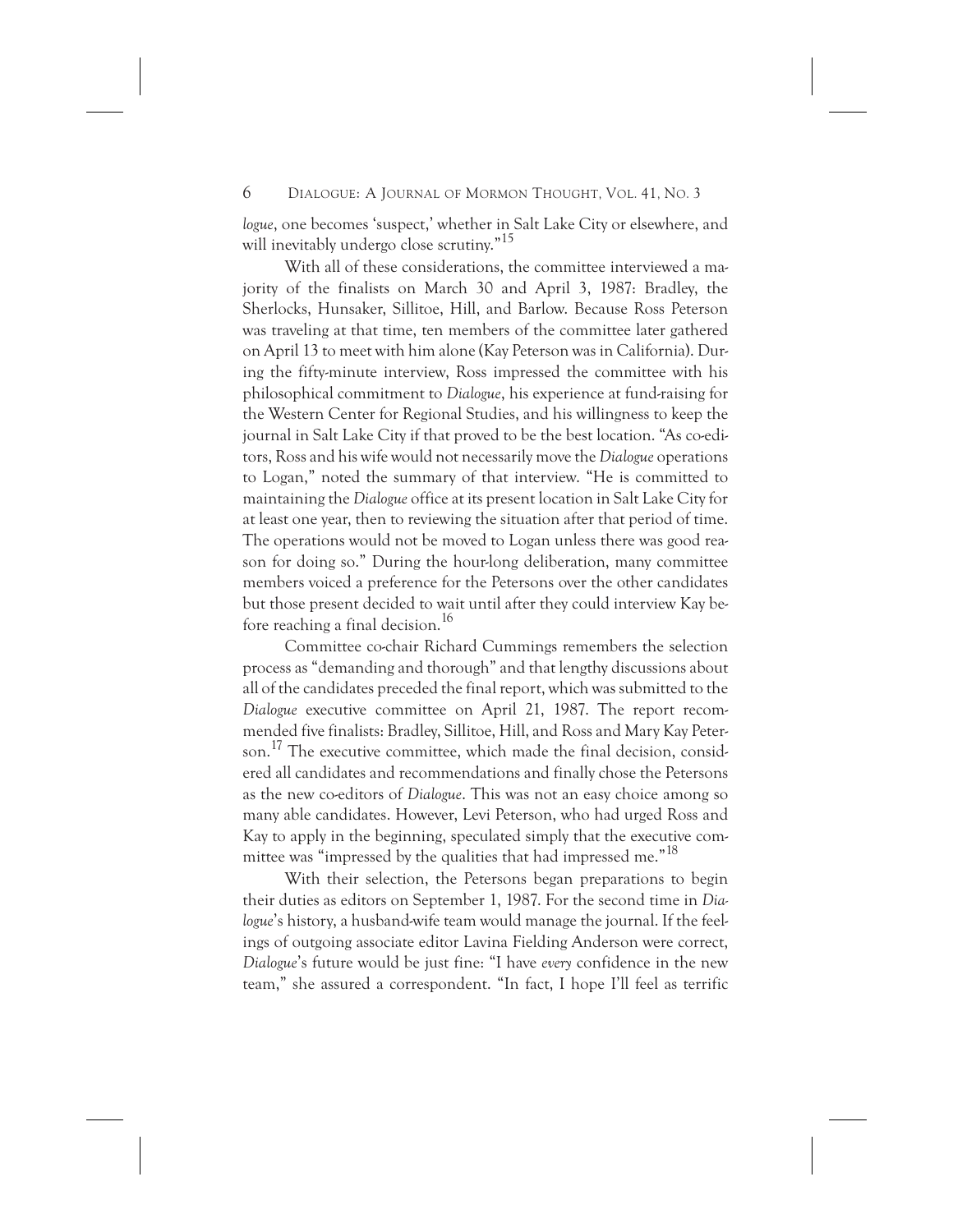about my son's choice of a bride when he decides to get married, as I do about the choice of Ross and Kay for the new editors."<sup>19</sup>

Many of the Petersons' friends, it turned out, failed to share Anderson's enthusiasm—but mainly due to misunderstanding. People in the LDS ward in Logan where Ross and Kay resided and where Ross had once served as a bishop were especially concerned. Some assumed that *Dialogue* was an anti-Mormon publication. "I had people come to me and ask me, 'Is it true that you've left the Church?'" recalled Ross in 1994. "I'd tell them no, of course. I knew it was a source of local rumor." To stop the rumors, the Petersons wrote a letter of explanation regarding *Dialogue* and their new duties with the journal, and sent it to nearly three hundred families. "[Logan] is a smaller town," said Ross, "and everybody knows everybody."20

#### *New Faces, Old Office*

One task eliminated during the transition was moving the office. Because the Petersons agreed to continue the business end in Salt Lake City for the time being, they made arrangements to continue to share the Cooper-Roberts Architects building, where the Newells had maintained the *Dialogue* office during most of their tenure. As before, rent would be free in exchange for *Dialogue* staff answering phones for the architects. Allen Roberts had originally proposed the arrangements to Cooper, and Cooper was willing to support it.<sup>21</sup> The new team remained grateful as well. "In behalf of *Dialogue* we want to formally thank you for allowing us to share the architects' office," wrote the Petersons to Cooper. "Although we are fairly new to the *Dialogue* staff, it has meant a lot to us to have physical stability during this transition period. It has certainly helped both our operating costs and our visual image. We hope that our presence and help with the phones remains satisfactory. We are literally at your command and are open to any suggestions or recommendations."<sup>22</sup>

Ross and Kay, living in Logan, came to Salt Lake City and worked in the *Dialogue* office roughly twice a week for the first nine months of their editorship. Beginning in the summer of 1988, however, Ross began a one-year sabbatical from Utah State. He and Kay moved to Salt Lake City and into the home of friends who were away serving an LDS mission. Ross taught at the University of Utah for the 1988–89 school year and raised money to match a National Endowment for the Humanities grant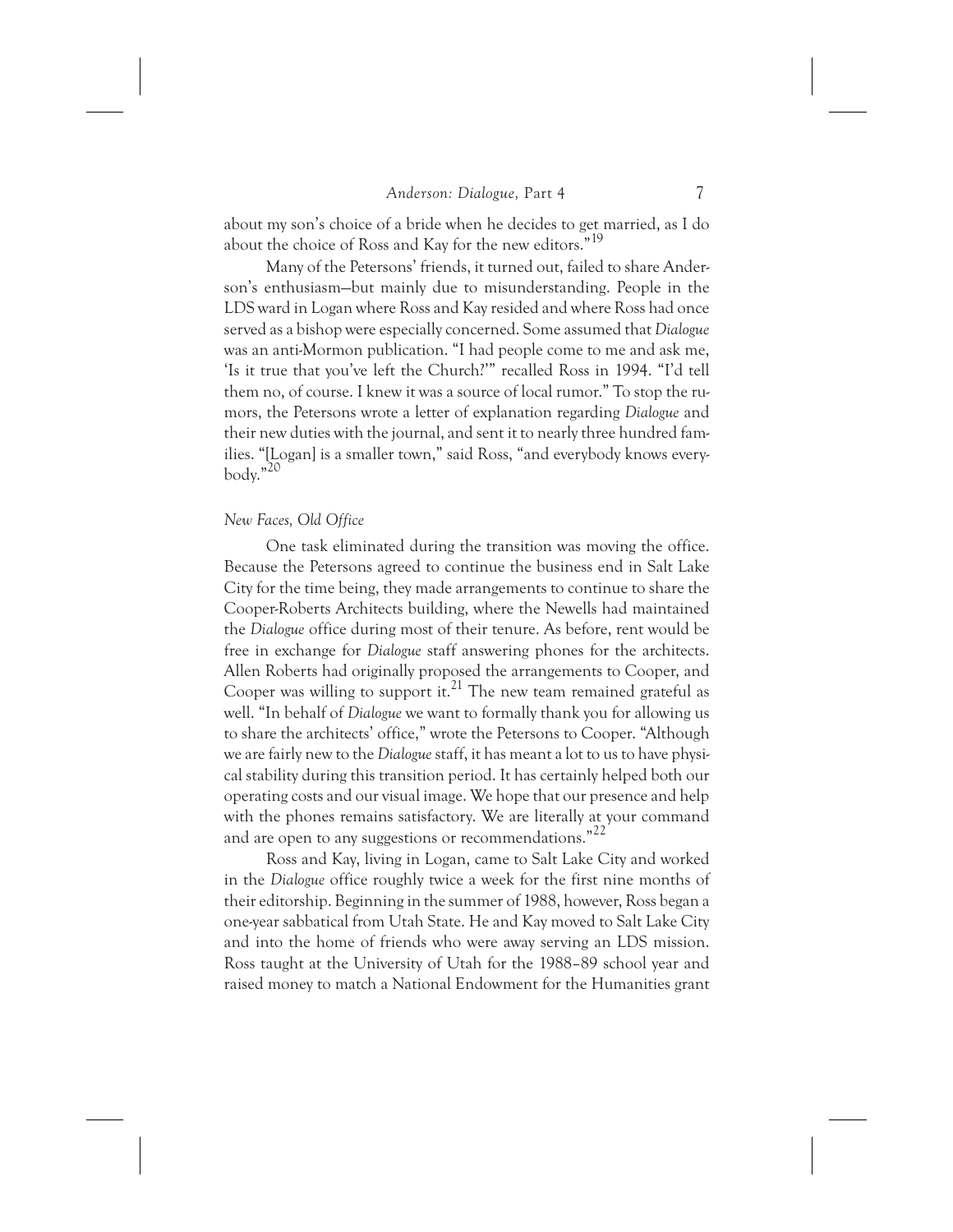for the Mountain West Center. Of course, a major advantage was that they could now devote more time in the *Dialogue* business office.<sup>23</sup>

Because they maintained operations in Salt Lake City, the Petersons retained members of the Newells' staff who wanted to stay on. Dan Maryon, who had served as managing editor during the last two years of the Newell editorship, continued in that role within the new team. He now had additional duties in helping with editorial decisions and was the staff member in charge of the office most of the time until the Petersons moved to Salt Lake City. This was a challenge for Maryon, who was forced to become more savvy on the phone when there was no editor present to take difficult calls. Sometimes that was upsetting to callers who wanted someone "important." Having a small but growing family, Maryon later accepted a higher paying job at WordPerfect in Provo and stayed on in his paid role at *Dialogue* only until December 1988. After that, he served the journal as an editorial assistant until mid-1989.<sup>24</sup>

G. Kevin Jones, an attorney in Salt Lake City, had worked with the Newells as an editorial assistant and continued on with the Petersons as well, now as an editorial associate. In his new role, he helped with membership drives and represented the journal at various conferences where *Dialogue* had set up a table.25 Two others, new to the team as editorial associates when the Petersons took over, were Helen Cannon, who taught English at Utah State, and Ray Minkler, also of Logan; both were friends of the Petersons. Cannon's husband, Lawrence (Larry), became part of the staff early in the Peterson term and in 1989 also became an editorial associate. Their jobs included reading submissions and attending editorial staff meetings.26

Lavina Fielding Anderson, who had served as associate editor under the Newells, decided to step down at the end of their tenure, and the Petersons asked Susette Fletcher Green to take her place. Green had been assistant associate editor, and later co-associate editor with Anderson during much of the Newell editorship, and learned all aspects of the job from Anderson. She explains: "I had never done editing, but I loved to write, and the work was a good match for me. Lavina sent back loving comments and encouragement with each manuscript, as well as answers to my questions. She taught me everything she knew and took me under her wing." Green was more than happy to accept her new position, and developed an excellent working relationship with the Petersons. "I also responded positively to Ross and Kay's warmth and interest in me and my family. I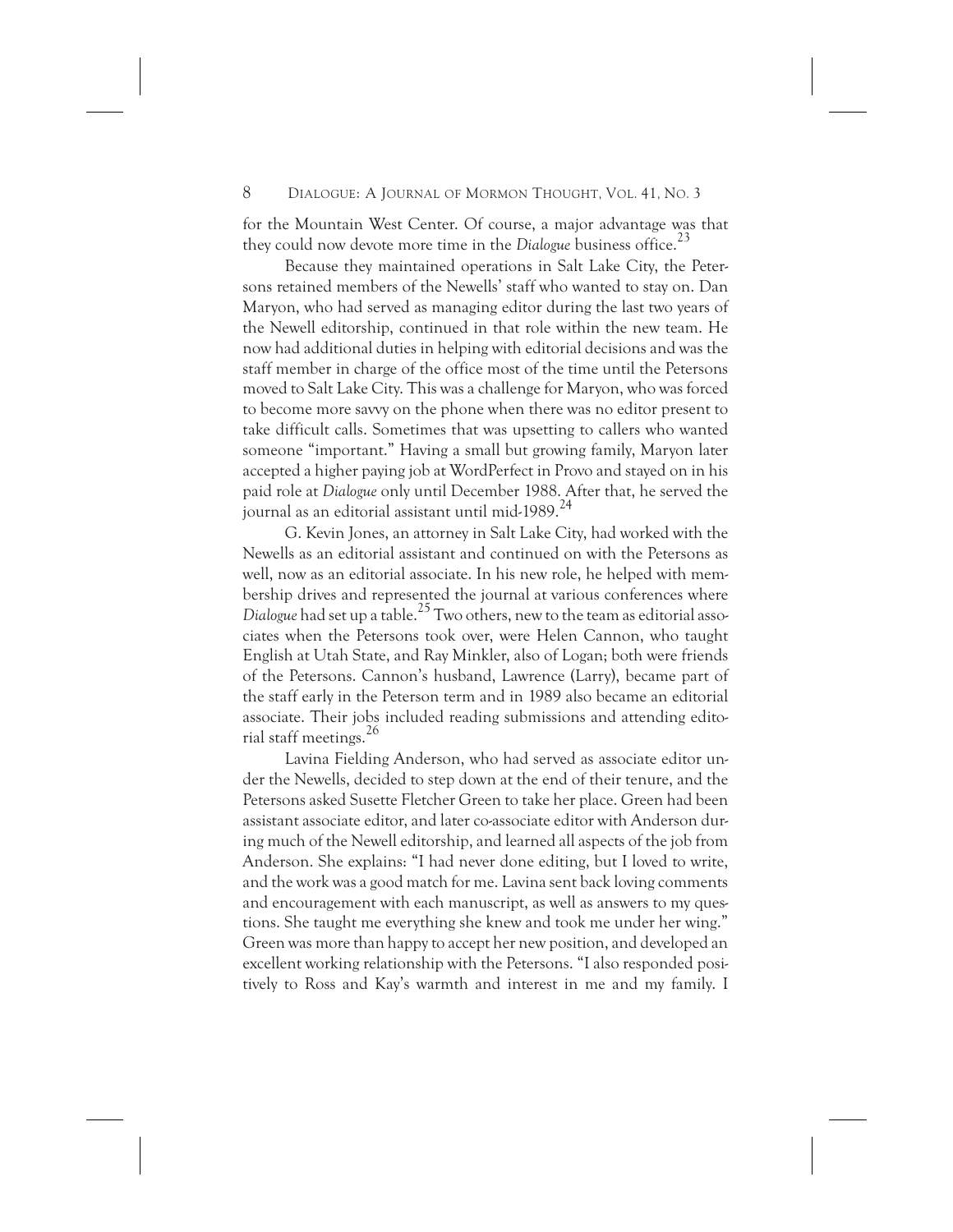trusted the judgment of the search committee and looked forward to five years of working with them."27 Ross, in summing up Green's performance, later said she was "magnificent" and credits her with keeping the publication on schedule throughout their editorship. "She was almost a slave to deadlines. She had almost zero flexibility, and we had to work around that."28 New to the business side of the enterprise was Brad Oldroyd, who, through his Pinnacle Management company, arranged for *Dialogue*'s paid staff members who needed medical benefits to join his group health insurance plan—the first time anything like this was offered at *Dialogue*. "That was a helpful benefit since was I out of school and working full-time for *Dialogue*," remembers Maryon. "Dorothy and I had our first child with our second on the way."<sup>29</sup>

Rebecca England, daughter of *Dialogue* co-founder Eugene England, also came on board, first as an editorial assistant working full-time in the office. Her background meant she was very familiar with the journal and felt passionate about it. "My husband, Jordan Kimball, and I come from traditional, conservative Mormon families who have felt comfortable with *Dialogue* on the shelf as a positive rather than a negative influence on our faith in the Church," she wrote one supporter.<sup>30</sup> When Dan Maryon left *Dialogue* the following year, England took over as managing editor.

Linda Thatcher, collections management coordinator at the Utah State Historical Society, had served as the Newells' book review editor and agreed to carry on in the same position with the Peterson team. On the production end, the Petersons also retained the use of Don Henriksen, who specialized in hot-lead typesetting, working in the basement of his home. Henriksen had perfected this art, now made obsolete by desktop publishing, and according to Lavina Fielding Anderson, "he can tell by the rhythm of the matrices of type falling whether he's hit the wrong key or not."31 Salt Lake City artist Warren Archer, who did the cover designs for each issue under the Newells, continued his work with the journal as well.

The Peterson transition marked a unique moment in *Dialogue*'s history, and that presented challenges. Each of the previous four editorships had lived and worked in different geographic areas: Stanford, Los Angeles, Washington, D.C., and Salt Lake City. For the first time, the journal not only stayed in the same city as the previous team, but in the same building. In addition, it retained much of its staff. Despite the obvious ad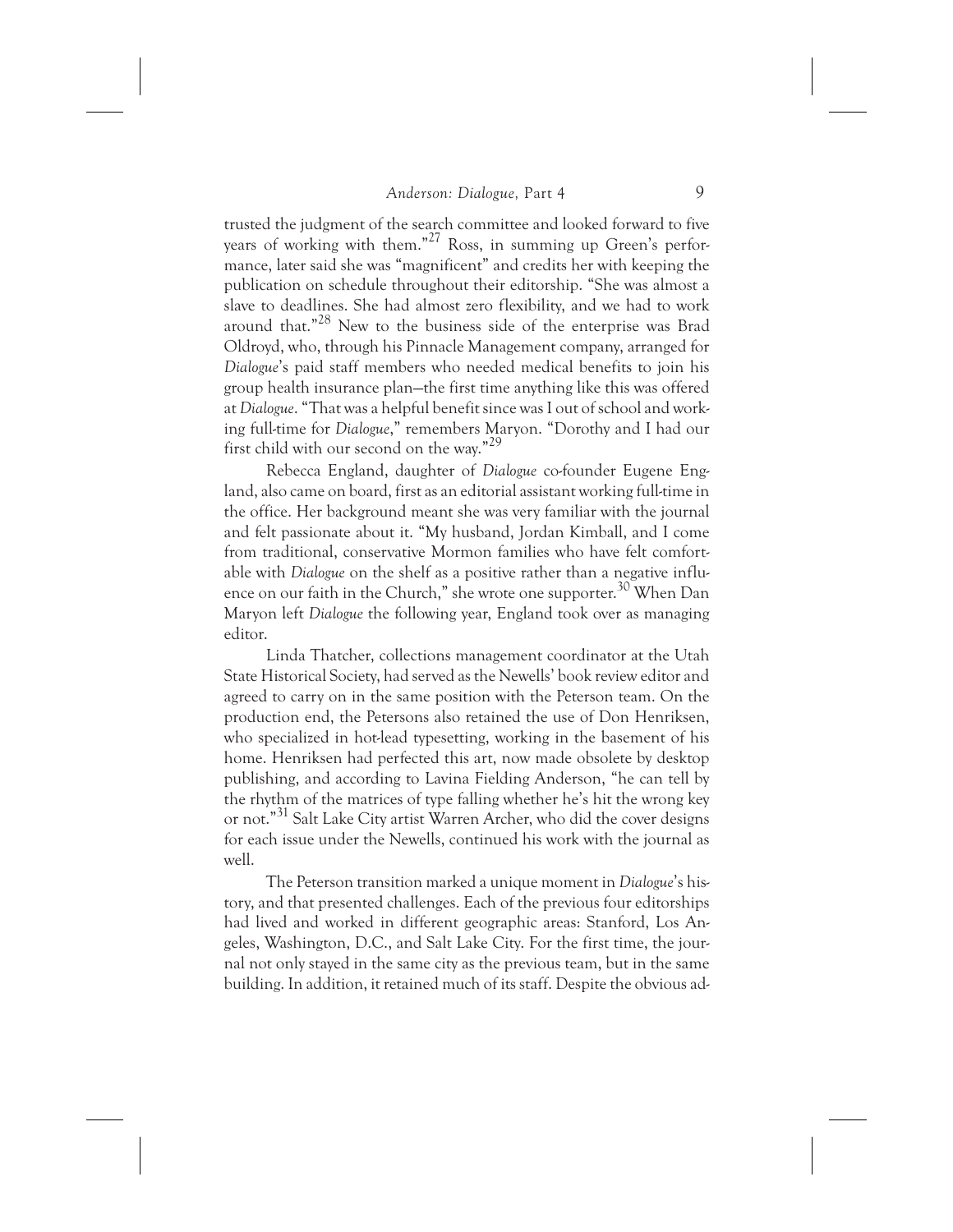vantages of having staff already familiar with their roles, the scenario did create some tension at the office, where Maryon and Rebecca England both worked, often alone. According to Ross, he and Kay often felt like "intruders" in an established operation that they, as the people in charge, were new to.<sup>32</sup> This situation was obviously aggravated by the fact that the Petersons could be at the office only part-time until they began their sabbatical in Salt Lake City.

Maryon, recalling those early tensions in the office years later, has a new perspective. "I remember feeling a fair amount of frustration while the office was in Salt Lake City and the Petersons in Logan," he said in 2004. "I'd say a lot of that was due to my lack of maturity in a work setting. I had never worked in a similar setting and brought a kind of naive self-confidence into it." He remembers that he and England often felt that they were training the Petersons for their role.<sup>33</sup> Ross agrees that the staff felt they knew the job better and recognized their natural possessiveness: "Change is difficult and my guess is they doubted our credentials."<sup>34</sup> Because the Petersons were not in the office much at first, the staff's duties increased.

Maryon also remembers that, during that time, there was confusion among the staff about Kay's role. "I don't think we did much to welcome her as an editor," Maryon says regretfully, "and we could have handled it better." Until the Petersons moved to Salt Lake in the summer of 1988, Maryon and England were accustomed to working on their own much of the time, a situation that contributed to the awkward relationship at first.<sup>35</sup> The Petersons were fully aware of this uneven dynamic; and because of the extra load placed on Maryon, asked business manager Brad Oldroyd to reduce Kay's salary and increase Maryon's by \$500 a year. "It is my feeling that Dan is essential to our operation and needs to be rewarded for the extra burden we have imposed by not being here this year."<sup>36</sup>

Despite the differences, however, each side maintained an appreciation for the other. "The Petersons are extremely thoughtful and kind people, and diplomatic to a fault," remembers Maryon. The Petersons, in turn, valued Maryon's work enough that they offered a "generous" pay raise after he received his job offer at WordPerfect, in an attempt to persuade him to stay.<sup>37</sup> "They [Maryon and England] are great people, and the journal's well being was the goal," said Ross in 2006, "and I think we earned their respect."<sup>38</sup>

Until the Petersons moved to Salt Lake City, the team held staff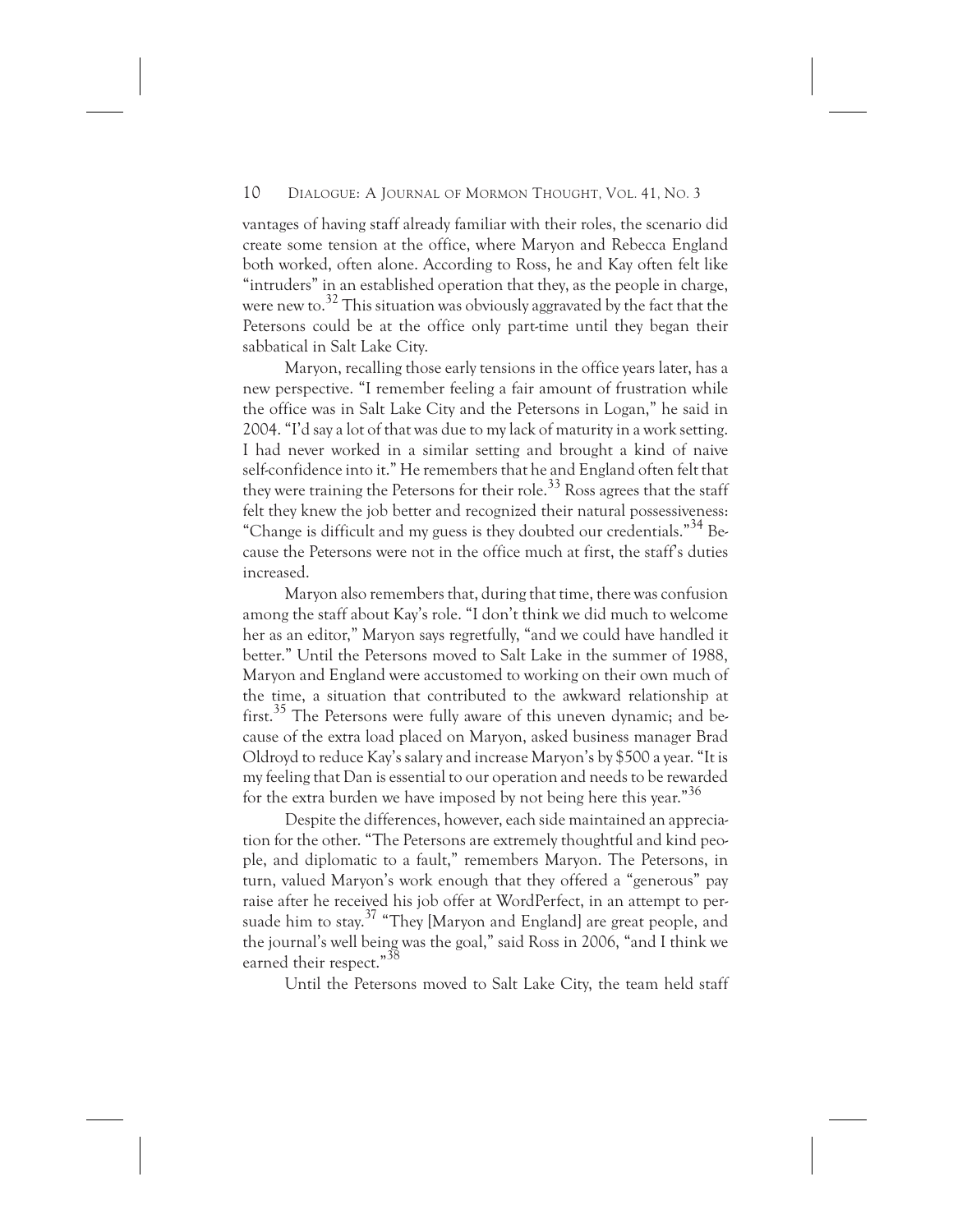meetings twice a month, alternating between Salt Lake City and Logan. In Logan, they were held either at the Petersons' house or at the home of Larry and Helen Cannon. "Ross used to joke that we could split the difference and meet at the Flying J in Ogden," remembers Maryon.<sup>39</sup>

## *First Fruits*

Despite any in-house difficulties, the new team did not miss a beat in managing the business needs of the journal. As the staff was shaping up its first issue, they also worked on a year-end Christmas fund-raiser. To increase donations, the Petersons ordered one hundred copies of *Sisters in Spirit*, a collection of essays on Mormon women edited by Maureen Ursenbach Beecher and Lavina Fielding Anderson, at a cost of \$1,317, or 40 percent off the cover price. Subscribers who donated freely to *Dialogue* received a copy of the book. This method of fund-raising was a common one during the course of the Peterson tenure.40

Fund-raising had, in fact, been vital to the long-term health of *Dialogue*; and under the Newells, the journal finally became financially solvent. However, the month after the Petersons began their editorial tenure, the stock market crash of October 19, 1987, took a tremendous toll on the journal's finances, and the Petersons were faced with the burden of rebuilding it.<sup>41</sup> Maintaining a consistent nest egg was not easy. At the time, *Dialogue* had 3,400 subscribers, and the \$85,000 that subscriptions brought in each year was the highest source of revenue for the journal; back issue sales brought in around \$7,000. The Dialogue Foundation paid out around \$55,000 a year in salaries for the paid staff members, and the cost to produce each issue varied from \$15,000–\$20,000 to typeset, print, bind, and mail to subscribers. Those costs, along with office expenses (supplies, equipment, etc.), meant that a fourth of the operating costs had to be raised from other sources, mainly through donations and fund-raising.42

To increase the subscriber base, the Petersons encouraged people to subscribe for longer periods and urged supporters to give gift subscriptions. To spread the word, they, with permission, used the mailing lists of other organizations. "We really had good fund-raising support—key people who cared deeply about the journal," said Ross as he recalls the success of those endeavors.43 Early on, the new team recruited *Dialogue* representatives who lived in various regions of the United States to try to increase subscribers, because, as the Petersons put it, "our staff has a growing con-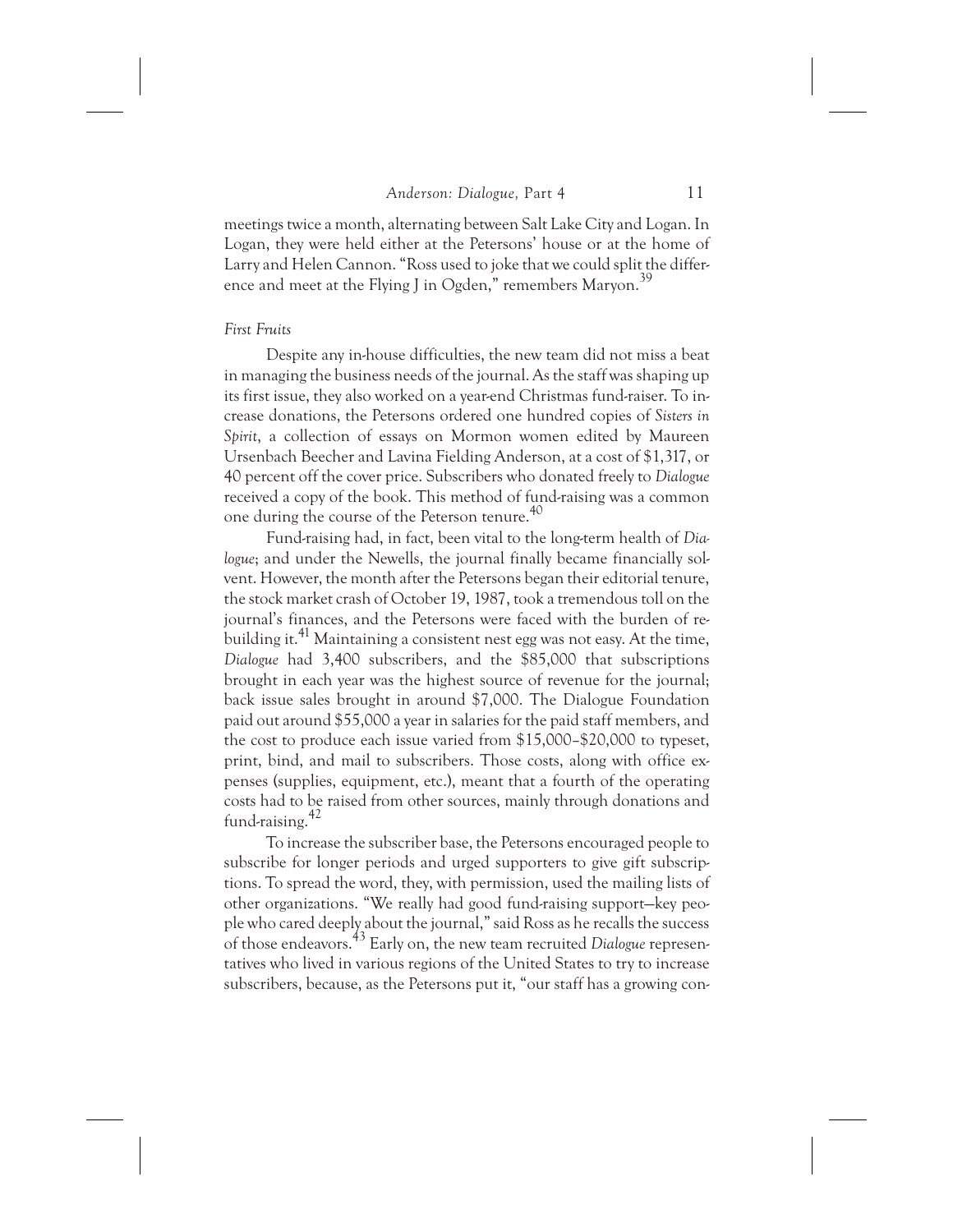cern about the 'graying' of *Dialogue*. We really need more young people involved as subscribers and writers. The next generation needs to be made aware of the issues of the future." Representatives were sent lists of subscribers in their area and brochures for distribution, and were invited to tell their friends and encourage subscriptions. Although this effort did not continue throughout the entire Peterson tenure, Ross and Kay reported nearly two years later that these representatives had "done a good job of spreading the word."44

At the end of 1987 after only a few months' association with *Dialogue* for the Petersons, they were moved at how deeply, for all involved, managing the journal was a labor of love. For that, they felt nothing but gratitude. "Christmas time is always a time of reflection on the important events of the year. Certainly a highlight of 1987 has been our close association with *Dialogue* and our acquaintance and subsequent friendship with you and all the *Dialogue* family," wrote the Petersons to some of their key, yet unpaid staff members. "We appreciate the time, talent and dedication you so willingly give the journal."45

All that hard work bore fruit when the Peterson team made its debut to *Dialogue* readers with the spring 1988 issue, mailed to subscribers before the first day of the quarter. Ross and Kay introduced themselves to readers in their essay, "The Road to *Dialogue*: A Continuing Quest," explaining their own journeys in the LDS Church and their vision and goals for the future of the publication.<sup>46</sup> This first issue featured a personal essay by Eugene England, and theological pieces by Margaret and Paul Toscano. It was also rich in Mormon history, poetry, and fiction. Well-balanced and insightful, the issue sent a message that the journal was as relevant as it ever had been.<sup>47</sup> The first thing readers saw as they received each new issue of the journal was the cover design by Warren Archer. "We appreciate your diverse talents—the artistic eye and the irreverent nature," wrote the Petersons to Archer. "Thanks for keeping us all on our toes, and for making *Dialogue* so nice to look at!"48

Clearly the Petersons were committed to perpetuating the *Dialogue* legacy with the quality of its content and the beauty of its design. For their part, subscribers seemed happy. After having received the first three issues under the Peterson team by early October 1988, Bruce Lindsay of church-owned KSL-TV was probably not alone when he said that *Dialogue* "is the most welcome publication that arrives in my mailbox. A few weeks after each delivery I begin calling home in the afternoons to ask about the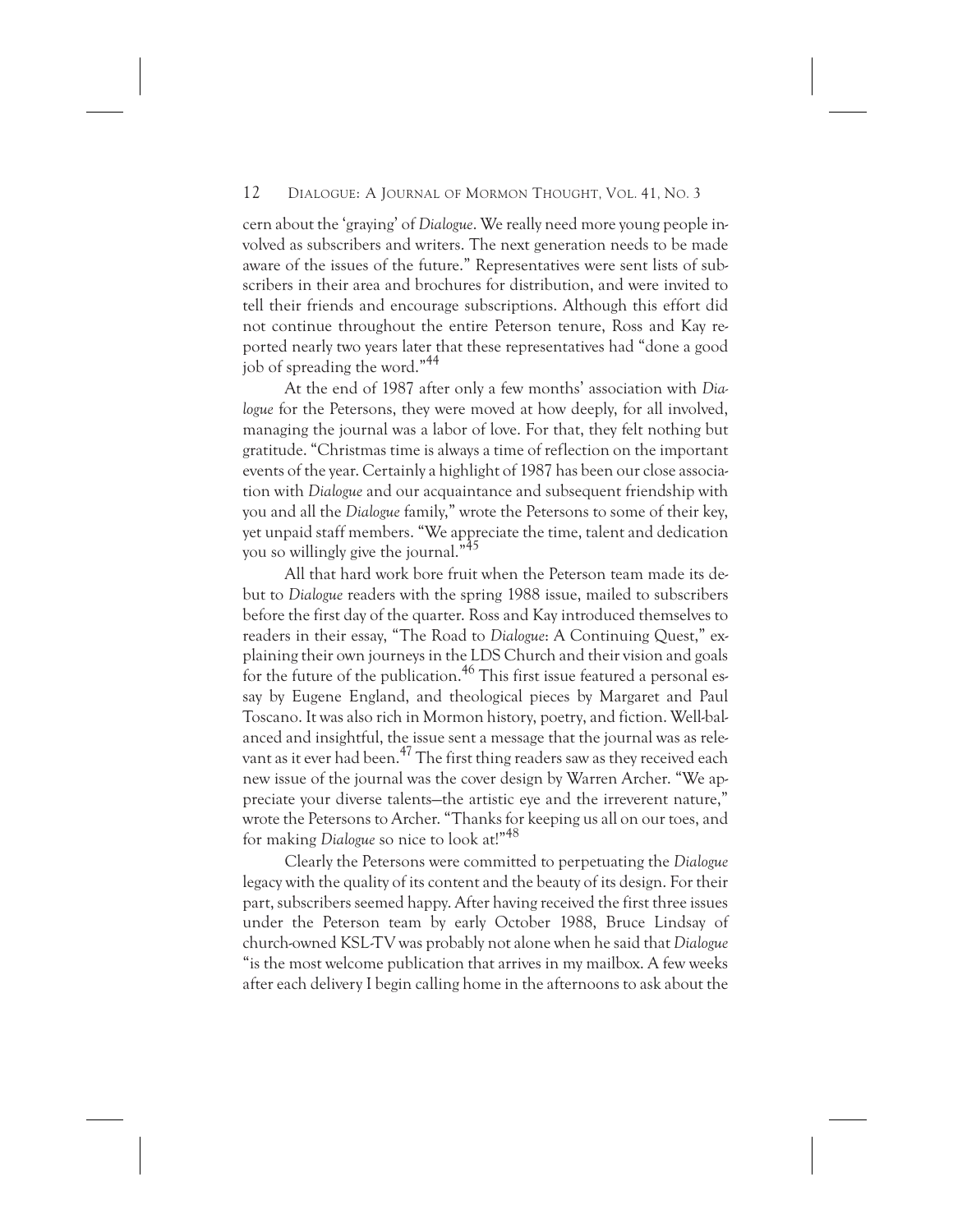mail hoping a new *Dialogue* will be there. I'm starting to itch for the Winter edition."49

#### *Calling All Scholars*

Although the Petersons inherited a healthy operation from the Newells and subscribers still received a quality journal, they became frustrated early on at the lack of good manuscript submissions, and office manager Dan Maryon soon noted that their backlog was "rapidly shrinking." Maryon was clearly disappointed as he wrote one supporter of the situation: "We are really pining away for lack of dazzling, take-yourbreath-away essays, fiction, or poetry. Is good writing this hard to come by—or are writers looking for money and fame instead of the inner warmth that comes from contributing to *Dialogue*?"<sup>50</sup> This problem had plagued each editorial team at *Dialogue* at one point or another. Former associate editor Lester Bush, in a letter of advice, reassured the Petersons that "solicitation of manuscripts is absolutely essential to maintaining *Dialogue*'s central role in the intellectual life of Mormonism. Almost every really significant article published while *Dialogue* was in Washington was solicited."<sup>51</sup> The Petersons did what they could through individual contacts; and over the course of their editorship, *Dialogue* sponsored several sessions at the Sunstone symposium, from which they would consider the best articles for publication. Still, they learned that they were dependent on unsolicited submissions for the majority of each issue.52 Those required an even greater sifting process, as most were rejected. Many came in the form of personal essays, which *Dialogue* had traditionally published; however, many of these submissions had little relevance to a thoughtful, scholarly audience. Other unsolicited manuscripts came from writers who attacked the Church, its leaders, or its history.53 Because *Dialogue* was a peer-reviewed publication, essays that had potential still had to pass an arduous test. Ross and Kay explained that process to a supporter: "Prior to a manuscript's acceptance, it is reviewed by six staff people and then sent to three outside reviewers. After this process is completed and the evaluations are analyzed, we make a final decision." Ross had used this method with great success when working on scholarly publications in the past.<sup>54</sup>

Sometimes the failure to successfully solicit an article created a lopsidedness that the editors tried hard to correct. One such example was in seeking a response to two articles dealing with Evan Mecham, an active, conservative Mormon who was impeached as governor of Arizona and re-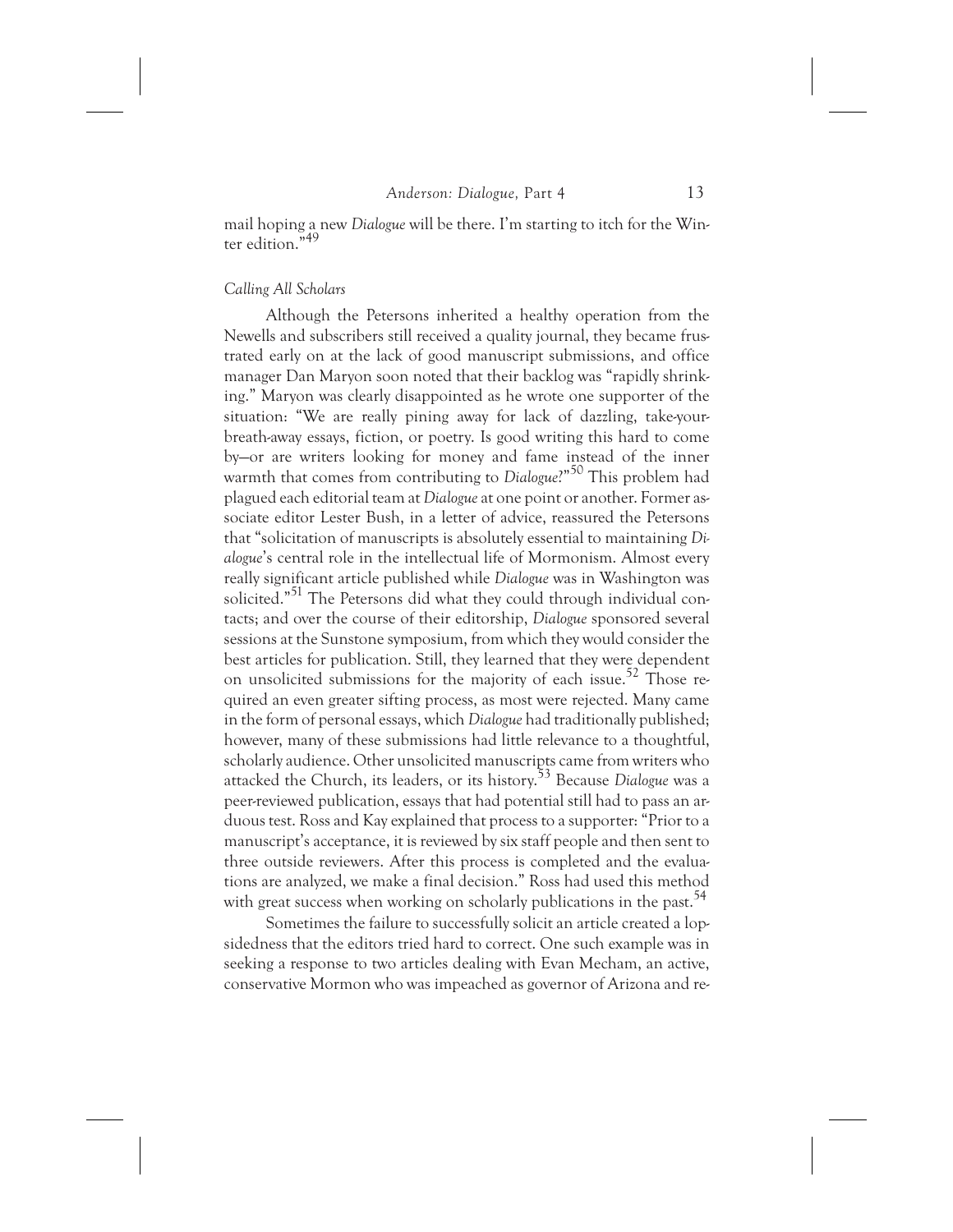moved from office in 1988. "After numerous phone calls and letters, we were unsuccessful in getting a pro-Mecham individual to write," wrote the Petersons to a supporter. "They seemed unwilling to participate in a debate that they felt was contrived and destructive. There also seemed to be an unwillingness to put in print what many held to be almost sacred opinions." They hoped that some pro-Mecham letters to the editor would appear to provide the desired balance, but the only one published (spring 1990) was also critical of the former governor.<sup>55</sup>

#### "*Alternate Voices*"

Another frustration the Peterson team felt in seeking scholars to publish in the journal was one that *Dialogue*'s editors had dealt with since the earliest days of the journal. From the beginning, some of the best minds in Mormonism refused to contribute to *Dialogue* or felt constrained from doing so due to their employment by or position in the LDS Church. Responding to Steve Benson, grandson of then-Church president Ezra Taft Benson about the "official Church attitude about *Dialogue*," Ross wrote: "Church Education people have been asked not to write for us as have BYU religion department faculty members. BYU administrators have the same charge and Institute libraries are advised not to display *Dialogue* or *Sunstone.* Individuals respond to these admonitions in a variety of ways, but there is not total freedom of thought or speech within the ranks of the paid employees of the Church."<sup>56</sup>

The Petersons would soon be reminded of these tensions all over again. The day after Ross wrote his letter to Steve Benson, Apostle Dallin H. Oaks spoke at the Afro-American Tenth Anniversary Symposium, sponsored by the Charles Redd Center for Western Studies at BYU, celebrating a decade during which black men had been eligible for ordination to the LDS priesthood. His speech, "For the Blessing of All His Children," became of interest to *Dialogue*, as the Peterson team was planning to publish an issue addressing how the Church had dealt with the racial issue over the last ten years. Ross and Kay wrote Oaks on July 26, asking permission to publish his talk. "There are many ideas that deserve specific exploration, but your talk is an excellent overview," they said.<sup>57</sup> Oaks responded on August 18, but his letter, unfortunately, does not appear in the *Dialogue* correspondence. Yet quoting Oaks's response in a letter to a supporter, the Petersons said Oaks refused to allow *Dialogue* permission to publish his piece, explaining that "he no longer had a 'personal voice,'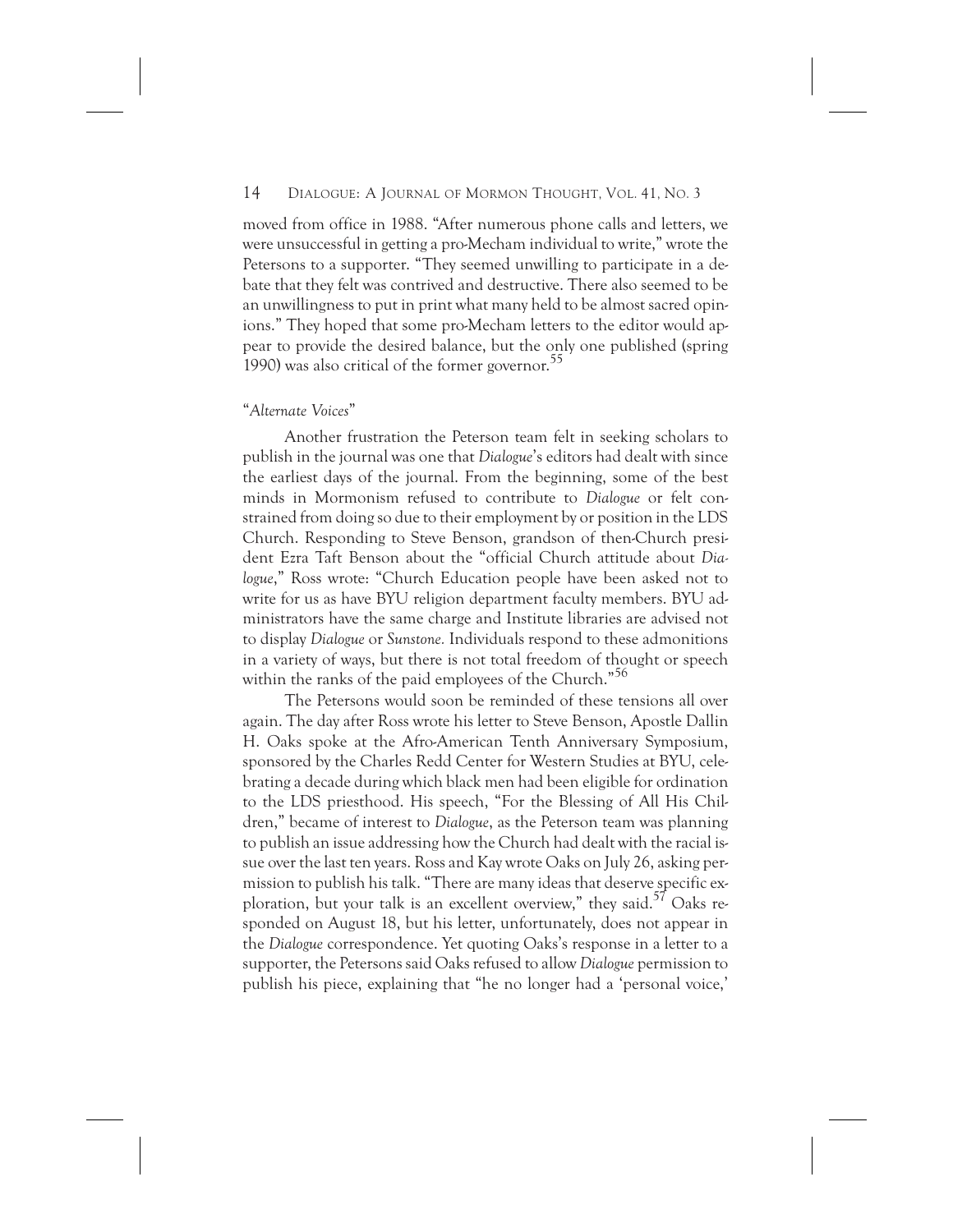only an 'official voice.' If he wrote for *Dialogue*, it would be perceived that he sanctioned what was published."<sup>58</sup> Kay later recalled that Oaks expressed disappointment in his letter that *Dialogue* had published David John Buerger's essay on the history of the Mormon temple endowment and that it had also been awarded a prize.<sup>59</sup> Oaks also made some suggestions regarding the mission statement that appears on the title page of every issue, particularly the sentence: "The views expressed are those of the individual authors and are not necessarily those of the Mormon Church or of the editors." Oaks apparently suggested that the Church be called by its formal name, since the Petersons replied: "We checked with the original editors and some of the editorial board concerning the use of 'Mormon Church' inside the cover. Their reasoning was that they wanted to include RLDS people. But that still does not work. Others have commented on the odd phrasing. Consequently, we will consummate a change that reflects accuracy."60 Beginning with the winter 1988 issue, the relevant portion of the statement was changed from "Mormon Church" to the "Church of Jesus Christ of Latter-day Saints."

Appeasing Oaks on the wording of *Dialogue*'s mission statement may have created a degree of good will between Oaks, a former *Dialogue* editorial board member,<sup>61</sup> and the current editors, but at April general conference, the apostle decided to clarify the relationship between independent outlets for Mormon scholarship and the official Church. Speaking on "Alternate Voices" on April 1, Oaks told the Churchwide audience that "alternate voices are heard in magazines, journals, and newspapers and at lectures, symposia, and conferences," which, to the astute, was an obvious reference to *Dialogue*, *Sunstone*, the Sunstone Symposium, and *Exponent II*, among others. "Members who listen to the voice of the Church need not be on guard against being misled," Oaks assured the Church membership; however there was "no such assurance for what they hear from alternate voices." Oaks may have had his recent *Dialogue* invitation in mind when he added: "Members of the Church are free to participate or to listen to any alternate voices they choose, but Church leaders should avoid official involvement, directly or indirectly." However, the apostle clearly had *Dialogue* in mind when he reiterated what he told the Petersons about the Buerger essay, although he was intentionally vague: "For example, in my view a person who has made covenants in the holy temple would not make his or her influence available to support or promote a source that publishes or discusses the temple ceremonies, even if other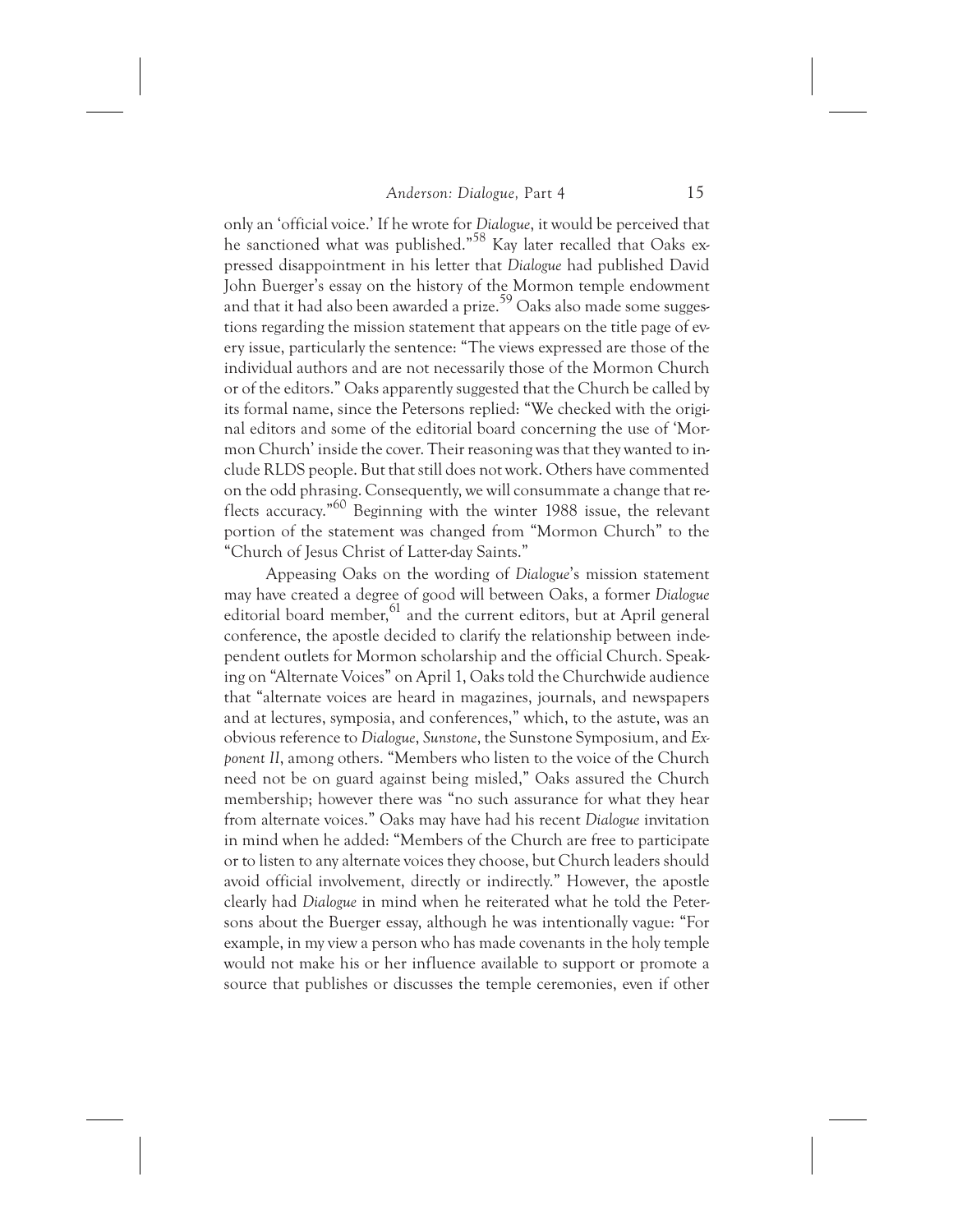parts of the publication or program are unobjectionable. I would not want my support or my name used to further a public discussion of things I have covenanted to hold sacred."<sup>62</sup>

Although the speech was not a direct call to avoid independent scholarship and thinking, it was clearly one that average Mormons could easily interpret as such. It generated discussion among scholars and intellectuals throughout the Church, and the *Dialogue* office received many letters and phone calls asking about its effects upon the journal. Four months after the speech, Ross and Kay addressed the issue in a letter to long-time *Dialogue* supporter George D. Smith of San Francisco: "To this point we do not feel that the April Conference talks on 'alternative voices' affected us negatively. A number of people felt we should confront Dallin Oaks, but we chose to remain independent. Our feeling is that once we allowed ourselves to be *told* what is and is not acceptable, our independence was compromised. The journal must survive on its own merits and the loyalty of the subscribers."63

At least one *Dialogue* staff member did contact Oaks. On April 8, a week after Oaks delivered the speech, Helen Cannon wrote a three-page letter to the apostle, explaining the need for a voice such as *Dialogue* in the church. "As bishop of a student ward here in Logan, my husband was able to save testimonies of several young students by making them aware of such forums for thought and inquiry, and beyond that, by assuring them that it is not wrong to think independently, to weigh evidence, or to listen to divergent views. And for me, the journal has been a lifeline to the Church." Oaks, who had been in South America and Europe, responded on June 1 but did not address any of the issues Cannon raised, because, he explained, Cannon had sent copies of her letter to the Petersons, *Sunstone* editor Elbert Peck, and *Exponent II* editor Susan E. Howe. "I am always a little ambivalent about communications delivered in front of an audience, because I wonder whether the message is intended for the ostensible addressee or for the audience." He did affirm, however, that "I have read [the letter] carefully and I understand and respect your views. In turn, I ask you to consider the fact that I prepare my conference address[es] prayerfully over a prolonged period of time, and I consider that I have only one responsibility and that is to deliver the message that the Lord inspires me to deliver. What people choose to do with these messages is a matter of personal choice for which each person will be accountable, just as I will be accountable for the words I have spoken."<sup>64</sup>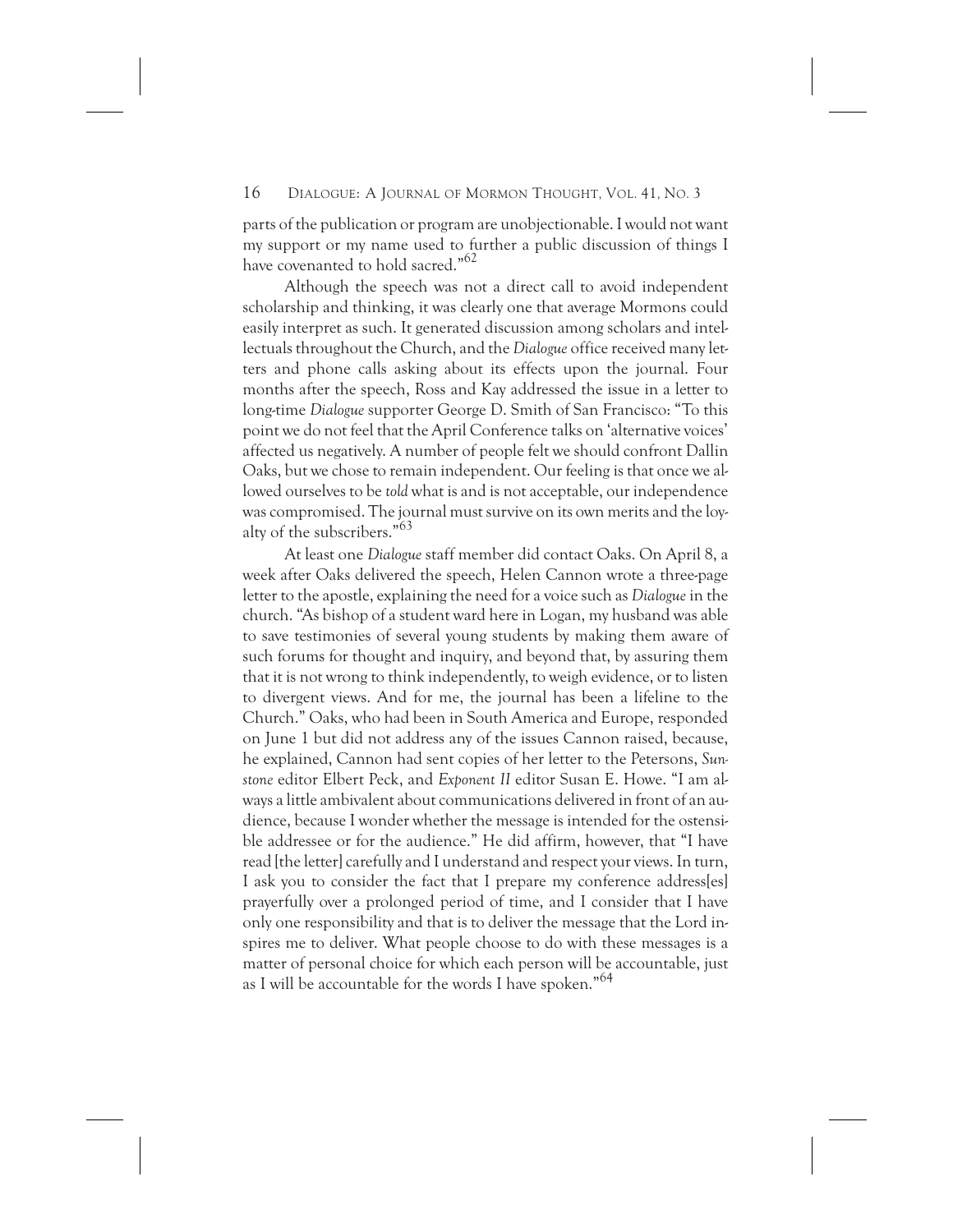A month later, Ross was able to gauge the fallout from the speech a bit better. Writing another concerned supporter, he observed: "In response to your inquiry regarding renewals following April Conference, our records indicate that renewals after the May issue [of the *Ensign*, containing general conference sermons] were down about ten percent. Most of our subscribers, (two-thirds) renew after Fall and Winter, so it is still too soon to tell. My guess is that about thirty-five more failed to renew in 1989 compared to 1988."65 It was unknown, of course, just how many of those lapsed subscribers did not renew because of Oaks's general conference talk.

Oaks eventually responded to the issue obliquely in an unsolicited letter to *Dialogue* editorial board member Armand L. Mauss. Mauss had published his own response to Oaks's address in the April 1990 issue of *Sunstone*, entitled "Alternate Voices: The Calling and Its Implications."66 In a well-balanced essay, Mauss acknowledged the limitations of intellectual inquiry but also argued that independent publications and scholarship had a clearly valuable role in the health of the Mormon community. What seemed to impress Oaks was Mauss's "Decalogue for Dissenters," ten specific principles that Mauss encouraged Mormon intellectuals to abide by in their writings or in their interactions with Church leaders. "You gave some good advice," wrote Oaks to Mauss on July 3, 1990. "Your article is insightful and should be helpful."67 Unfortunately, Mauss's insights were read by few, in contrast to the Churchwide television audience who heard Oaks's address, with untold thousands reading the published version in the *Ensign* and the Church's international magazines.

# *The Meg Rampton Munk Award*

Much of *Dialogue*'s content through the years had been free of the controversy that sometimes caught the attention of LDS leaders. From the beginning, its editors were committed to diversity, and that included publishing good poetry. Before the Petersons' first issue was released, they had given substantial thought to publishing an annual poetry prize. Margaret Rampton Munk, a well-respected Mormon poet, had died of cancer in 1986 at age forty-five.68 Having also served on *Dialogue*'s editorial staff under Mary L. Bradford and published numerous poems and essays in the journal, Munk had established a solid place in Mormon arts. The Petersons began talking to Munk's husband, Russell, to discuss the possibility of *Dialogue*'s endowing an annual award in Meg's honor and soon received permission to go forward.<sup>69</sup> By mid-June, they had also discussed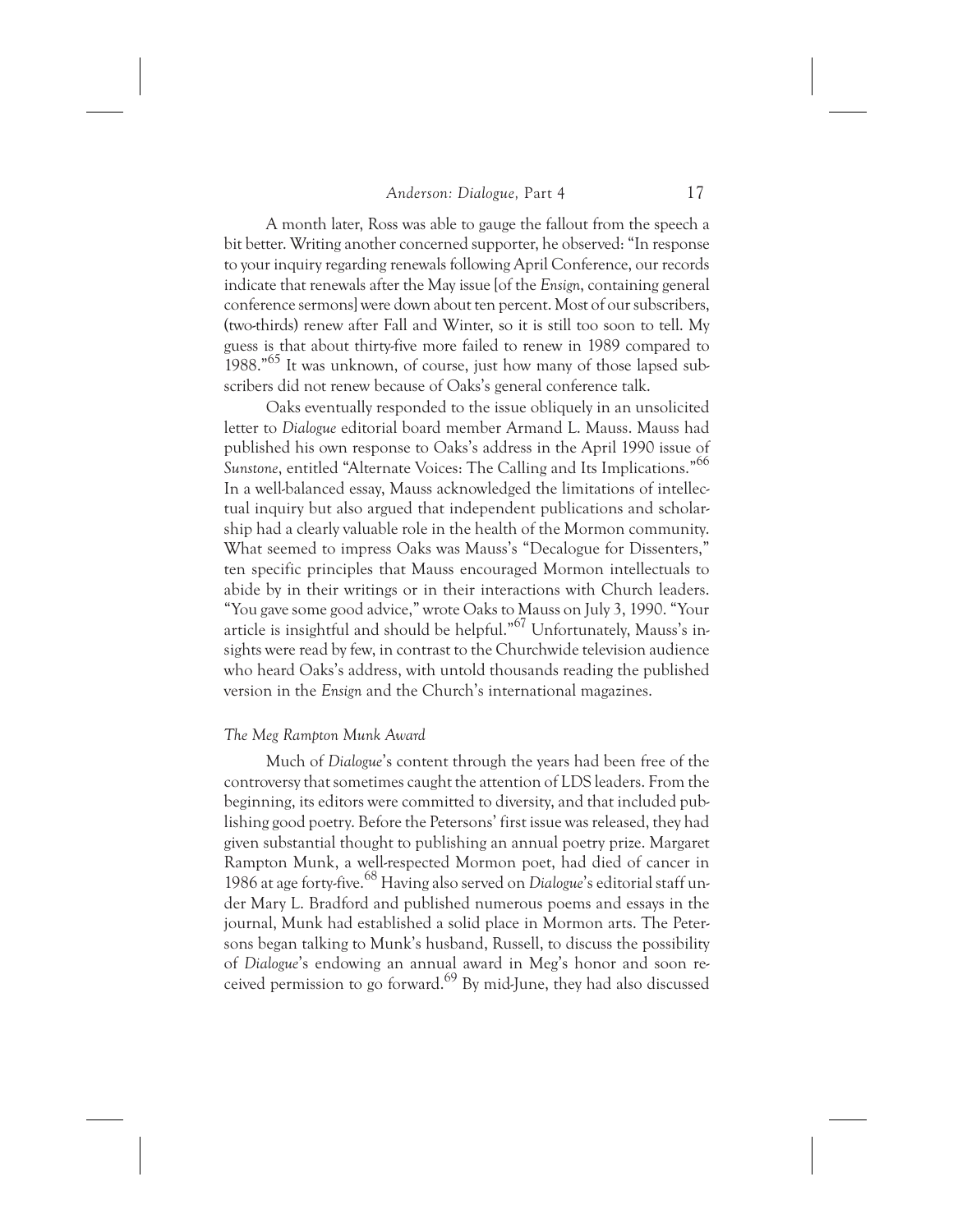the idea with Munk's parents, former three-term Utah governor Calvin Rampton and Lucy Beth Rampton and secured their approval.<sup>70</sup>

The award was then set up as an annual \$300 prize, with the winning poem to be determined by a panel of judges independent of *Dialogue*. "Our *Dialogue* staff wanted it to be of such quality that it would attract the best poetry being written," wrote Ross and Kay to Russell Munk upon the decision.71 In a letter sent to several supporters chosen by Russell Munk, the Petersons announced that *Dialogue* had set up an endowment where the interest would be rewarded to the prize's recipients by a committee established by *Dialogue* poetry editor Linda Sillitoe: "It is our intent to honor Meg through the continuing publication of new and meaningful poetry in her name while also encouraging young Mormon writers.<sup>"72</sup>

The prize was first awarded in 1989, and the winners were announced in the winter issue.73 It joined *Dialogue*'s other established writing awards, such as the Lowell L. Bennion essay (established under the Newells), and articles recognized as the best in theology and philosophy, contemporary issues, personal essays, and fiction.

# *Leaving Salt Lake City*

The arrangements with Cooper-Roberts Architects would not last long into the Peterson editorship and, in fact, appeared tenuous the entire time their team operated there. Because the firm was expanding, the architects soon decided they needed the space occupied by *Dialogue*. Initially, they had asked that the *Dialogue* team vacate the office by April 1, 1988, and the Petersons and staff began looking hard for new space in the Salt Lake area, hoping to make arrangements similar to those they had enjoyed with Cooper-Roberts. They even looked into sharing space with Signature Books, an independent Mormon publishing house, or Dan Jones and Associates, a market research and public opinion firm. However, the pressure to find such a set-up was temporarily alleviated when Cooper and Roberts put their expansion plans on hold.<sup>74</sup>

By the end of 1988, however, the architects, still feeling the pressure for more space, decided to sell the building and buy a larger one. Therefore, the hunt was on again for a new office for *Dialogue.*<sup>75</sup> Because Ross's sabbatical would soon end, the Petersons decided to relocate the office to Logan where the offer of space on campus still stood. They arranged the move to occur in early June 1989.<sup>76</sup>

The transition was eased by having many current staff members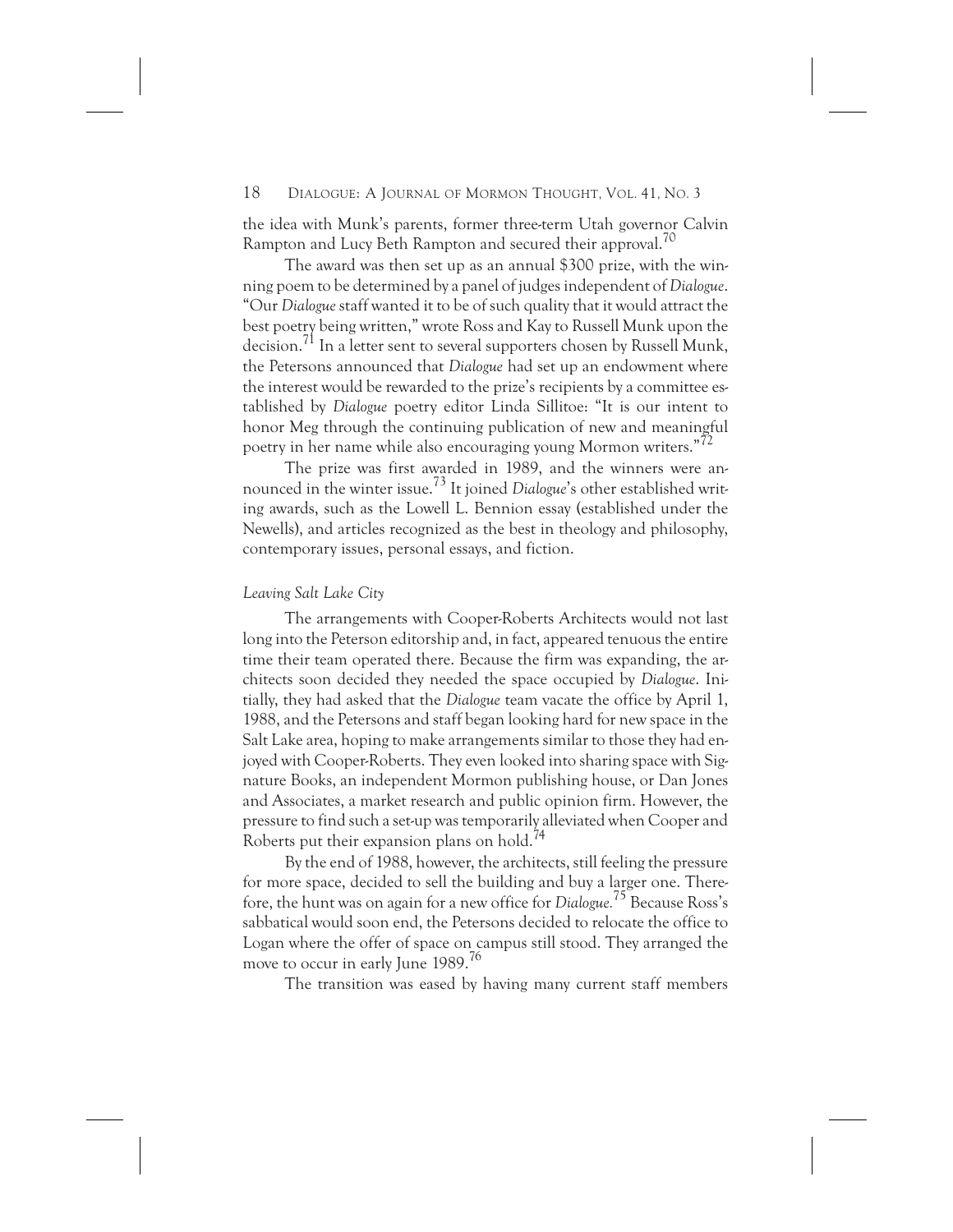continue their duties in Salt Lake, where the Dialogue Foundation would keep a phone number and post office box to stay in touch with people unaware of the change.<sup>77</sup> Susette Green supervised the volunteer staff remaining there, and Marilyn White joined the staff as an editorial assistant. Final typing of manuscripts, typesetting, art, and publication would all continue in Salt Lake; business, including finances, subscription renewals, and all manuscript circulation would be handled by the primary office in Logan. Helen and Larry Cannon and Ray Minkler, all living in Logan, remained in their crucial roles as editing assistants.<sup>78</sup>

This move brought to the surface a tension that had been brewing for some time. Dan Maryon, still associated with the journal as an editorial assistant, sent a proposal to members of the *Dialogue* advisory board on May 5, 1989, in which he argued on behalf of himself and Rebecca England that "a complete move would be damaging to the long-term interests of the journal. *Dialogue* has reached a uniquely professional status since its move to Salt Lake City, and the disruption of moving the entire operation again will end many positive changes that have brought the journal to its present status." Because the Petersons lived in Logan, Maryon felt "that there must be a way to keep some kind of continuity and still allow the editors the freedom to work elsewhere." At the center of the proposal was the suggestion that the Dialogue Foundation be given a permanent office in the Salt Lake area with a professional, permanent office staff, mailing address, and executive committee. The executive committee would be responsible for selecting new editors every three to five years. "The essence of my proposal," Maryon wrote, "is that the editor of the journal be allowed to edit; that those who actually print and distribute the journal be qualified in their field and treated professionally; and that a third group oversee both sides of the journal, to prevent excesses or lapses that may otherwise occur, due to inexperience or poor judgment." Maryon asked Eugene England to organize a meeting with the advisory board and the Petersons to discuss the issue.79

At about the same time, another sign of discontent in the Salt Lake office manifested itself. Rebecca England, who had been managing editor for five months, sent the Petersons a letter of resignation to be effective on May 17. She explained: "I am convinced that my voice, no matter how reasonable, is not heard and that my work, no matter how competent, is not appreciated anymore. It's time for me and *Dialogue* to go our separate ways."80 England did not specify the incidents giving rise to these feelings.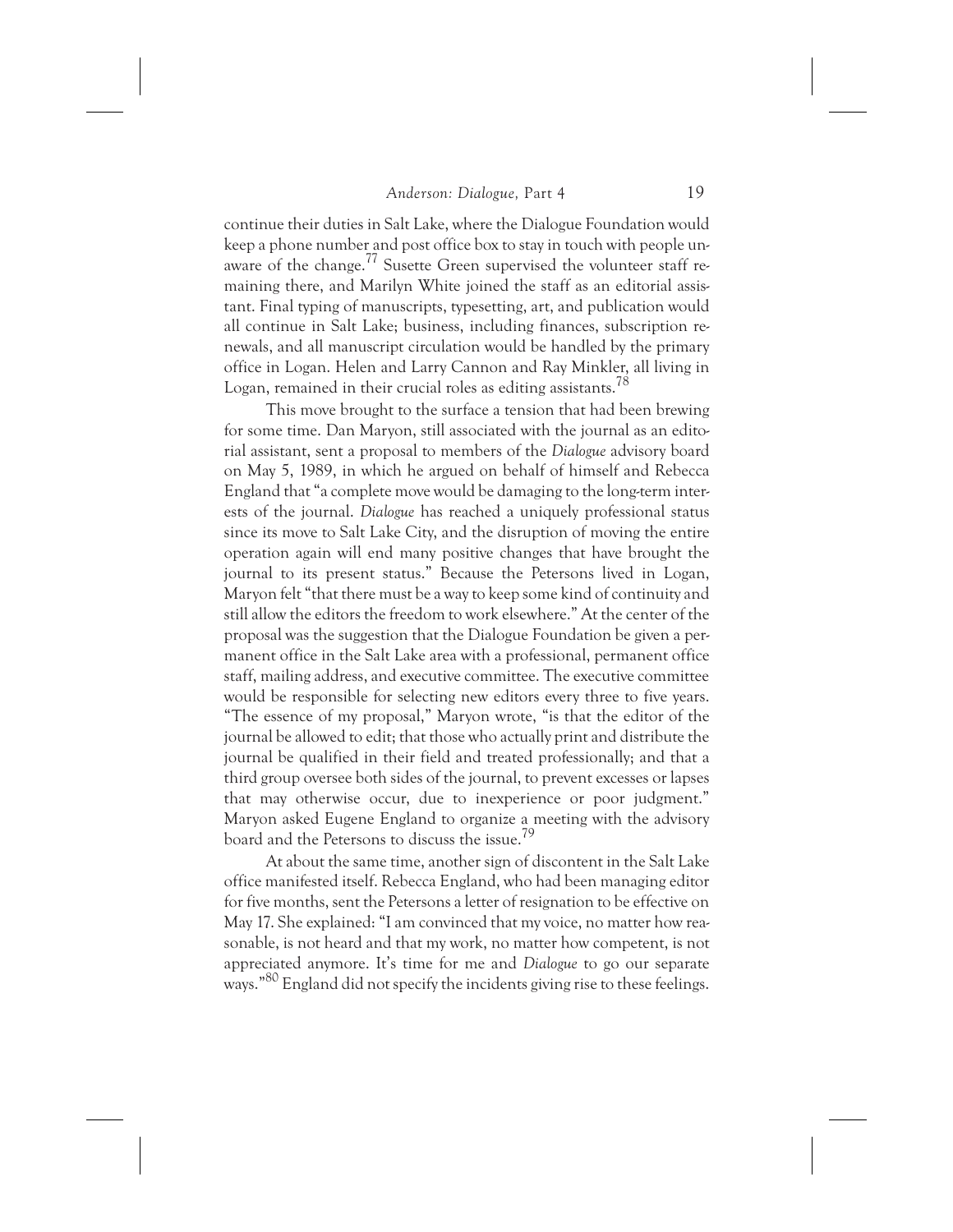In a letter to England's father, Eugene, Ross and Kay acknowledged their difficulty in communicating with Rebecca, yet praised her as having "been an extremely competent and dedicated member of the staff, carrying on the fine England tradition of love for and support of *Dialogue*."81

As matters turned out, Maryon's proposal failed to gain support. Linda and Jack Newell, then part of the advisory board, declined to support the proposal, feeling it was "inappropriate and unprofessional" to lead such an effort or to rally support for it.  ${}^{82}$  Kevin Jones, always supportive of the Petersons, felt the Logan move should have been effected much sooner and had even encouraged it. "Each editor has their own stamp, and they cannot do it correctly unless it is in their own backyard. Keeping *Dialogue* in Salt Lake City would have kept the old editors' style on it. It needed to be seen as the 'Ross and Kay Show.'"<sup>83</sup>

Although the Petersons were successful in making their move to Logan, there is no question that Rebecca England's resignation and Maryon's reorganization proposal were matters of dismay and regret for them, as is obvious in the gratitude they expressed for the loyalty of Susette Green. "Thank you," they wrote in a letter, "for really too many things to attempt to list, but among the most important are your loyal understanding and support during an intense and trying time, your encouragement that we didn't need to feel incompetent, and your wonderfully capable and totally professional job as associate editor."<sup>84</sup>

Lavina Fielding Anderson, although not a member of the *Dialogue* staff since the Newells' departure, also supported the Petersons in their difficulties, and again it is clear in Kay's response just how difficult their Salt Lake City sojourn had been: "Your common sense, no-nonsense approach to our particular predicament has helped us deal with an otherwise debilitating situation. Ross and I have *Dialogue* first and foremost on our list of concerns at this time in our lives. Though it looked to many like we might fumble the ball, we feel that we have every potential in the world to even win the game. Your vote of confidence is very important to us. Thank you from two grateful friends."85

For the Petersons, having the journal's office in Logan also meant that they could avoid the difficult commute to Salt Lake City that they endured during their first nine months as editors, where they could only be in the office part-time. However, there were clearly other important reasons in moving the office, as they learned during their first year and nine months as editors: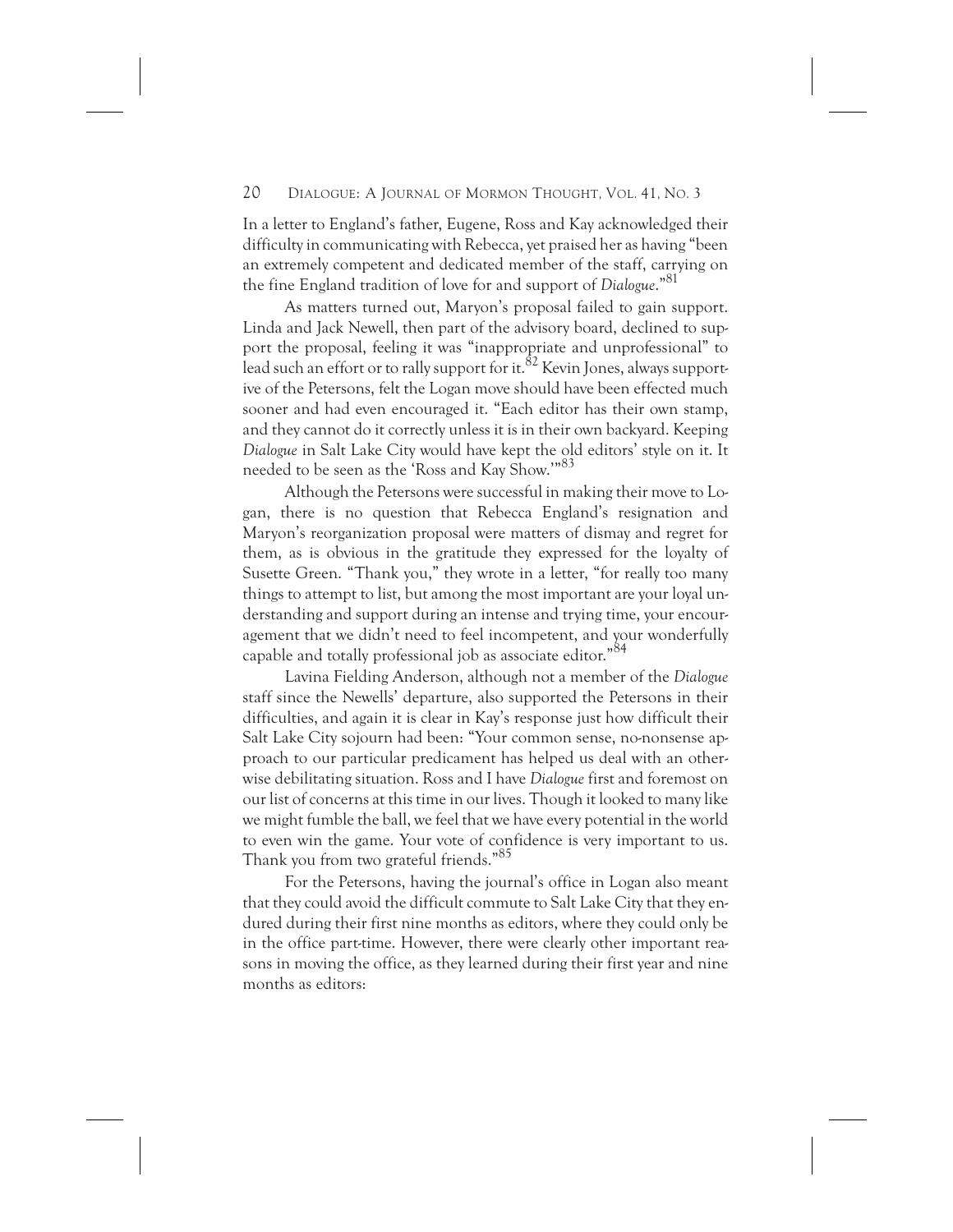In Salt Lake City, you get involved in a network: there is *Sunstone* and Signature Books nearby, which creates a Mormon rumor mill about things that were going on. We didn't want to become involved in current affairs, and we needed to remember that *Dialogue* was supposed to be a scholarly format with peer review, to take the time to be thoughtful, and try to get a good input on the articles. And so we thought it was better being up in Logan. It was still printed, bound, and sent from Salt Lake City. But there was a touch of independence by being farther away and being able to evaluate everything on its merits, and not being too worried about what others were thinking, or trying to rattle someone else's chain.<sup>9</sup>

A new phase of the Peterson era was about to begin. For the next three years, the Petersons did enjoy that "touch of independence" they needed, but at the same time, they learned on more than one occasion that they were still just a little too close for comfort.

#### **VII: Logan, 1989–92**

*Our people in Logan, at USU, are working very well. They will obtain the experience specific to* Dialogue. *A university provides a reservoir of talented people and they are anxious to contribute to the journal.* —F. Ross and Mary Kay Peterson to Armand L. Mauss, July 11, 1989

*During the past five years, we, as editors of* Dialogue: A Journal of Mormon Thought, *have enjoyed a unique relationship with Utah State University. The opportunity to be part of a campus intellectual community is very important to an independent scholarly journal. USU joins Stanford and UCLA as campus hosts during the journal's twenty-five year history.* —Mary Kay and Ross Peterson to Stanford Cazier, July 30, 1992

At the time the Petersons first decided to apply for the editorship of *Dialogue* in 1987, Stanford Cazier, president of Utah State University, and Blythe Ahlstrom, vice-provost, had offered the journal office space on the campus. When they finally took advantage of the university setting for the journal in 1989, they were able to set up a very effective operation. The new *Dialogue* offices consisted of two rooms in the building that housed the Utah State University Press, and a portion of the garage for storage.<sup>87</sup>

As in Salt Lake City, Kay ran the office, where she put in about thirty hours a week. Ross, back to teaching at Utah State, spent little time at the office but still worked about twenty-five hours a week on *Dialogue* related business—writing letters, responding to questions, attending planning and staff meetings.<sup>88</sup> Although some of the original staff continued to work from Salt Lake City, and the Logan editorial associates, such as the Cannons and Ray Minkler remained in their duties, the office staff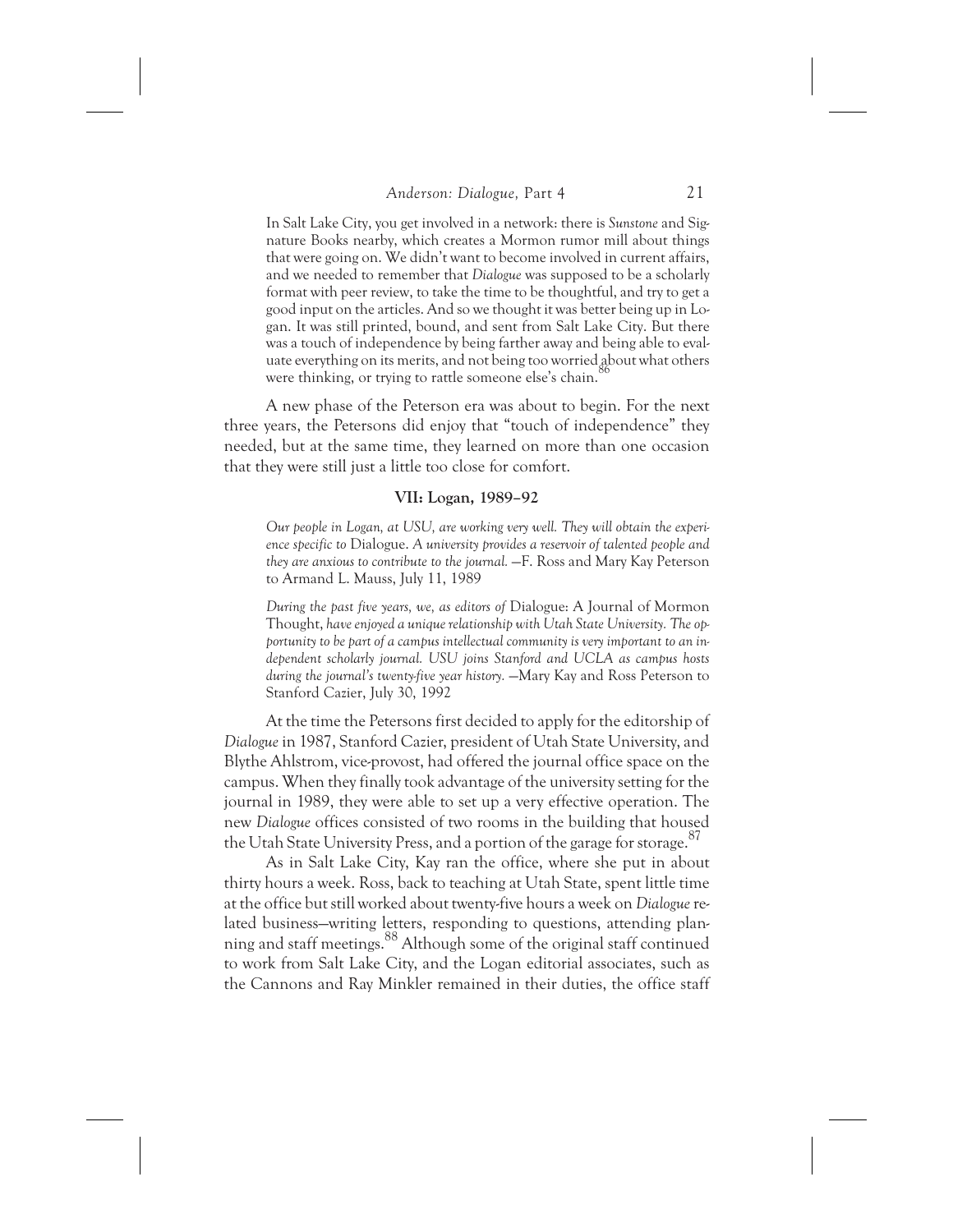was entirely new. Rather than hire a managing editor as in Salt Lake, the Petersons set up a larger office staff consisting of Laurel Cannon Alder, Lisa Watson, and Lisa Godfrey. Later, Marilyn Hone, Lucia Rhodes, and Laura Chamberlain joined the staff as Alder and Godfrey left. "They were talented and knew computers inside and out," recalls Ross as he reflects back on this group. Together with Kay, they developed mailers, held sales, ran subscription drives, and launched ad campaigns.<sup>89</sup> By late June, Ross reported to Mary Bradford just how well the new operation was functioning. "Our move to Logan has been eventful in that volunteers are coming out of the woodwork and the transition is going well. Susette and Marilyn White are doing a fantastic job of coordination with our Salt Lake City volunteers and business. The fall issue will be out in August and Winter is ahead of schedule."90 Green says modestly that she and White "were a great team." After Green edited and proofed the accepted manuscripts, she took them to White, who typed, copied, and mailed them. "We became great friends, and I am proud to say that we never missed a deadline." Because staff was divided between Salt Lake City and Logan, the team held most of its planning meetings at a conference room at the Weber County Library in Ogden in order to make the commute fair to both sides. Everyone came fully prepared to discuss manuscripts for consideration. "The group was diverse," Green says, "though none of us had been part of the close-knit Mormon 'intellectual' community that swirled around the Newells. I thought the new perspectives were refreshing, and I felt less intimidated to express my opinions than I did before."<sup>91</sup>

To fully professionalize the operation, the Dialogue Foundation also remodeled the offices, purchased new carpeting, and set up an efficient communication system by making use of the university phone system and on-campus mail thanks to the skills of Marilyn Hone. As a result of it all, Ross says proudly, "We were treated as an important part of the university—another scholarly journal enhances any school's reputa $t$ <sub>tion</sub>."92

# *A New Look*

Most subscribers were aware of, but unaffected by, the change in *Dialogue*'s business office. However, they would forever notice the influence of the Peterson team for other reasons. Before the Newells stepped down in 1987, they, with the help of Gary Gillum and Dan Maryon had launched a project to publish a twenty-year index. Delays resulted in its ap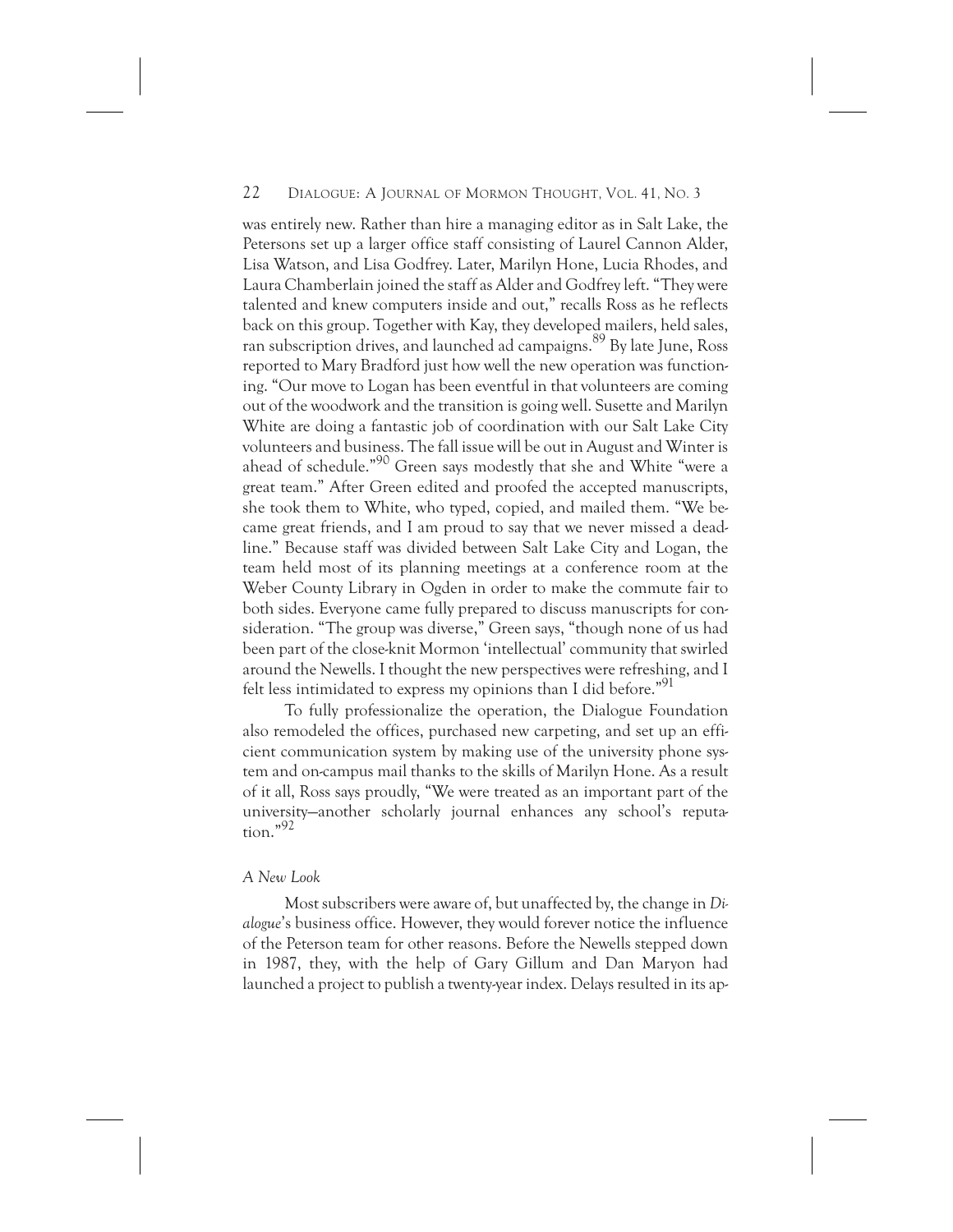pearance in early 1990. Because the Peterson team was publishing on schedule and was determined to keep doing so, the index essentially constituted a fifth issue that year. Because it would be sent free to all subscribers, the added expense would strain the budget. This forced the Petersons to consider some painful changes to maintain the journal's economic health.93

During the August 1989 Sunstone Symposium in Salt Lake City, Kevin Jones hosted a *Dialogue* staff meeting at his home. Mary Ann Lush of Publishers Press addressed the group about the financial burden of the index project and demonstrated that the Dialogue Foundation could save money by changing the journal from the 6 5/8 x 10 format it had used for more than twenty years to a  $6 \times 9$  format.<sup>94</sup> By late October, the decision was made. "We have decided to reduce the size of the journal beginning with the spring 1990 issue," wrote Ross and Kay to Levi Peterson. "The decision has not been easy for us to make. It has been on again off again for too long now. It is difficult for most long time subscribers to imagine the journal in any other format, but we cannot rationalize our financial status to accommodate an emotional attachment to size."95 This move was not a hasty one. In weighing the decision, the Petersons spoke with editors of several journals that had also changed dimensions, and they examined bound copies in libraries.<sup>96</sup> When they tested the savings on the index, the benefits were seen immediately. As that volume appeared, Ross and Kay described their rationale in letters to advisory and editorial board members: "We literally wasted nearly as much paper as we use because of the unnatural size. The [annual] savings are over \$10,000 in paper costs alone." About \$3,000 in additional savings would be realized in mailing costs. Still smarting from the stock market crash two years earlier and with \$50,000 in operating costs still dependent on donations each year, that \$13,000 savings was significant.<sup>97</sup>

Despite the economic benefits, there were plenty of early criticisms. Former *Dialogue* editor Mary Bradford wrote a letter of complaint, but her criticisms had more to do with the timing of the size change. The index, printed with the new format, covered volumes one through twenty, all of which were in the original format. "You have published the index in a size that will not bind with the last of the 20 years that it is supposed to be indexing," she wrote. "If you had to change, and I am not convinced of that, you could have at least waited until after the Index was printed so it would match." The new size, she lamented, made the journal look like *BYU Stud-*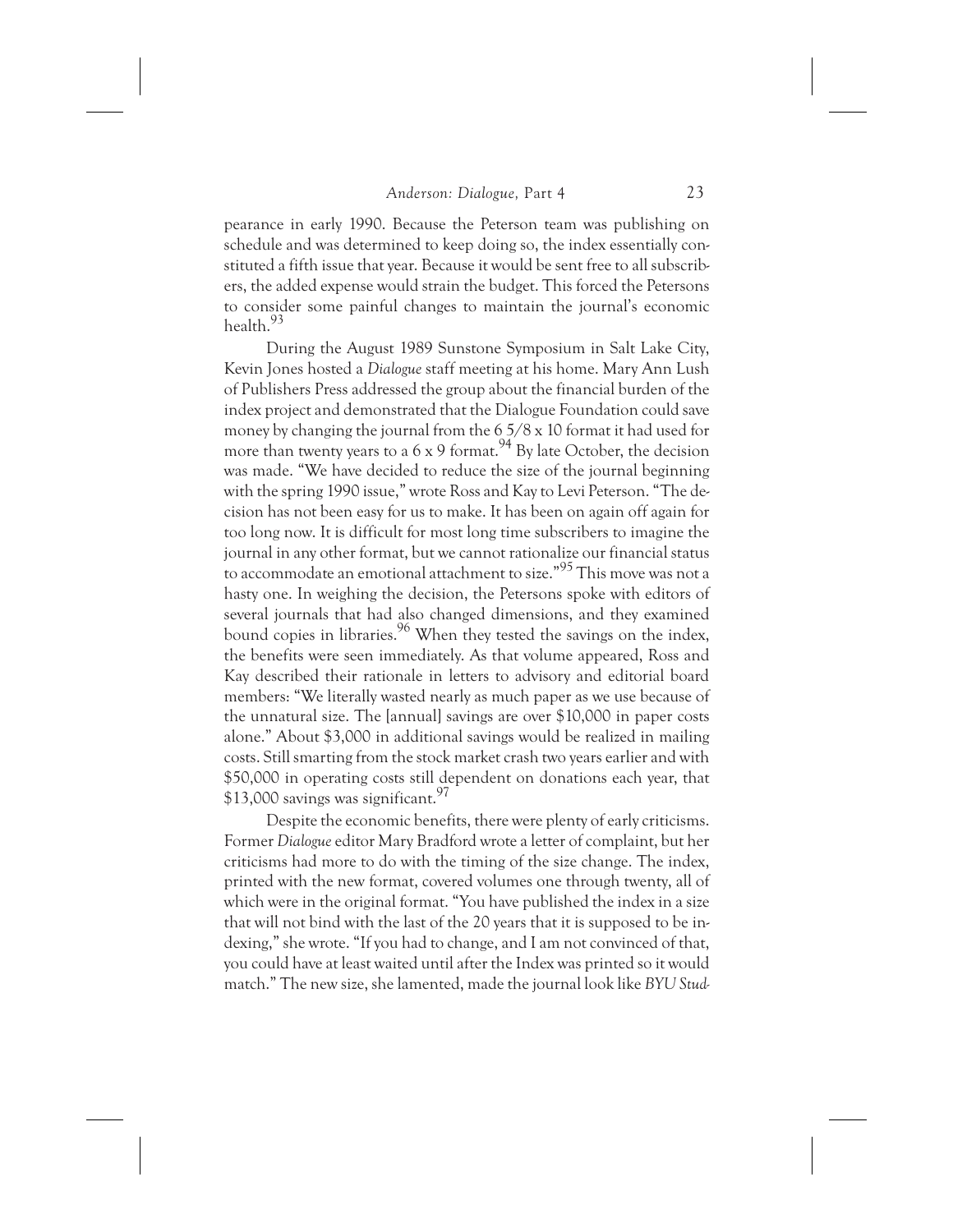*ies*, and more important, she feared it would send a message that *Dialogue* was struggling.98 Robert Rees, Bradford's predecessor as editor, had nearidentical concerns and added that the new, smaller format would make it much more difficult to publish art. "I might also say that I would have wished that as an advisory editor I had been consulted about this decision rather than informed of it after the fact." Rees ended his letter by encouraging the Petersons to reconsider the decision if it was not too late.<sup>99</sup> Ross and Kay responded to Bradford, Rees, and others critical of the change in a letter written on March 8 explaining that they had "weighed all the arguments, but finally decided to move to the reduced size for both economical and ecological reasons."100

The new look premiered with the spring 1990 issue, which carried an announcement to the general readership explaining the reason for the change.<sup>101</sup> As expected, the Petersons experienced some negative reactions from subscribers as well. Some older readers complained that, because printing *Dialogue* on smaller sheets required it to become thicker, they had a hard time holding it comfortably.<sup>102</sup>

The Petersons made the decision to change the journal's size at a time that they also changed to a new computer system, which included computer-based typesetting, a savings over the hot-lead method.<sup>103</sup> Ross informed long-time typesetter Don Henriksen about the change, but Henriksen either did not get or did not understand the message. When he later called Susette Green to ask why she hadn't delivered the manuscripts for the spring issue, she was forced to break the news that the *Dialogue* staff had voted to change to the newer technology. Green "apologized profusely," but Henriksen did not take the news well and "called us every name in the book." When they hung up, Green immediately called Kay at the *Dialogue* office, and Kay in turn had Ross get in touch with Henriksen. Ross eventually smoothed things over by arranging some other typesetting work for him.104 Ross remembers that the decision "was very hurtful—both to him and to us for having to do that," but it, too, was for the economic health of the journal.<sup>105</sup>

In the end, as the Petersons patiently explained the necessity of the changes, people began to understand. In fact, even before the first issue in the new format was released, Kay Peterson informed Linda Newell: "We are receiving many nice letters in support of this traumatic decision, and we're certain life will go on for both us and *Dialogue* after the size change."106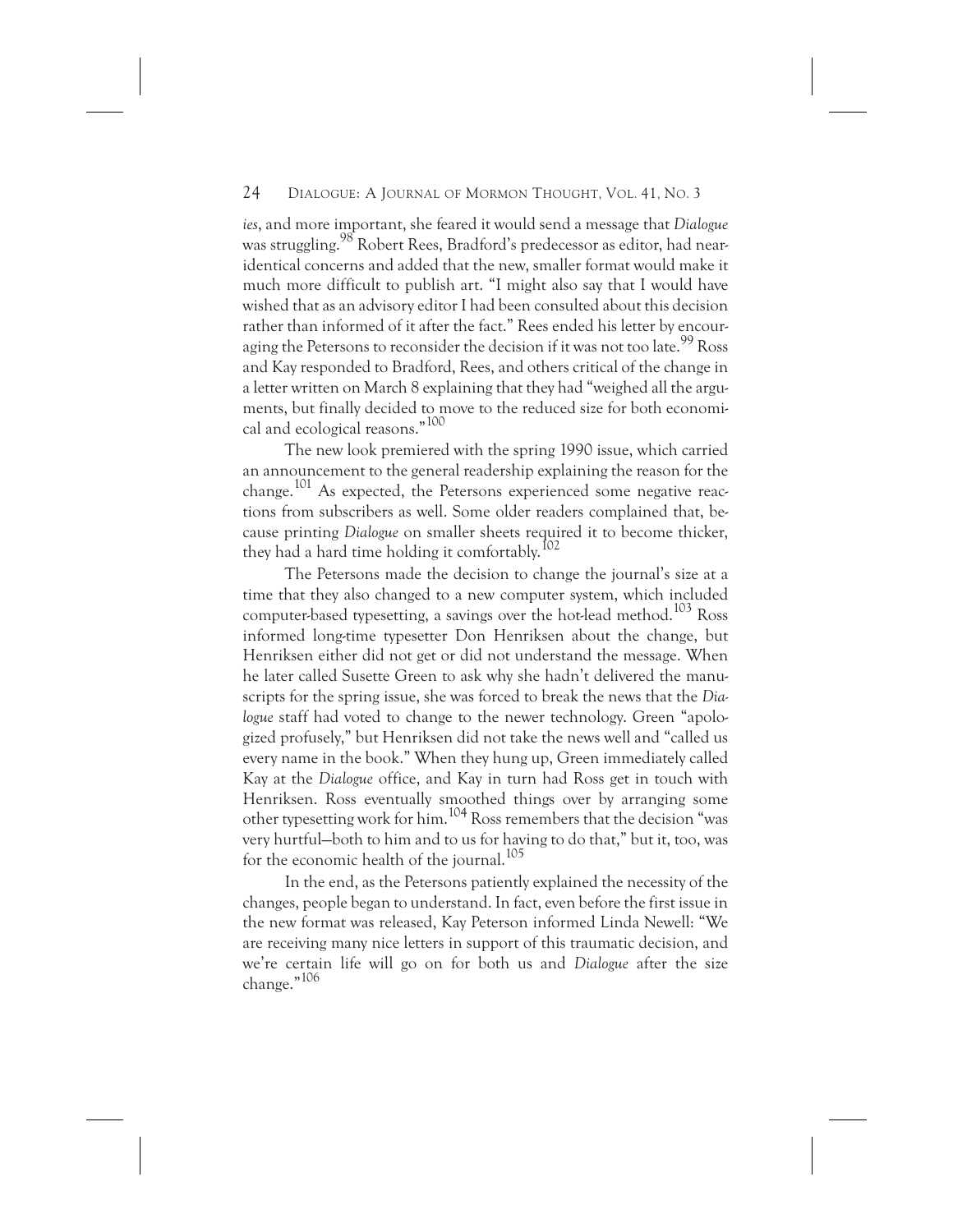# *Prove All Things?: The Thomas Stuart Ferguson Essay*

The first issue in *Dialogue*'s new format included an important yet controversial essay that epitomized the role of faith, doubt, and the conflicting nature of religious belief and empirical evidence. Stan Larson's "The Odyssey of Thomas Stuart Ferguson" examined the spiritual journey of the one-time Book of Mormon defender, author, and researcher who, before his death in 1983, had lost belief in the historicity of the Mormon scripture that he had spent a lifetime trying to prove. Larson, formerly with the LDS Church Translation Department, had since 1985 been an archivist in the Special Collections Department at the University of Utah's Marriott Library.107 As a graduate student at BYU, he had prepared the register for the Ferguson papers housed there and was, in the late 1980s, cataloging the primary sources for his paper for the H. Michael Marquardt Collection at the University of Utah, which told a different story of Ferguson. In 1989, Larson presented a version of his essay at the Sunstone Symposium in Salt Lake City.<sup>108</sup>

Ferguson, a lawyer by profession whose passion for Book of Mormon lands led him to author two popular books and several articles on the subject,109 was also founder of the New World Archaeology Foundation in 1952, serving as its president until 1961. During the course of his research, he made several trips to Mexico and Mesoamerica, where he believed Book of Mormon events occurred. Perhaps even more significantly, he maintained close contact with Church officials, who provided funds for his self-described "magnificent obsession" to unearth indisputable archaeological proofs of the Book of Mormon and, by extension, the prophetic calling of Joseph Smith.

The discovery of the Book of Abraham papyri in 1967, however, and their translation by renowned Egyptologists failed to demonstrate any relationship with the text contained in the Pearl of Great Price. These discrepancies raised insoluble questions for Ferguson that led to his eventual loss of faith in Joseph Smith and the Book of Mormon. Although he remained active in the Church, found happiness in his involvement, and even continued to bear testimony of the Book of Mormon at LDS firesides, he was matter-of-fact in his dismissal of the text's divine authenticity in his later correspondence. Thus, two Fergusons, and a significant degree of confusion, emerged. Larson's essay establishes Ferguson's loss of faith and his peaceful resolution of being an active though nonbelieving member without the sensationalism of anti-Mormon or apologist spin.<sup>110</sup>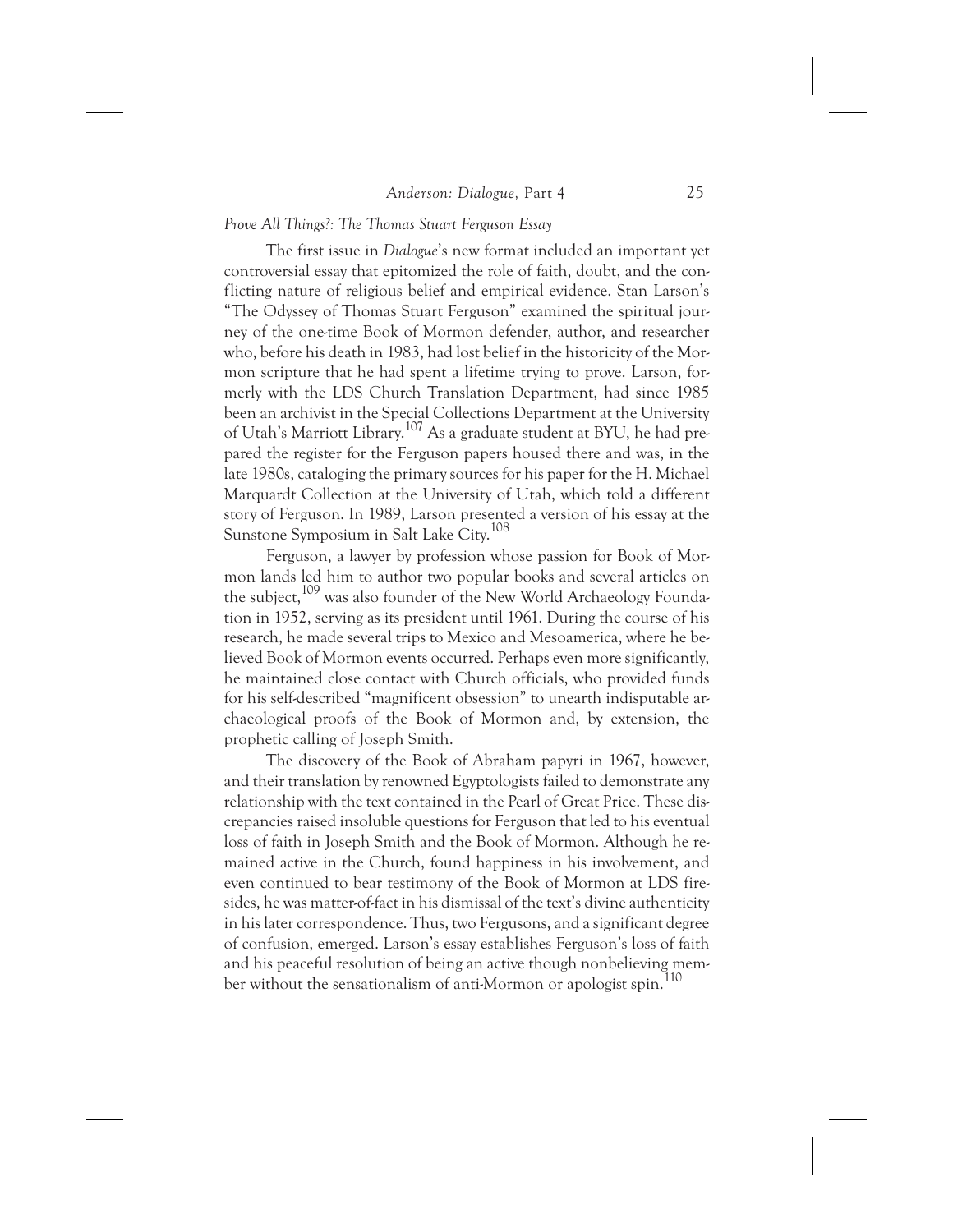The Petersons' initial concern was that only Larson had access to the crucial sources from Ferguson's later life, as they were still being catalogued. The most critical documents were twenty-two private letters written between 1971 and 1983. Although anti-Mormon critics Jerald and Sandra Tanner had already published information about Ferguson's rejection of the Book of Mormon, it hadn't been evaluated in detail, nor had it been published for a scholarly Mormon audience.<sup>111</sup> As part of the review process, the Peterson team sent the essay to six readers, one of whom was John L. Sorenson, BYU anthropology professor and renowned Book of Mormon defender, whose own book, *An Ancient American Setting for the Book of Mormon*, appeared in 1985.<sup>112</sup> The Peterson team also verified the sensitive source material to their satisfaction. "The sources did not lie and Stan was fine to work with," recalls Ross. *Dialogue* did receive pressure from some faculty at BYU not to publish the essay, who felt it might create an obstacle in funding their own research programs and might alter the archeological evidence for the Book of Mormon.<sup>113</sup> Larson, not surprisingly, faced pressure to refrain from telling such a personal story. Ross T. Christensen, of the archaeology department at BYU, urged him to give up the project because "it would stir up trouble." Christensen admitted to Larson that he was so upset about the proposed essay that he had to take antacids to calm his upset stomach.<sup>114</sup>

When the essay appeared, readers weighed in. "We have had some interesting responses to the Ferguson article," wrote the Petersons soon after. "As expected, one son [of Ferguson] is convinced his father died a full believer. Another reader saw the danger of basing faith on physical evidence. A third saw him in a role similar to [Mark] Hofmann. It is a provocative topic which has elicited some introspective responses."<sup>115</sup> The letter to the editor from Ferguson's son, Larry, appeared in the winter 1990 issue. It does not directly address any of the evidence in Larson's piece about his father's doubts but seeks to assure readers that, before his death, the elder Ferguson bore strong testimony to his family, declaring that "the Book of Mormon is exactly what Joseph Smith said it was."116

In an unpublished letter to the editor, Larson responded to the younger Ferguson. Larson acknowledged that some had concluded from Thomas Ferguson's contradictory statements that his crisis of faith was merely "a temporary state of questioning and doubt, but that after this troubled period he returned to his former enthusiasm and convictions." However, because Ferguson's letters, written all the way up to his death,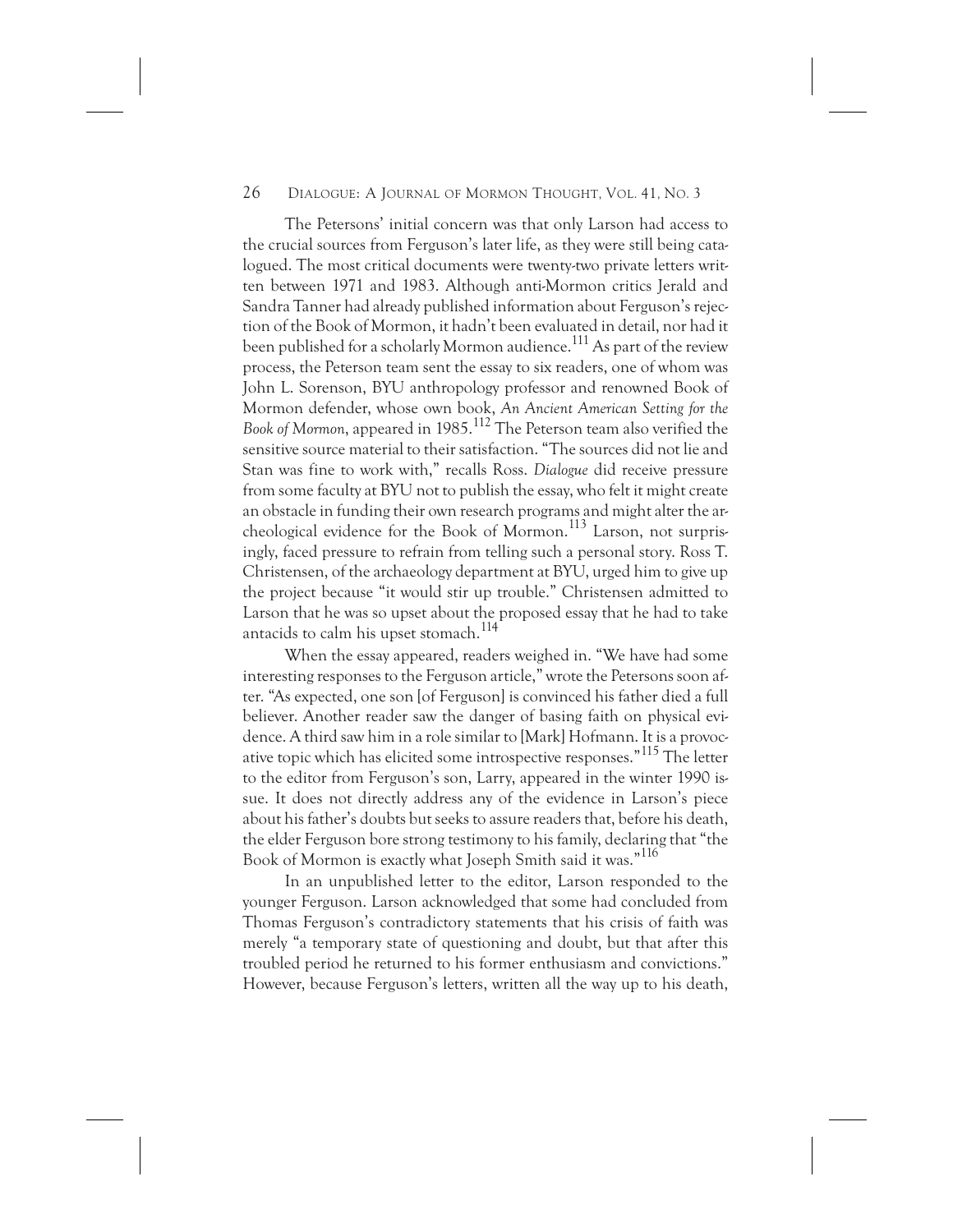consistently told the same story, Larson concluded that there was no evidence that Ferguson only temporarily lost his faith.<sup>117</sup>

The larger question was the value in telling such a personal story. To some, it could be written off as gossip, serving no purpose. To others, however, it validates the purpose of a journal like *Dialogue*. The essay was not a study of Book of Mormon evidence; it did not advocate a position on the historicity of Mormon scripture. It was a story of one man's journey, yet in another sense, it was much more. Ferguson's journey does show that there can be a peaceful resolution to a crisis of faith when faith cannot be regained; it shows that, unlike the one-dimensional characters so easily portrayed in history when distanced by time, a loss of faith need not be based on sin, evil, or selfish motivation; on the contrary, it shows how tenuous faith can be. It is a testament to the fact that one can find value in a religious culture without necessarily accepting its truth claims and that religion can provide temporal happiness when hopes of eternal happiness no longer remain. Ferguson's struggle was not unique; neither was the embarrassment of family and friends who wanted to preserve a facade and protect the fragile faith of others. Clearly, the role of *Dialogue* in provoking "dialogue" was demonstrated here.

#### *An Unfortunate Episode*

The same month that *Dialogue* celebrated its new physical image, the Petersons experienced the most painful experience of their tenure, stemming in large part from the journal's misunderstood public image. In early April 1990, LDS temples throughout the world closed for a week in order to install a modified version of the endowment ceremony, much of which is presented to attendees on film and in tape-recorded instruction. The changes that temple-going Latter-day Saints were surprised, but apparently glad, to see were the removal of gestures representing punishments for revealing portions of the ceremony, the depiction of a Protestant minister as a hireling of Satan, and a pledge by women of obedience to their husbands. Despite the charge to maintain the sacred yet secret nature of the ritual, some Mormons who attended the temple after the revised ceremony was instituted on April 10 talked so enthusiastically about the changes that they soon got the attention of the press; and within a few weeks, reporters began to seek out Mormon as well as non-Mormon critics for comment. The first story, published on April 29, was written by Associated Press reporter Vern Anderson and appeared in the *Salt Lake*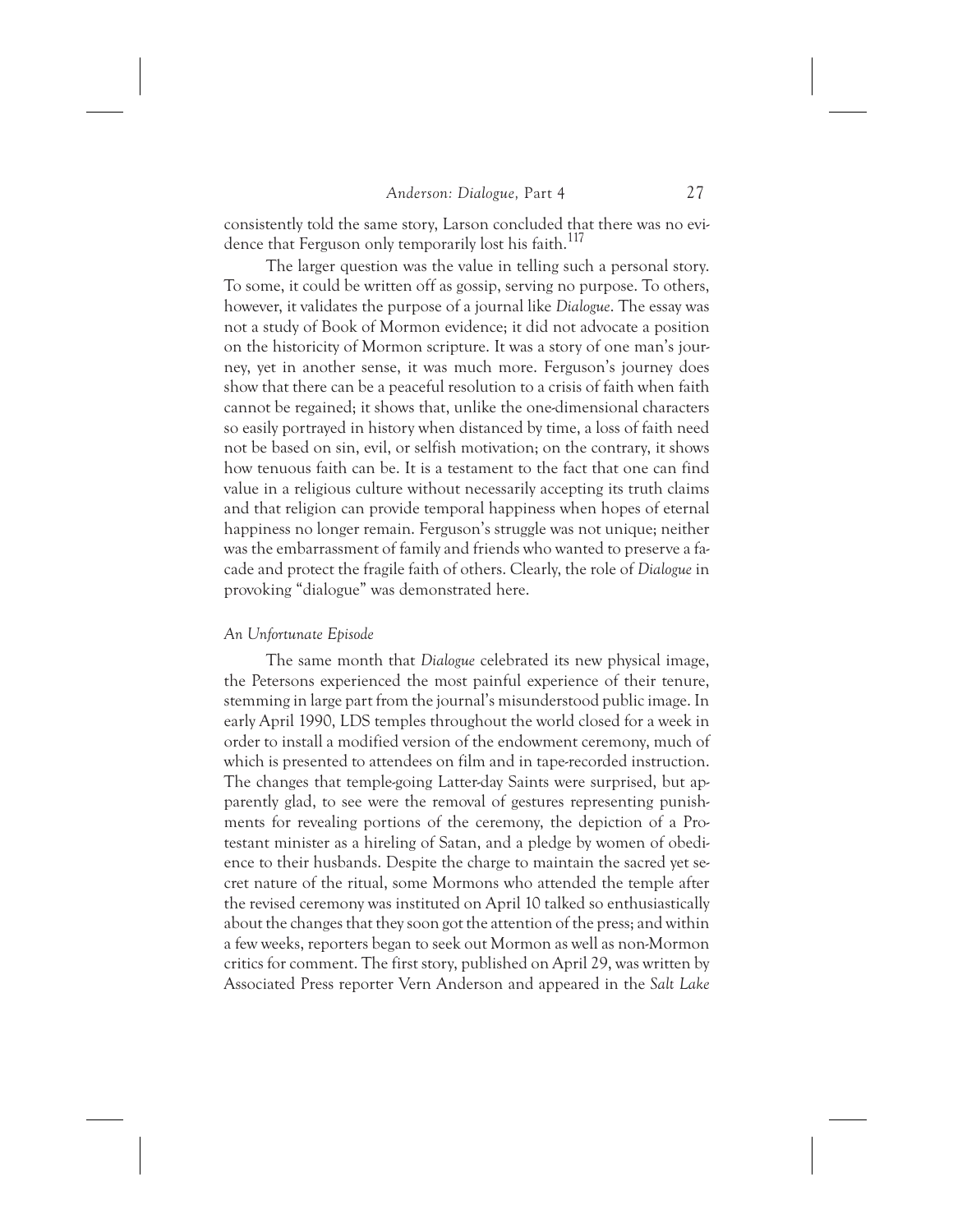*Tribune*. Anderson quoted only two Mormons in his article: Ross Peterson and former *Dialogue* managing editor Rebecca England, then associated with the Mormon Women's Forum. In his comments, Ross noted that, "The general consensus is that it's a breath of fresh air." In reference to the deletion of the negatively portrayed Protestant minister, Ross again indicated approval: "You don't put down other churches or imply that they are Satan's children."<sup>118</sup>

Within a week, more stories of the changes, featuring comments by other Mormons, such as Lavina Fielding Anderson, Robert Rees, and Ron Priddis, as well as anti-Mormon critic Sandra Tanner, appeared in the national media.<sup>119</sup>

Church leaders in Salt Lake City were displeased with the comments by Church members and took immediate action. What followed also made its way into the press. On June 2, the *Los Angeles Times* reported that local LDS authorities asked those quoted in the media to come in for discussions. In the article, Robert Rees said that his interview was "amicable," and Lavina Fielding Anderson said hers was "positive." In fact, her temple recommend was renewed in the process.<sup>120</sup>

Like the others, Ross Peterson was called into the office of his stake president to discuss his comments. The Logan Church leader informed Peterson that the Area Presidency over Northern Utah—William H. Bradford, Malcolm H. Jeppson, and Richard P. Lindsay—had requested that Peterson be disciplined by having his temple recommend revoked. According to the stake president, the area presidency wanted Peterson to come to LDS headquarters for an interview with one of them. Peterson agreed and went alone to Salt Lake City on May 10—something he soon decided was a "mistake," where he met with, not one, but all three members of the Area Presidency at the Church Office Building.<sup>121</sup>

Peterson later described the interview's focus, saying it was clearly "an attack on *Dialogue* and every other independent thinking, questioning, scholarly individual or publication." The presidency was adamant that Latter-day Saints should not discuss the temple in *Dialogue* or to the media and in any regard. They expressed particular displeasure about David Buerger's 1987 essay. "They were not deterred by any argument relative to the printed availability of the endowment ceremony or that all who were quoted viewed the historic changes positively," Peterson wrote to George Smith three months later. Bradford then threatened a Church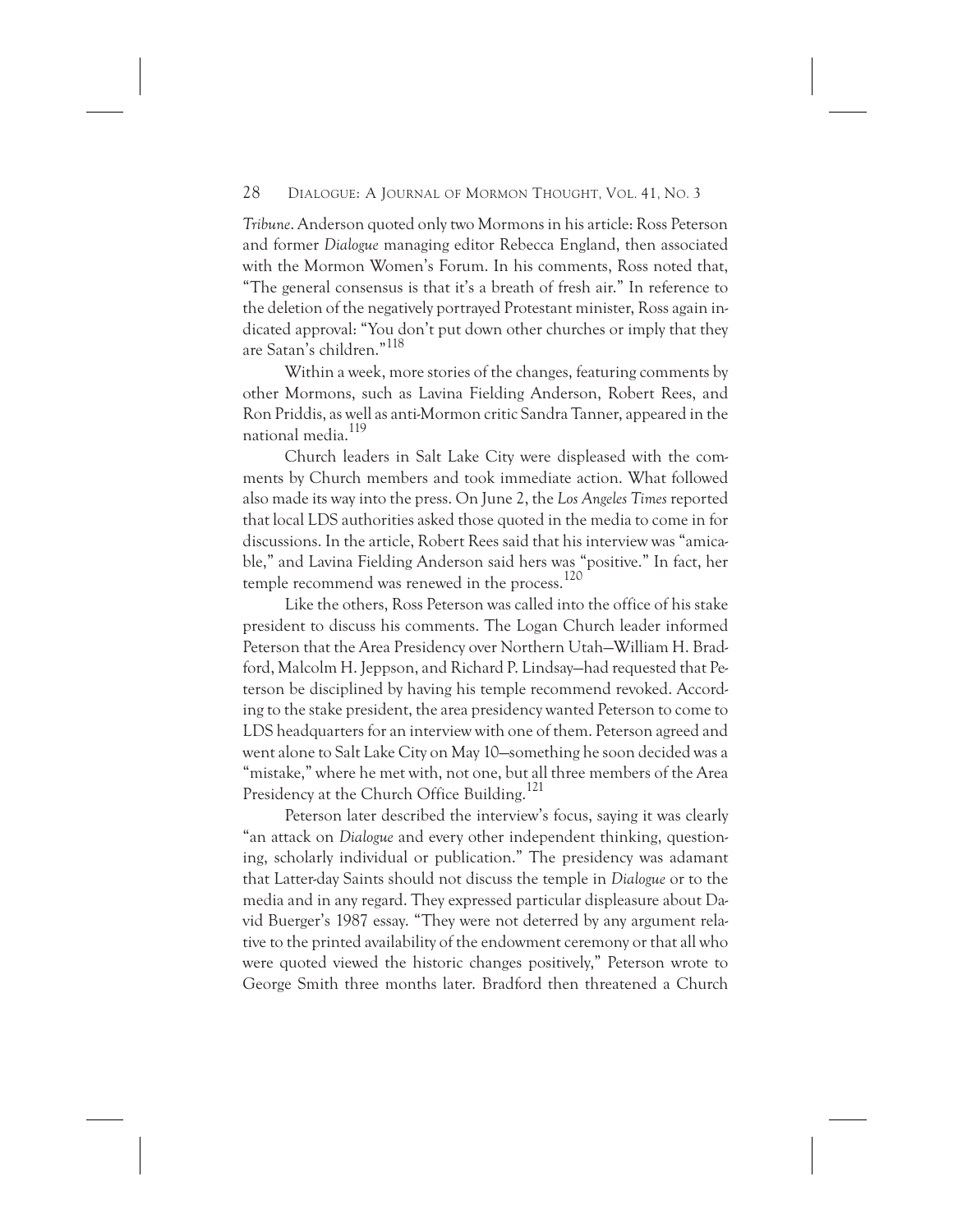court (now known as a disciplinary council) should any further discussion of the temple appear "in any form of print media." $122$ 

Peterson was also shown what he described as a "large file of news articles, scholarly articles, and other material in which I had written or was quoted. Much of it was political, but Church security had done a thorough job on negative issues." If the existence of such a file was not distressing enough, the apparent motive was worse. "There was no attempt to gather any counter-information. To say the least, it was an unpleasant experience." Describing the file later, Peterson said that everything he saw "all described me as an anti-authority person—government or church." During the interview, Ross agreed not to discuss the temple changes any further with the media.<sup>123</sup>

Despite the personal pain the episode caused, Ross and Kay were immediately concerned for the well-being of *Dialogue* and held a meeting the following week with their Logan staff members. They also met with advisors and board members living in Utah. They offered to resign their position as editors if a consensus developed that staying on would be detrimental to *Dialogue*'s independence. During the course of the meetings, however, a decision was reached that Ross and Kay "should stay firm," Ross said, "and not give those challenging me any satisfaction by changing leadership." They also discussed an essay by Margaret Toscano, "Rending the Veil," scheduled to appear in the journal, but which discussed the temple ceremony in such a way that might provoke Bradford's wrath and the threatened Church court. "The timing could not have been worse," Ross explained, and all concerned wanted to avoid any situation that might expose Toscano to attack and Church discipline too. "Would the threat of the co-editor extend to an author?" he wondered. Since Toscano's piece was also set to appear in a forthcoming book she co-authored with her husband, Paul, the essay would still have an outlet. Toscano understood the dilemma but was saddened nonetheless. "In retrospect, it is the toughest decision that has faced us as editors."124

Ross still had to deal with what he clearly believed was unwarranted discipline on the part of his Area Presidency, and decided to respond. He first wrote letters to Bradford, Jeppson, and Lindsay, to Gordon B. Hinckley, then first counselor in the First Presidency, and to Apostle Dallin H. Oaks. In his letters, he explained why he spoke with the media and argued why he felt he was being misjudged and unfairly disciplined. Rather than mail the letters, Ross hand-delivered them to their respective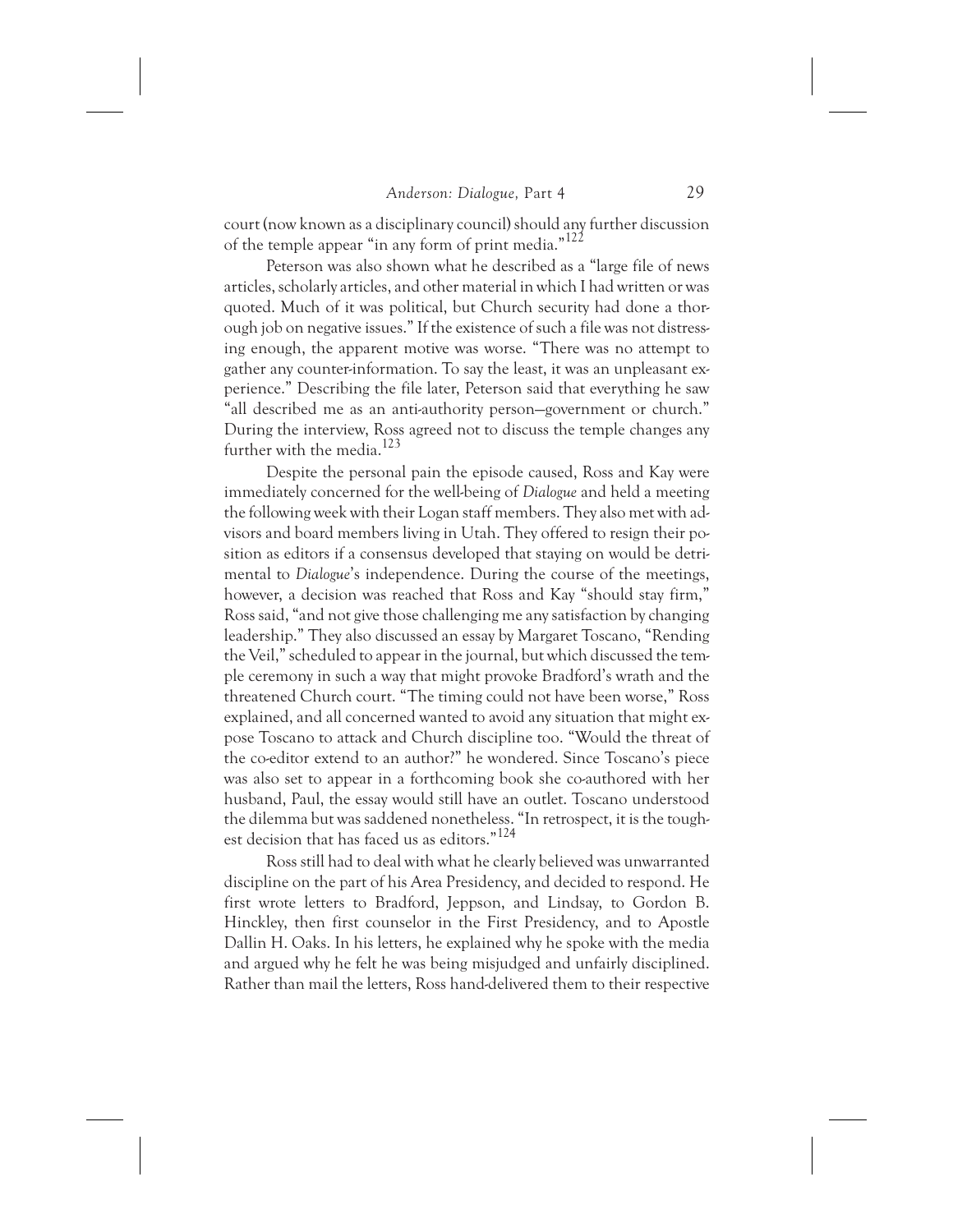offices in the Church Administration Building and Church Office Building. By Monday, May 29, Ross and Kay reported that friends from Los Angeles to Washington, D.C., had called with expressions of support. However, they had not heard (nor would they) from any of those to whom Ross had written.<sup>125</sup>

The Petersons' bishop, also upset by the discipline, encouraged Ross and Kay to formally push the issue through him if nothing had changed by May 31.126 However, unbeknownst to Ross, others were already at work on his behalf. He soon learned that many of his friends wrote or called General Authorities whom they knew personally and told them of the injustice behind the discipline and the negative file. Then, in early June, someone whom Ross described as "a close personal friend with title" met first with a member of the Quorum of the Twelve and then with a counselor in the First Presidency and appealed to them in the matter. As a result of this effort, Ross was given assurance that the recommend would be restored and that his stake president was sent a letter with instructions to do so. After meeting with his bishop and the stake president, Ross was issued a new temple recommend on June 8. "I now want to put this issue behind me and trust that some good may come from the whole experience," he wrote two weeks later. "Hopefully, some of those in authority will become less arbitrary in their handling of individuals. I have learned that there are authorities who do care."<sup>127</sup>

A concern to Ross and Kay during the ordeal was the possibility of any "fallout effect on our family," explaining that it was "not an easy tightrope to walk."128 However, reflecting on the episode four and a half years later, Ross found that at home, his support had been the greatest. It was also a moment of innocence lost, in case thirty-three months at the helm of *Dialogue* had not been long enough to pare away all naivete:

A situation like this where your family knows you, and they also know the Church, then they know what is wrong or right. As a result they were very loyal to [me]. That is very important to me. The other thing that came out of that is the feeling that the organization isn't what it seems—that there are people within the organization who may be trying to advance their own careers. As a result, they can get people caught in the middle of something, who are really innocent, well meaning, and trying to help. But suddenly, that person is viewed as an enemy. That has been the hardest thing for me to deal with—having devoted so much time over the years in Scouting, the Aaronic Priesthood, missionary work, and as a bishop, bishop's counselor, and a high councilman—twice—to somehow be viewed as an en-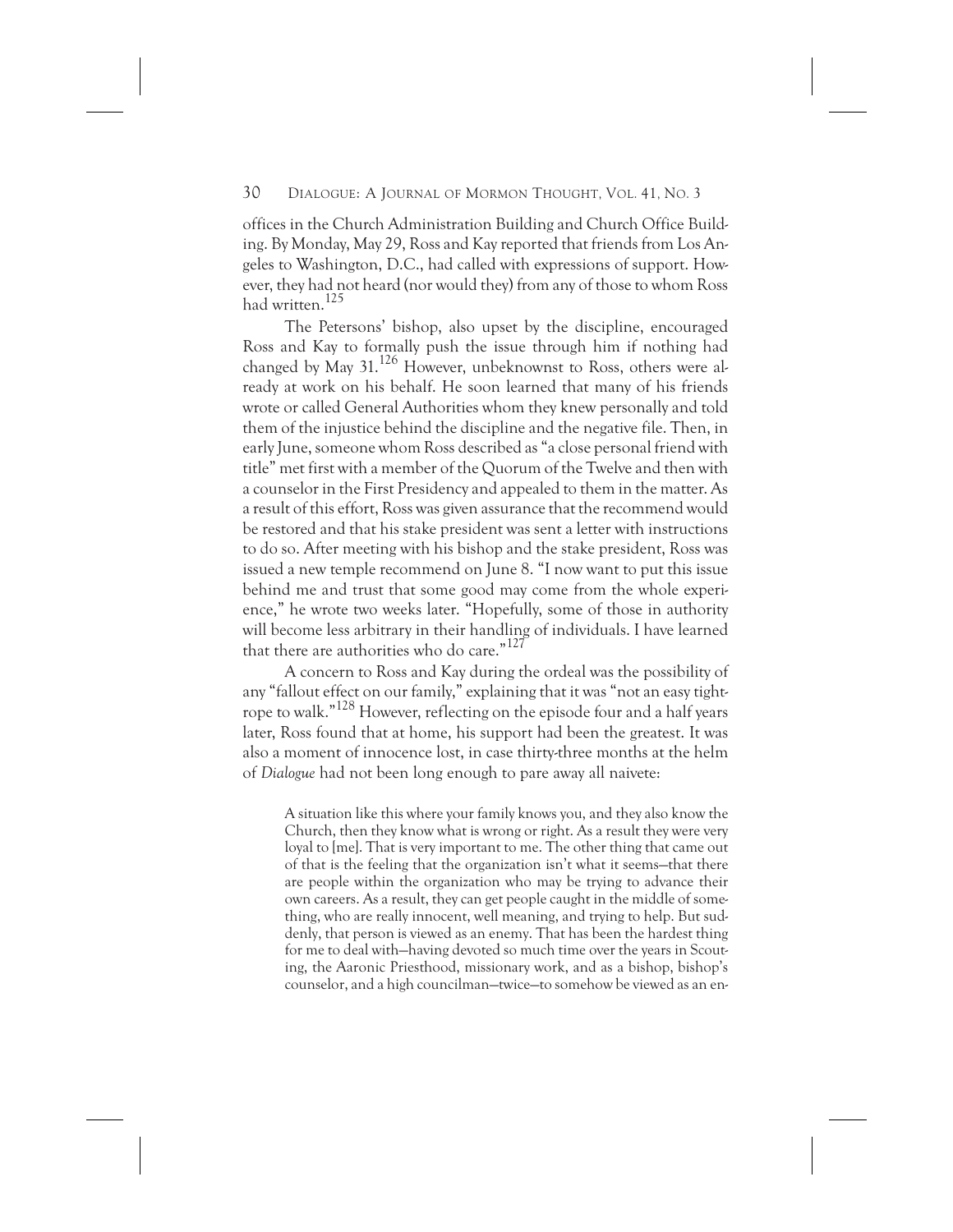emy to the Church. Then to have [the Area Presidency] try to convince the stake presidency that I was an enemy—people who have known me since I moved to Logan. That was very hard to deal with.

# *Keeping with Tradition: The Women's Issue*

During Ross's ordeal, business at *Dialogue* went on, and the *Dialogue* team was finalizing a special women's issue of the journal, the third published in its history.<sup>130</sup> Kay began the search for papers in February 1989 by placing an announcement in *Exponent II*, with a submission deadline of September 1. She later recalled that planning the issue was not as "orchestrated" as were its predecessors; she simply published the announcements and invited women to contribute.131 There were pros and cons in publishing theme issues, the Petersons had learned and, in general, wanted to stay away from them. "The advantage of pursuing a theme is that it can help create research and writing," they noted to supporter Dixie Partridge. "Of course, a danger is that readers tire of the theme and are upset that an entire issue is so narrow, when usually [a typical issue] is general and universal." The editorial board, however, felt a women's issue would be greeted with enthusiasm.132

The response in terms of submissions was overwhelming. By early March, Mormon feminist Helen Candland Stark, nearly ninety years old, agreed to an interview as the basis for a biographical essay, and Kay sent her a list of questions assembled by Susette Green and Lavina Fielding Anderson.<sup>133</sup> The result was the opening article in the issue, by Anderson, called "A Strenuous Business: The Achievements of Helen Candland Stark." Anderson's work on the issue extended beyond her essay. Green recalls that she (Green) was busy editing the manuscripts for the issue at the time her father was dying of cancer. "I was sitting editing articles when the call came from my mother that he had died, looking at those articles on my lap and going to pieces." She immediately called Anderson, telling her that she could not continue under the circumstances. "In a flash she was at my house. She swooped them from my hands and told me that of course I couldn't think, and I should leave them to her. I've almost never been so grateful."134

The published issue included an essay by Stark called "The Good Woman Syndrome," first published in 1976 in *Exponent II*. There was also an essay by Amy L. Bentley on the 1978–81 Alice Louise Reynolds Forum, a feminist lunch group that grew out of the disastrous International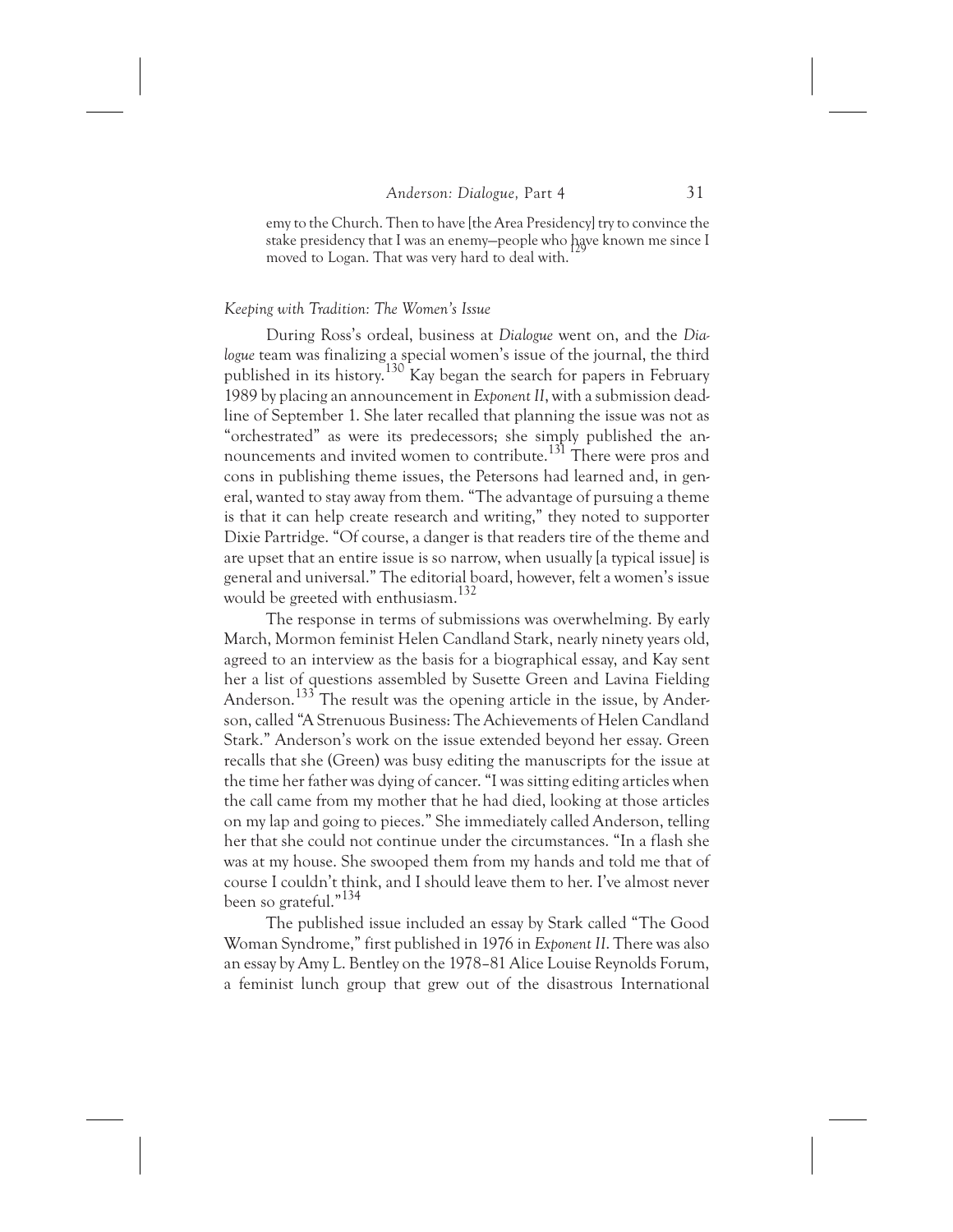Women's Year conference held in Salt Lake City in 1977.<sup>135</sup> Other topics included women as healers, patriarchy, and domestic violence.136 A first for *Dialogue* was the inclusion of an eight-page signature in full-color of paintings and sculptures by Mormon women. There was such an abundance of material that three essays were held over and included in the winter issue.<sup>137</sup> The Petersons planned to publish even more later but changed their minds, as they told one author, after they "received a number of letters and phone calls accusing us of 'overkill.'"<sup>138</sup> The women's issue provided the Petersons the opportunity to publicize *Dialogue*, and they sent copies to several newspapers, explained the theme, and asked religion editors to review it.<sup>139</sup>

At least one essay did generate some concern. "Speaking out on Domestic Violence," by Ann Castleton, was a personal story of abuse; and according to Ross, the *Dialogue* office received complaints. One person even came to the office to insist that there was another side to the story.<sup>140</sup> One reader said it was "little more than opportunistic 'ax-grinding' and I am disappointed that the editorial staff failed to see it for what it is." The reader questioned Castleton's motivation in sacrificing the privacy of even her own family to expose her ex-husband. "It was far too personal to be scholarly and the motivation of the author was questionable at best" she said. Ross and Kay responded that they too, had been troubled by these concerns but that their final decision was based on the fact that the author had presented her paper at the 1989 Sunstone Symposium, where over a hundred people were in attendance, and that a tape of the session was available for purchase. More importantly, the prevalence of domestic abuse was such that it needed to be addressed. However, they admitted, "in this case we may have erred."<sup>141</sup>

Overall, however, the response was positive. In a letter to the Petersons, Helen Stark defined the women's issue as "a vindication of the concept that even the life of an ordinary person has its place in the scheme of things."142 For the Petersons, that said it all.

#### *Dialogue and the Statement on Symposia*

Throughout the remainder of the Peterson team's tenure, *Dialogue* continued to publish on schedule, but the editors also focused intently on finances. In May 1991, they wrote Armand Mauss to report that the foundation investment fund was approaching \$100,000. "This summer, we are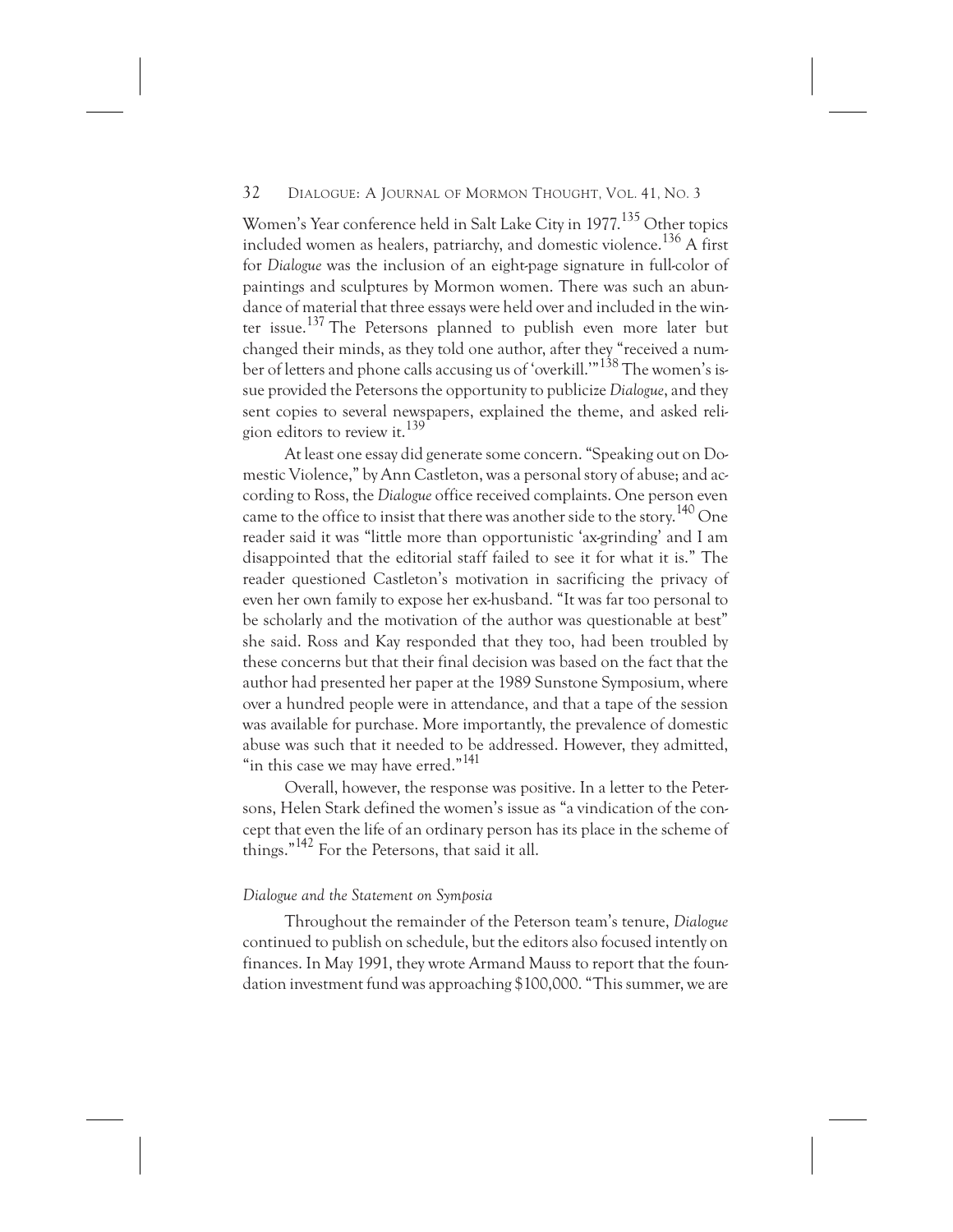going to make a giant push for increased subscriptions. By the August editorial board meeting, we hope to have an idea of our purposes."<sup>143</sup>

August, however, turned cold for the Mormon intellectual community as leaders of the LDS Church spoke out against its dangers, a warning reiterated at October general conference. In August, the Sunstone Foundation held its annual symposium in Salt Lake City. The *Salt Lake Tribune* gave it unprecedented news coverage this time, and especially highlighted some of the more controversial presentations. Non-Mormon University of Utah history professor Colleen McDannell presented a paper which discussed the Mormon temple garment (without details) in the larger context of religious symbolism. *Dialogue* staff member Helen Cannon was the respondent. BYU professor David Knowlton discussed terrorism against missionaries in South America; and John Sillito, archivist at Weber State University, presented the story of Richard R. Lyman, LDS apostle excommunicated in 1943.<sup>144</sup>

On August 23, in an unusual move, the First Presidency and Quorum of the Twelve issued a joint "Statement" that criticized presentations given at "recent symposia sponsored and attended by some members of the Church of Jesus Christ of Latter-day Saints." The statement was printed in Salt Lake City in the *Deseret News* and the *Salt Lake Tribune*. 145 Although none of the presentations noted above were mentioned by name (in fact, neither was Sunstone), the references in the statement were clear. Alluding to McDannell's paper, the brethren "deplore[d] the bad taste and insensitivity of these public discussions of things we hold sacred." Knowlton's essay seemed to be the target of their statement that some facts were "seized upon in such a way as to injure the Church or its members or to jeopardize the effectiveness or safety of our missionaries." As to Sillito's revelations about Apostle Lyman, the Mormon leaders said "there are times when public discussion of sacred or personal matters is inappropriate." The statement advised "faithful members" who participated in the symposium that "there are times when it is better to have the Church without representation than to have implications of Church participation used to promote a program that contains some (though admittedly not all) presentations that result in ridiculing sacred things or injuring the church of Jesus Christ, detracting from its mission, or jeopardizing the well-being of its members."146

The *Tribune*, unlike the church-owned *Deseret News*, published reactions to the Statement, which included an apology by *Sunstone* publisher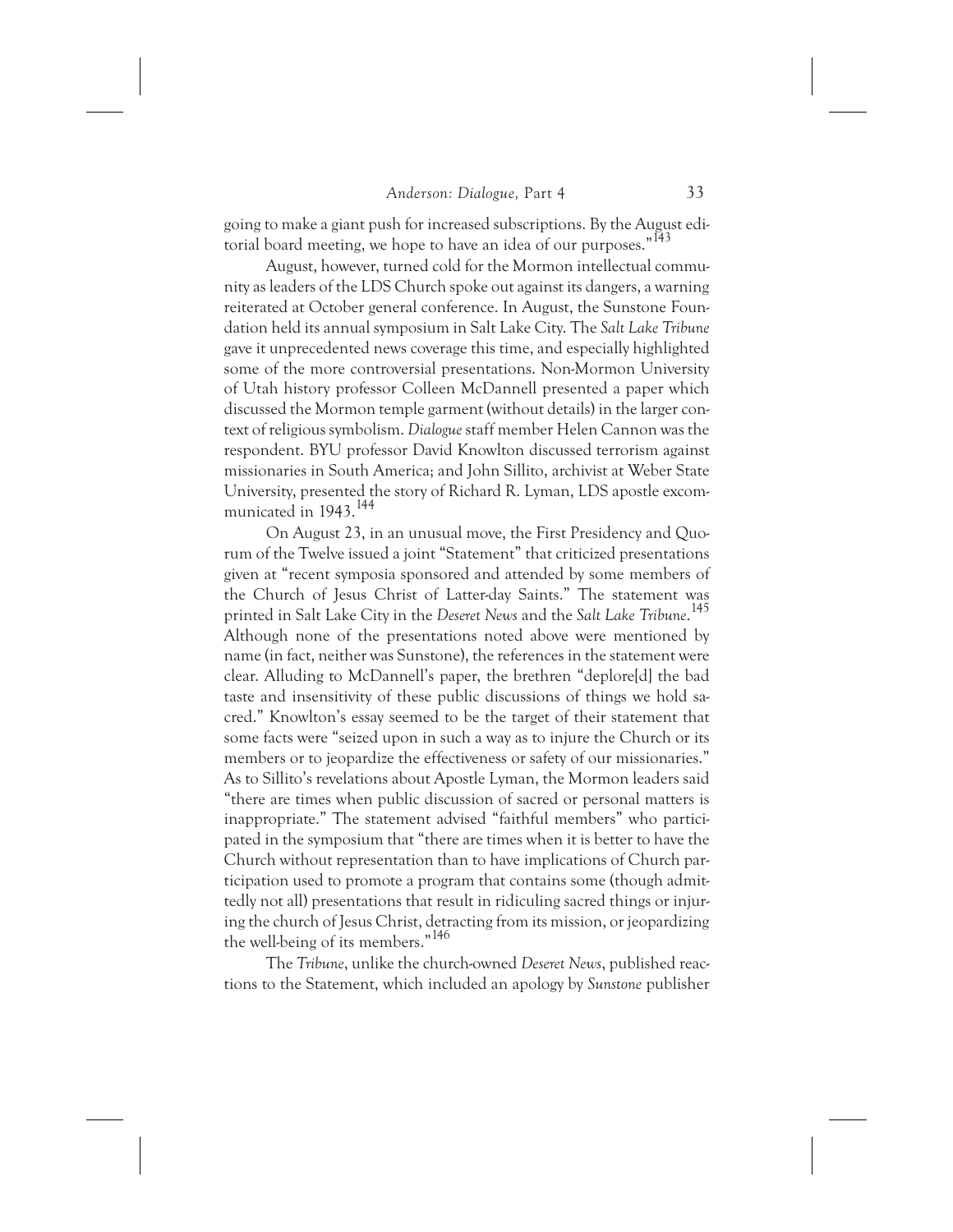Daniel Rector and editor Elbert Peck, who expressed regret "if some deliberations at our symposia gave offense or were interpreted as detracting from the mission of the Church." Lowell Bennion, beloved author and Mormon humanitarian, made comments of support, as did others.<sup>147</sup> At October general conference, Apostle Boyd K. Packer mentioned the statement and stressed "the dangers of participating in symposia which concentrate on doctrine and ordinances and measure them by the intellect alone." Apostle Marvin J. Ashton and Seventy Charles Didier spoke simi $lar<sub>l</sub>v<sub>148</sub>$ 

With such a message and its reinforcement by Church leaders, it is not surprising that *Dialogue* soon felt the sting. Chad Orton, of the Church Historical Department, withdrew a paper from the journal soon after general conference. "Although it is difficult for us to accept the current climate, we respect the decision you have made," the Petersons assured Orton. However, they lamented the larger issue. "It is very difficult for us to be considered either dissidents or enemies."149 They weren't suffering alone; and that same day they sent a letter of comfort and support to *Sunstone* editor Elbert Peck. "Please remember that during times of difficulty and internal investigations, we are judged by the company we keep. Studies of McCarthyism emphasize the concept of guilt by association. There are times when friends need to be counted and thanked. We count you and we thank you. Be not discouraged or afraid, but take heart in the knowledge that you have friends."<sup>150</sup> Certainly, the Petersons' commitment to independent Mormon scholarship hadn't budged an inch.

The fallout from the situation could have been detrimental to *Dialogue*'s ad campaign, and at first there were signs of trouble. Although they had previously advertised in *BYU Today* without any problem, suddenly its editor, Jim Bell, felt compelled to renege on a verbal agreement to run the latest ad. The Petersons, again finding it "personally and professionally distressful to be considered enemies of the Church," assured Bell that the ads were "very low key and do not include a subscription form. As you might imagine, they are very well conceived."<sup>151</sup> However, in the current climate, it made no difference.

The *BYU Today* pullout and the renewed anti-intellectual climate at Church headquarters motivated the Peterson team to greater aggressiveness in their ad campaign. They created a new concept for the ad and secured space in the *Salt Lake Tribune*, the *Deseret News*, and the LDS magazine *This People*. Each ad showed *Dialogue* subscribers under a catchy headline tying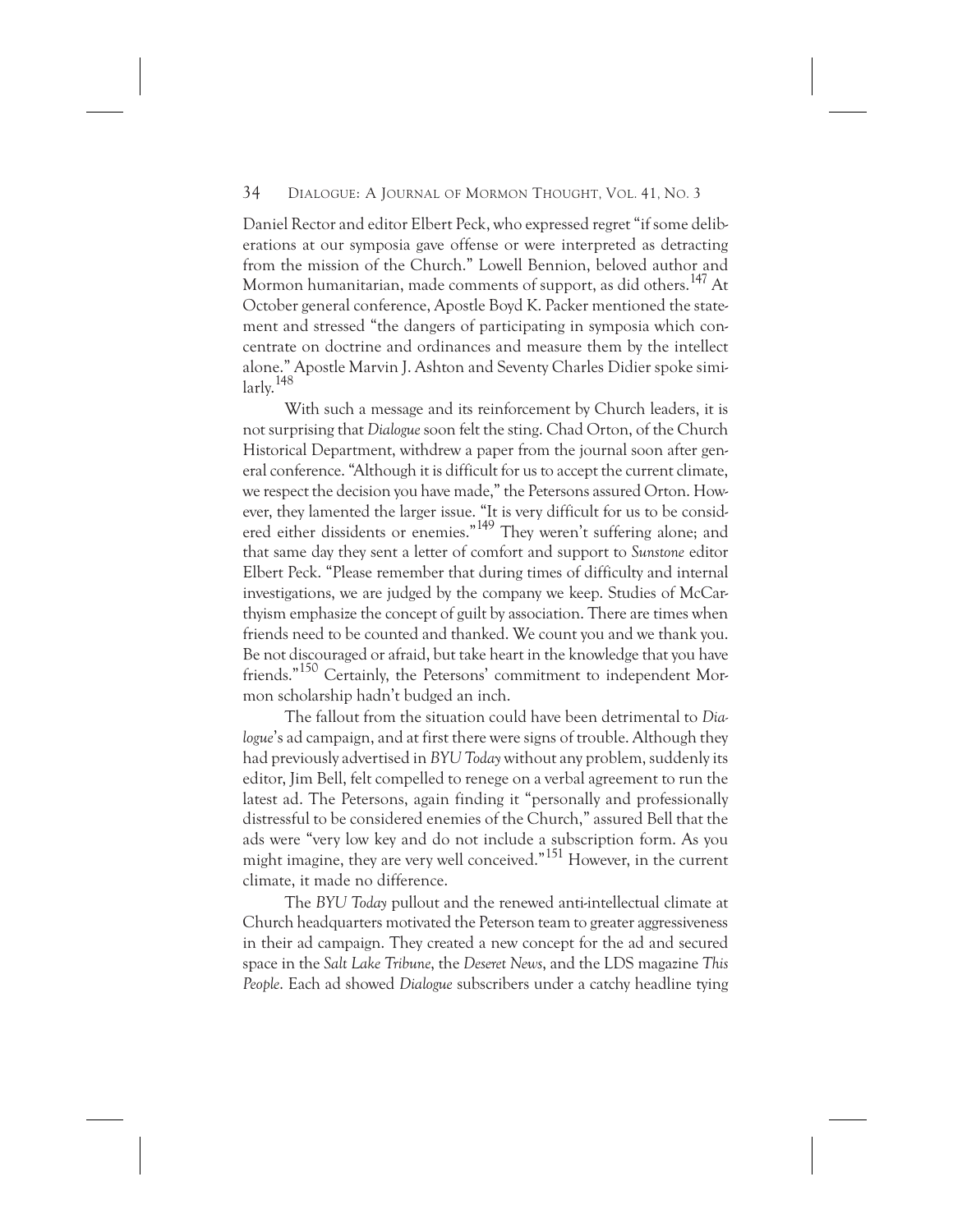their occupations to their reason for reading the journal. For example, the headline for an ad featuring firefighter Nancy Avery, of Tucson, Arizona, said "Some *Dialogue* Readers Look for the Burning Issues." Each ad also included a caption by the featured subscriber telling why the journal was important to them; there was also an offer for a free trial issue at the bottom.<sup>152</sup> By December, the office had received requests for around fifty free copies as a direct result of the ad.153 This greater awareness of the journal did not increase the subscriber base; however, it may have helped it hold firm. Yet in a surprising twist, in the weeks following general conference, the Petersons noted that manuscript submissions rose, especially "from a certain campus in Utah County," which was, of course, a reference to BYU. This was good news, as they reported to long-time supporter Obert C. Tanner. "If part of the strategy is to intimidate authors, it is not working." However, they acknowledged, "potential new subscribers might be frightened away because of the rhetoric. First time renewals are also down due to a timidity about 'sustaining the brethren.'"<sup>154</sup> In early 1992, Ross updated Armand Mauss on the situation: "There is no doubt that some less committed subscribers have not renewed. We will do our best to keep subscriptions up."155 To persuade subscribers to renew, Ross said that his team would send out up to three reminders, call people, and allow them to renew over the telephone with a credit card. "It was a pretty persistent system, as we didn't want to lose people."156

Despite the relatively small difference the statement made to *Dialogue* during the Peterson era, observers see it as a turning point in the Mormon intellectual community. A debate about academic freedom at BYU and faculty participation at Sunstone forced many of the faculty to speak out, including twenty sociology faculty in a memo to BYU president Rex E. Lee, defending participation at the symposium. Eugene England and Edward L. Kimball, of the English Department and J. Reuben Clark Law School respectively, responded to criticisms that the symposium was "unacademic." Although the Church's statement was geared toward Sunstone and deeply affected moderate voices who participated in its symposium in the years ahead, the chilling effect went much deeper. Historian Martha Sonntag Bradley (who would become co-editor of *Dialogue* in 1992) argued that this polarization was "between the Church and any member who might choose to study Mormonism in depth from any academic or professional discipline."157 If true, *Dialogue* was no safer than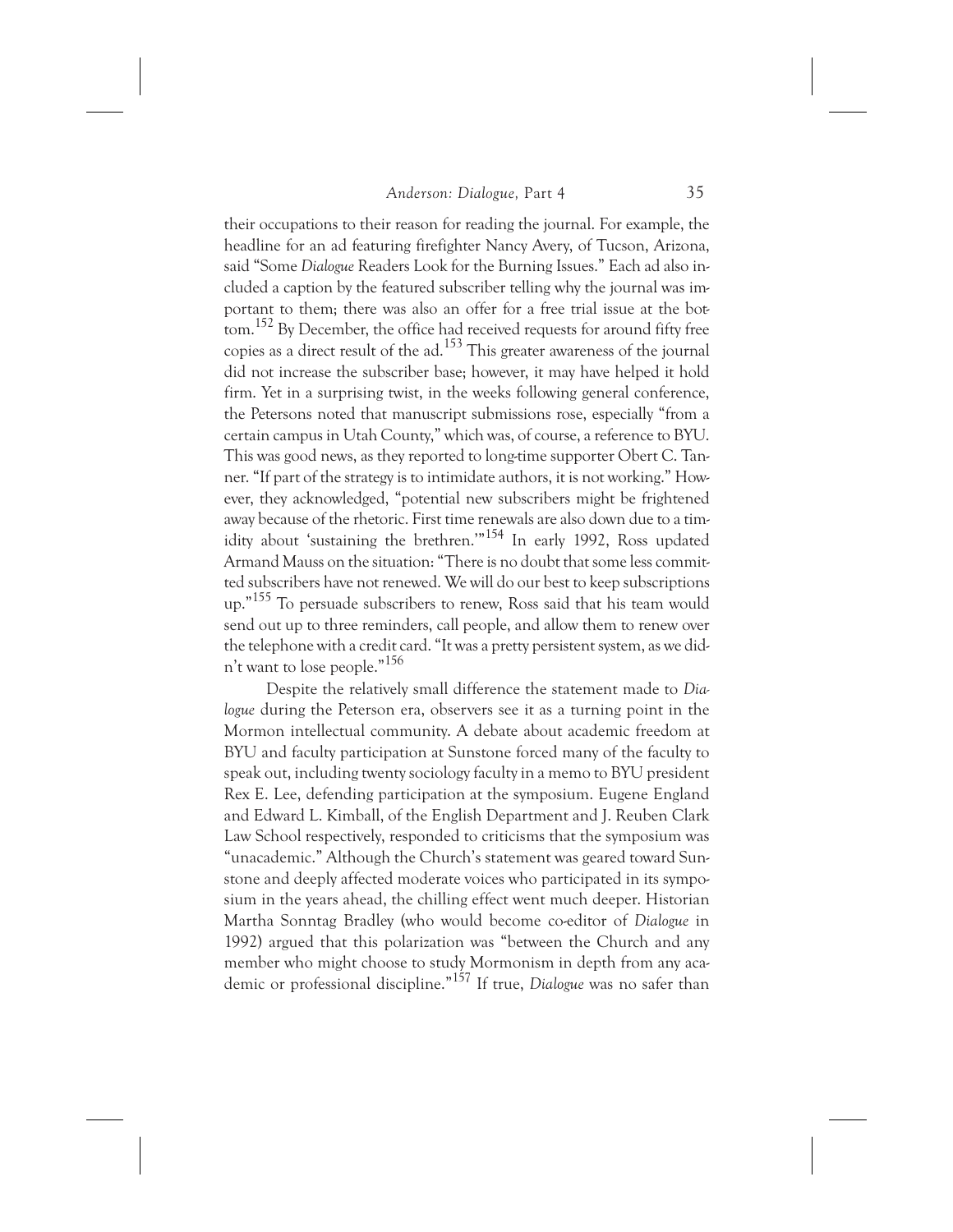*Sunstone*. It would be left to future editors to gauge, and then respond to that fallout.

# *The Best of Times, the Worst of Times*

Even before the "Statement on Symposia," the Petersons had experienced all of the frustrations that come with editing an independent Mormon journal, yet over the course of their tenure, they also found it very satisfying and rewarding. On the downside, dealing with the occasional loss of significant articles was always disheartening. For example, Glen Leonard, administrator at the LDS Museum of Church History and Art, had presented a paper as part of a session on Nauvoo at the meeting of the Mormon History Association in Quincy, Illinois, in May 1989. He had considered submitting the paper to *Dialogue* but, in the end, chose to publish elsewhere because of possible repercussions from his supervisors. Two other papers presented at the session by RLDS historian Richard P. Howard and non-Mormon John Hallwas were submitted to *Dialogue*. Ronald K. Esplin, then director of the Joseph Fielding Smith Institute at BYU, had presented a paper at the same session and agreed to submit his to *Dialogue*, but would not do it without Leonard's; in fact, he preferred that all four be published together. Leonard's decision doomed them all for *Dialogue.* Despite further pleas, the Petersons had no choice but to accept their loss. "Our concern was that the session be published, but we felt that your paper really fulfilled the philosophical aspirations of *Dialogue*," they wrote in a letter to Leonard. "We held on to our position as long as we could, but the integrity of the articles is more important than who publishes them."<sup>158</sup>

Two months before the Church issued its symposia statement, BYU history professor Carol Cornwall Madsen pulled a paper that had already been "edited and ready to go" because she worried her position at the Smith Institute could be jeopardized. Again, the Petersons were disappointed but understanding. "After a couple of weeks of contemplation, anguish, and concern, we want you to know that we understand the dilemma you face," they assured her.<sup>159</sup> Amid these moments, however, came good news. Richard Cracroft, English professor at BYU and former dean of the College of Humanities there, submitted an essay in 1990, despite once having been told specifically not to publish in *Dialogue*. The article, his first in the journal in nearly twenty years, appeared in  $1991$ <sup>160</sup>

The Petersons also had to deal with those whom they *chose* not to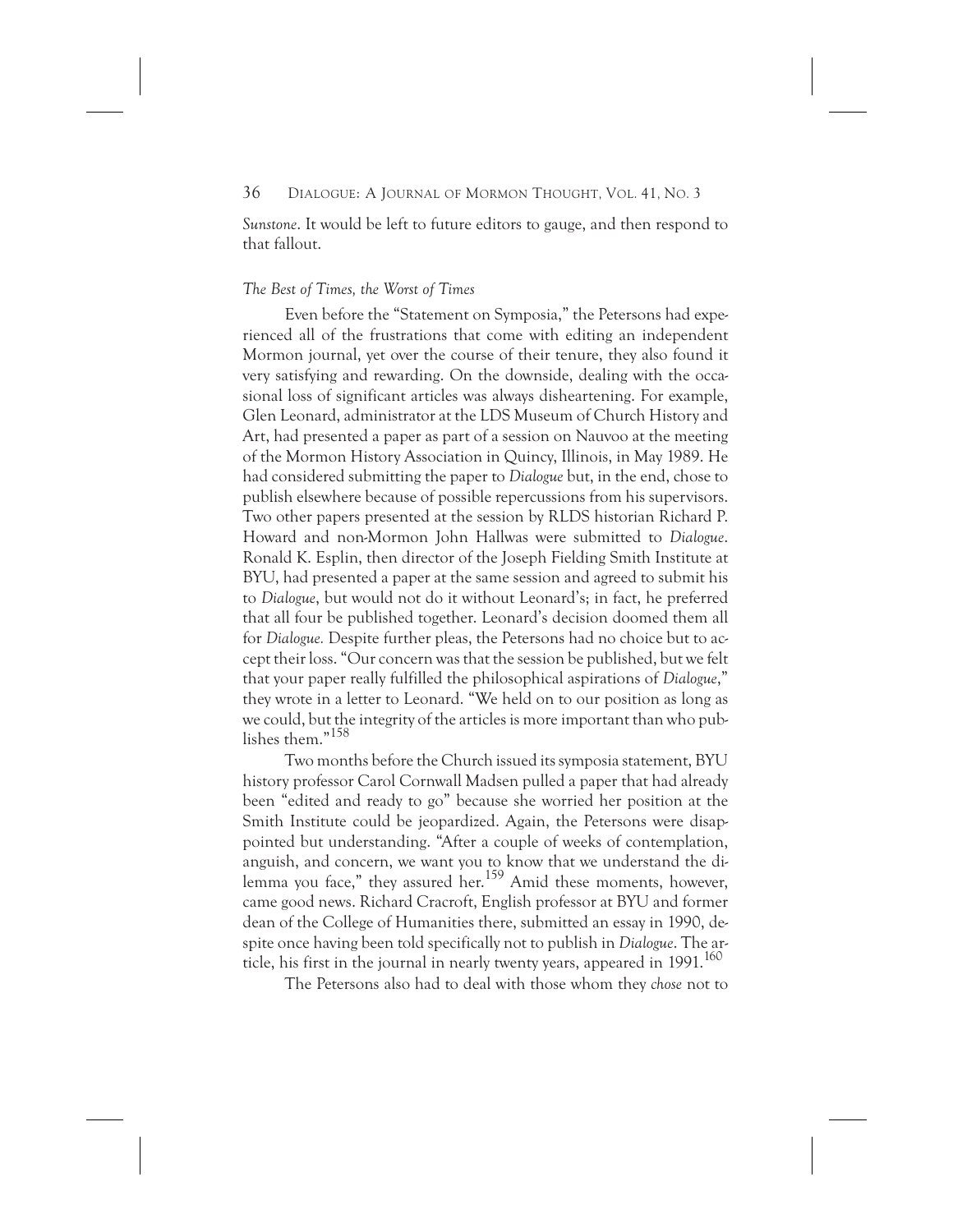publish. Usually a letter of explanation and a word of encouragement would suffice. Now and then, however, the rejection could be devastating. One man lashed out after the Petersons rejected an essay authored by his brother, a former LDS Church educator. "You and your editors and reading board have turned down the best article you have had or will have. Was it too convincing on the competency of the Prophet Joseph, or are you dummies too dumb to understand?" Ross and Kay responded calmly. They acknowledged that the author "was a kind and gentle teacher who devoted his life to compassion and understanding young people." Furthermore, his "statement of faith was beautiful, but is based on faith, not documented research."<sup>161</sup>

Sometimes it was the readers who were angry, and this was equally frustrating to the editors. Michael Fillerup's fictional piece, "The Bowhunter," contained some profanity, which bothered several subscribers. "We are very sorry that you were so upset by the short story in the Winter issue of *Dialogue* that you cancelled your subscription," wrote the Petersons to one subscriber. "We are enclosing the refund you requested."162 A charter subscriber, who decided not to renew his subscription because most articles require a "PhD in some obscure field to even partially understand," also complained about the language in the short story. The Petersons explained that in publishing the piece they "had reservations, but we also found redeeming value. Fiction is a form allowing expression in avenues that are not those of scholarship." Clearly surprised by these complaints, however, Ross and Kay noted the irony that "our readers do not respond to an attack on Joseph Smith or Ezra Taft Benson, but if a swear word is printed, they go crazy."163

Yet many articles were simply relevant to Mormons anywhere along the spectrum. Some of these—often personal, always insightful—came from the panel discussions that *Dialogue* sponsored at the Sunstone Symposium. Each year of their editorship the Petersons published one. There was a panel of Relief Society presidents, and another that assembled workers in the Church's Primary organization. Each talked about their experiences and concerns as they served in their wards. There was a discussion about life in Utah from the perspectives of several converts, and two other panels about the experiences of Mormons married to nonmembers and vice versa.164

The Peterson era also saw the first article dealing with AIDS, in which the author, Steven J. Sainsbury, a physician and Mormon bishop,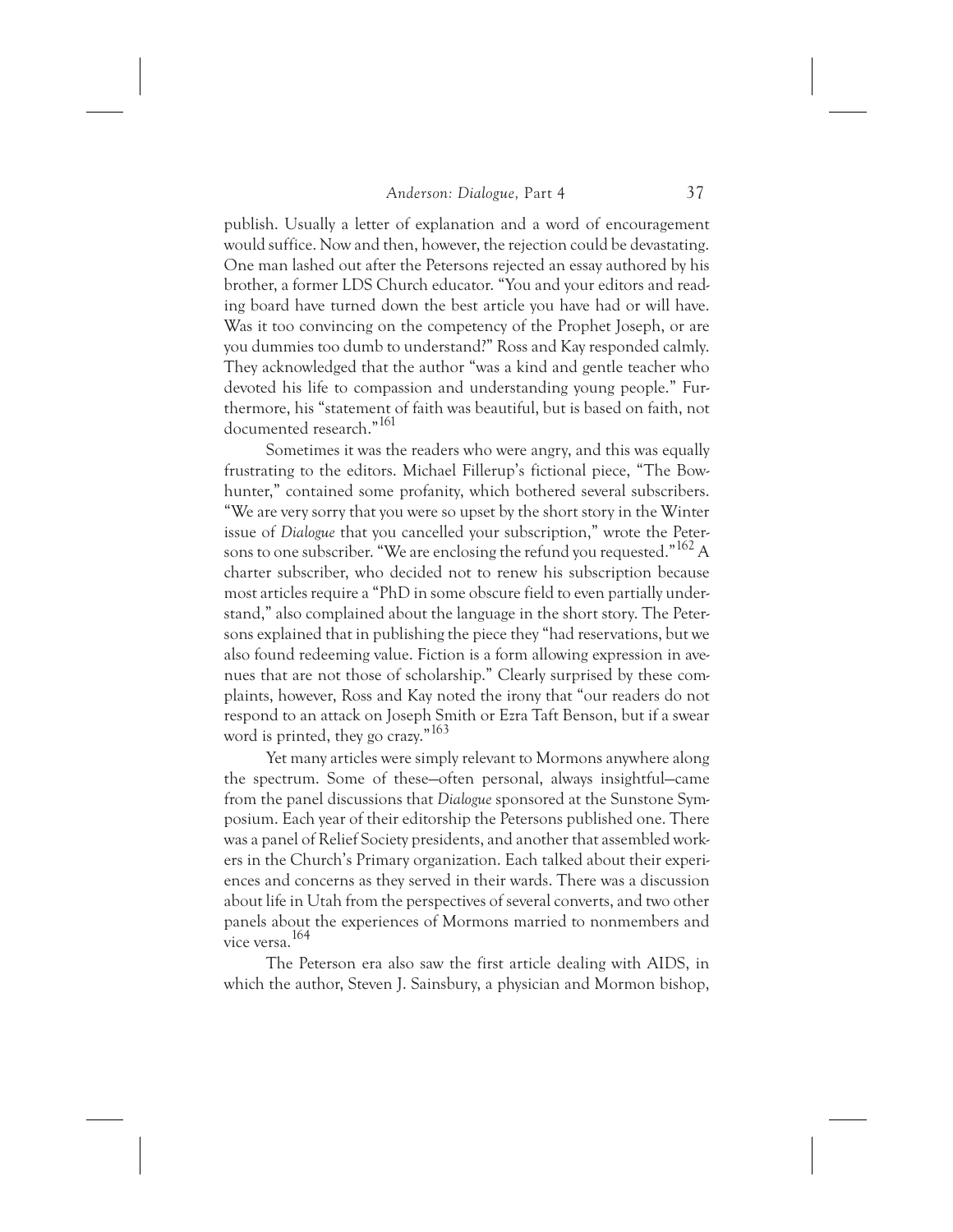compared the disease to leprosy, drawing parallels between the blame and emotional suffering victims of both diseases have had to endure. Urging greater understanding, the author states: "To be a leper in Israel or an AIDS patient in Zion merits a condemnation and ostracism that is as reprehensible and harsh as it is, for followers of Christ, inexcusable."<sup>165</sup> This essay was a call for greater compassion and Christ-like love comparable to anything found in the Church's official organs. Many made a difference. "We heard from bishops and stake presidents who asked for copies of an article so that they could use it to help somebody," remembers Ross.

The Petersons often provided words of encouragement themselves. They counseled one Latter-day Saint living in the Netherlands, who had been threatened with Church court action for his vocal criticisms of LDS Church business activities, to "remain active in your ward or branch, pay tithing, live the Word of Wisdom, and serve others. You must bring reform from within. Outside critics lose their objectivity and love for the gospel."166 Ross believes that, during the five years he and Kay edited *Dialogue*, he wrote 100–120 letters to people who he says were "teetering." He always urged them not to give up on Mormonism. "We wanted them to stay intellectually involved, but we didn't want to destroy their faith." Susette Green praised Ross for helping many people, especially youth, stay in the Church, one of whom was her daughter, Erin. "He called at all kinds of odd times to make sure she was doing as she ought. She loves him dearly to this day," she said in  $2006$ .<sup>167</sup>

# *Stepping Down*

In the fall of 1991, the time had arrived once again to start looking for a new editorial team to take over *Dialogue*'s leadership in the following year. Jack Newell and Lavina Fielding Anderson agreed to lead a new search committee. Over the next five months, several interested candidates applied for the position and provided statements of their proposed editorial philosophy. The search committee, examining all proposals, narrowed the possibilities to a few finalists by early March 1992. After further scrutiny, a new editorial team was selected shortly thereafter. Replacing the Petersons as co-editors of *Dialogue* were BYU history professor Martha Sonntag Bradley and architect Allen D. Roberts. Their selection meant moving the journal back to Salt Lake City, where they would begin their operation on August 1, 1992. The Petersons remained editors officially through the winter 1992 issue as part of the transition. "The new editorial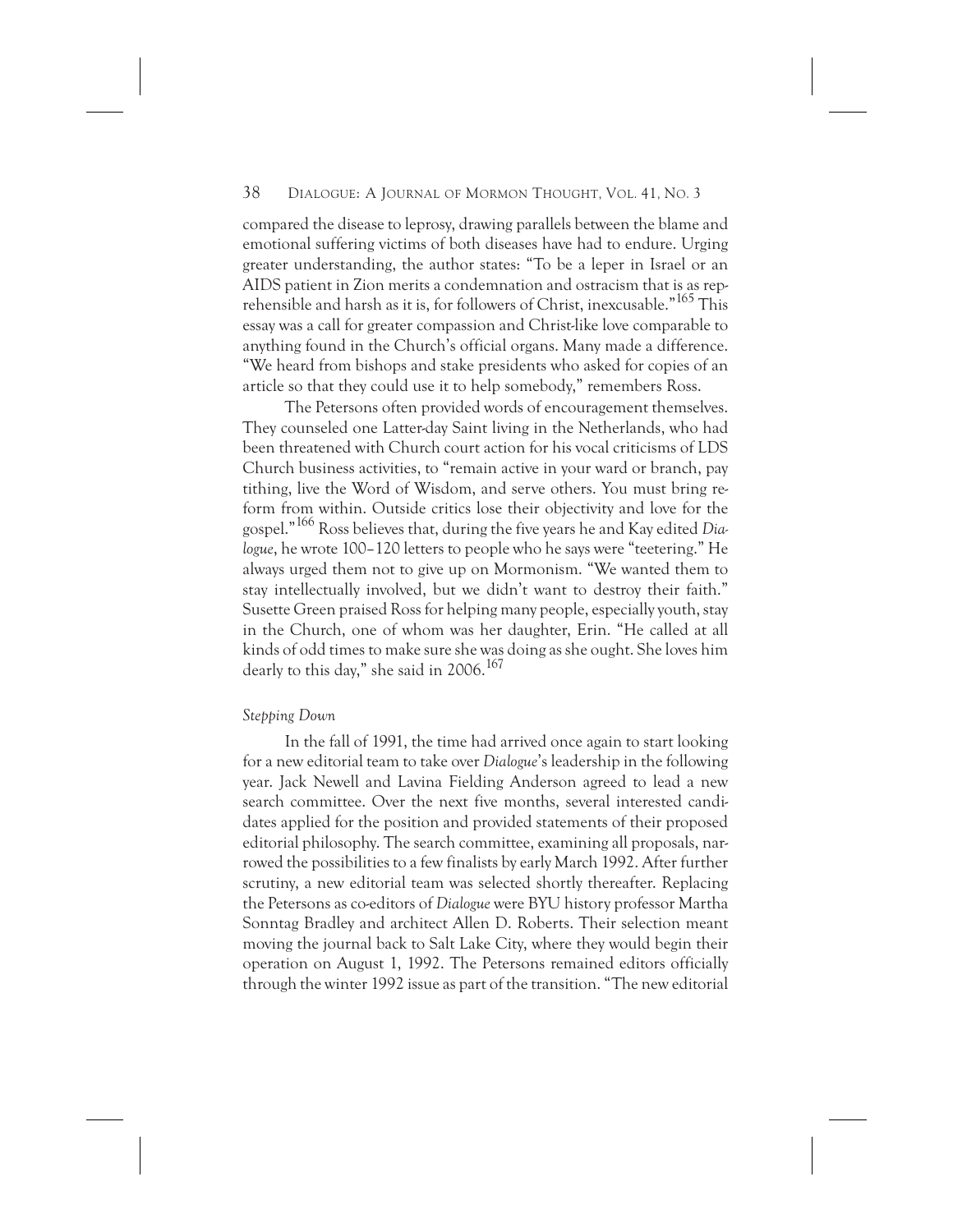group is going to bring the energy of youth to the journal," wrote Ross and Kay to Armand Mauss a few weeks after Bradley and Roberts were selected. "We admire the exhaustive organization and planning which went into their proposal. Now on to an effective transition."168

In June, the Logan *Herald Journal* featured an article about the Petersons as they were about to complete their tenure with the journal. The Petersons' comments provided some contrast to the negative publicity that the Mormon intellectual community had received over the past few years. "It [their editorship with *Dialogue*] has done nothing other than strengthen my testimony," Ross told the reporter, "and I've become a lot more tolerant of other people's views, especially in Utah." Kay agreed, adding, "I've just always been one who has been comfortable with my testimony, and that has just grown stronger through this. To me, this forum is so important because it helps me realize people have the same struggles I have."169 During their final months, Ross and Kay also reflected on the benefits of their editorship, and what they found to be the most gratifying aspect. "Somehow it is fitting that one of the very last letters we write as editors of *Dialogue* is to you," wrote Ross and Kay to George Smith. "The most rewarding and lasting aspect of our experience is the expanded circle of friends. The journal's impact is broadened and enhanced because of the loyalty of those who are committed to independent thought."<sup>170</sup>

If the friendships were expanded, certainly those existing ones were strengthened. Ross summarized the relationship that existed with key staff members who had stayed throughout their tenure and provided support during difficult times. "They were great people," Ross said. "They hurt when you hurt, and they were happy when you were happy." Indeed, the staff felt the same way. Helen and Larry Cannon said in 2006 that Ross and Kay worked well together and that "both made important contributions" to the journal: "Ross's professional experience as a historian was important, but his personality was also an essential part of making the journal go, keeping the editorial board on an even keel, allowing a full range of expression of opinions, while having enough humor to keep us from taking ourselves (or outside influences) too seriously." Kevin Jones said in 2004 that "Ross and Kay Peterson are two of the most dedicated, compassionate, caring LDS members ever to edit *Dialogue*. They cared about the church and the community."171 For Ross, however, "the best thing that happened was being able to work with Kay and to develop a greater appreciation for [her] talents."172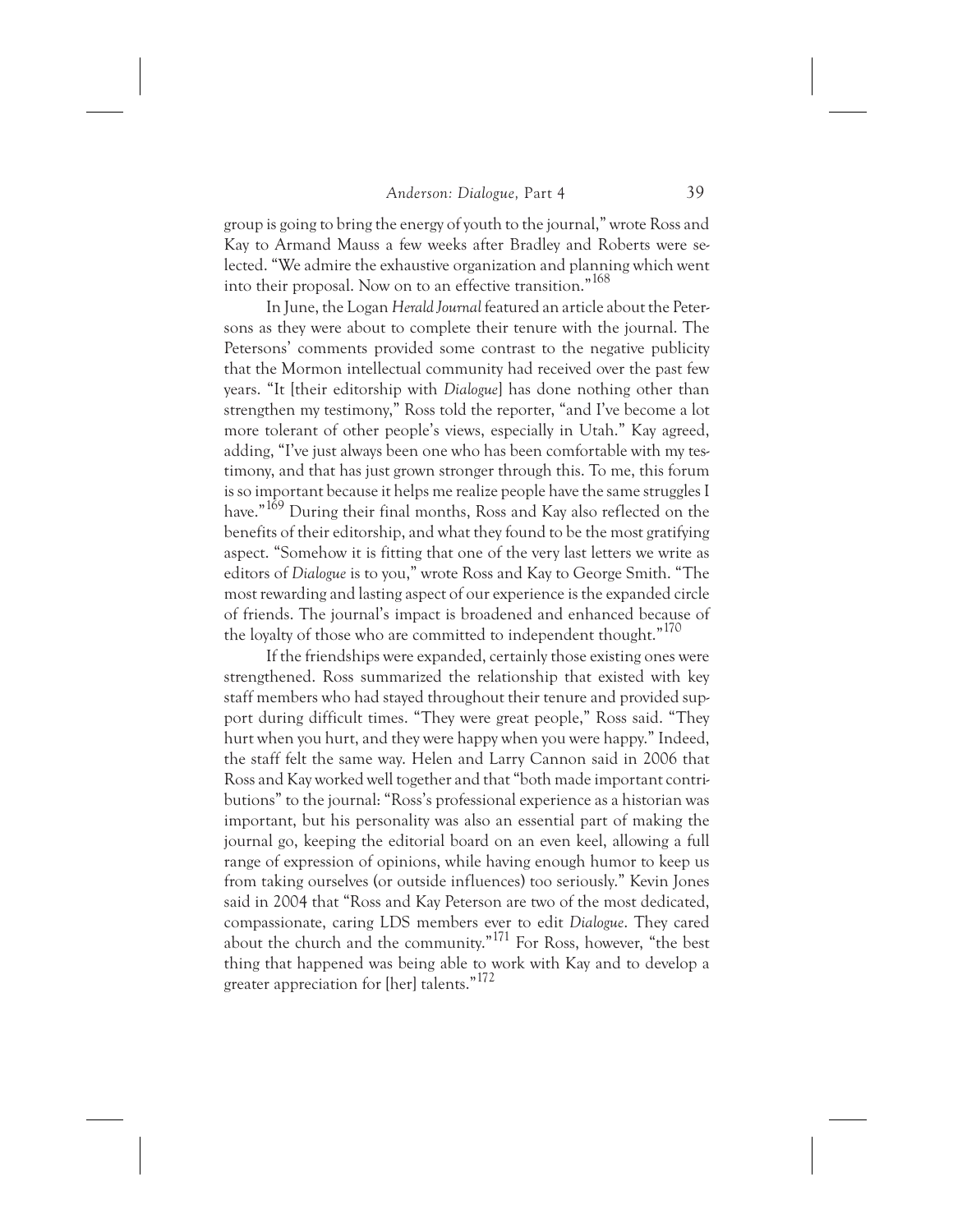The Peterson team had set a goal of increasing the journal's subscriber base to 5,000, and saw it reach a high point of 4,100—higher than any since the late 1960s. Even with all the official negativity from the Church, subscriptions did not drop lower than 3,600. They also increased the number of libraries and universities subscribing to *Dialogue*, which meant that more people had access to the journal than ever before.173 And by having *Dialogue*'s financial house in order, maintaining an impressively punctual publishing schedule, and preparing their remaining issues so as not to burden the new team, they created a simple, relatively painless transition. According to one of their successors, the journal was in such great shape when the new team took over "that anyone could have taken it and made it fly."<sup>174</sup>

\*\*\*

Before the Petersons were selected as *Dialogue* editors in 1987, Jack Newell made a prediction. "Show me a new editor for *Dialogue* who will not be controversial within a year or two, and I'll show you the end of an institution—the institution we call *Dialogue*."175 If remaining free of controversy could have been an attainable ideal, no one was better poised to at least try it than the Petersons. Although former *Dialogue* editors Eugene England and Robert Rees later become LDS bishops, Ross was the first to have served in that position prior to his editorship. The Petersons' commitment to Mormonism was beyond dispute, as the friends who later appealed to Church leaders in Ross's behalf in 1990 could attest. The Petersons wanted to manage the journal quietly, away from the rumor mills of Salt Lake City; and their happiest moments at *Dialogue*'s helm were when they were able to do that. During the Peterson editorship, *Dialogue*'s content was less controversial than it had ever been.

However, the Peterson era underscored the lesson that responsible, independent Mormon scholarship would not come without a price. *Dialogue* would remain suspect in the eyes of the official Church, if not for its content, then for its presence. The Petersons' successors, in addition to taking over a journal in good working order, came with the official warnings about "alternate voices," the "Statement on Symposia," and the disciplinary action against Ross Peterson. Although the climate seemed to cool for the time being, the new team knew that being back in Salt Lake City, in the shadow of the Church Office Building, predicted a bumpy ride.

To be continued.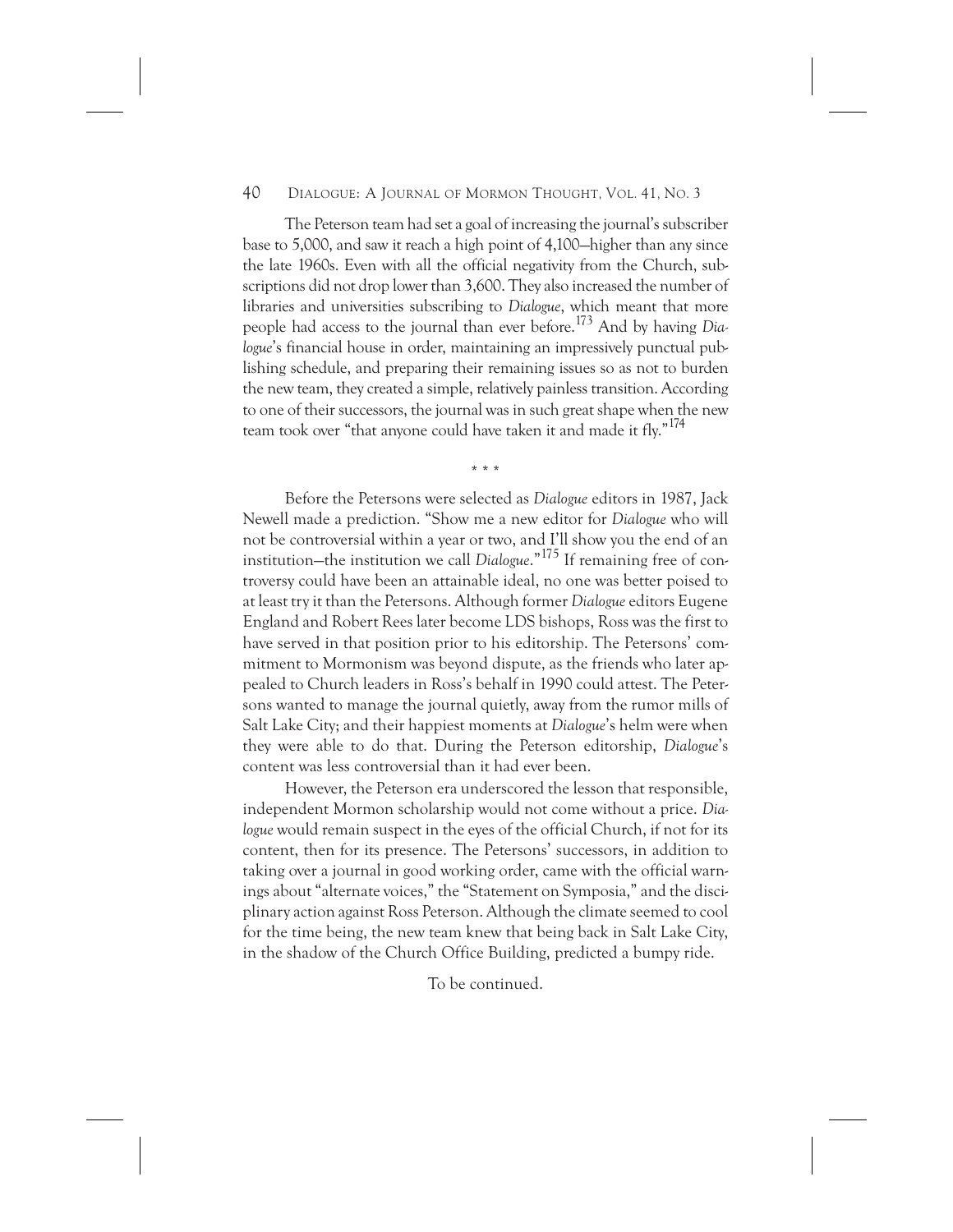#### **Notes**

1. For more on the story of Leonard Arrington's tenure as Church historian, see Davis Bitton, "Ten Years in Camelot: A Personal Memoir," *Dialogue: A Journal of Mormon Thought* 16, no. 3 (Autumn 1983): 9–33, and Leonard J. Arrington, *Adventures of a Church Historian* (Urbana: University of Illinois Press, 1998).

2. Linda Sillitoe and Allen Roberts, *Salamander: The Story of the Mormon Forgery Murders* (Salt Lake City: Signature Books, 1988).

3. Linda King Newell and L. Jackson Newell to "Dear Reader," December 1986, in Dialogue Foundation Collection, ACCN 385, Manuscripts Division, Special Collections, University of Utah Marriott Library, Salt Lake City. Unless otherwise noted, all documents quoted are in this collection. Interviews and correspondence to/from Devery Anderson are in his possession. Those initially part of the search committee were Douglas D. Alder, Thomas G. Alexander, Leonard J. Arrington, Maureen Ursenbach Beecher, Francine Bennion, Lowell L. Bennion, Mary L. Bradford, Richard J. Cummings, Fred C. Esplin, G. Kevin Jones, Randall A. Mackey, Armand L. Mauss, Sterling M. McMurrin, Grethe B. Peterson, Levi S. Peterson, William Smart, George D. Smith, Sharon Lee Swenson, and Linda Thatcher.

4. See various letters from Richard J. Cummings and Randall A. Mackey to nominated individuals, February 18, 1987.

5. "Report of Search Committee," to the *Dialogue* Executive Committee, April 21, 1987.

6. Levi Peterson, email to Devery S. Anderson, September 23, 2003.

7. F. Ross Peterson interview, conducted by Devery S. Anderson, November 29, 1994, Logan, Utah.

8. F. Ross Peterson, email to Devery S. Anderson, August 26, 2006.

9. F. Ross Peterson and Mary Kay Peterson, letter to "Editor, Search Committee," March 23, 1987, *Dialogue* Collection; Ross Peterson to Anderson, August 26, 2006.

10. Report of Search Committee, April 21, 1987.

11. Robert F. Smith, letter to *Dialogue* Search Committee, February 23, 1987, *Dialogue* Collection.

12. Eugene England, letter to members of *Dialogue* editor search committee, March 19, 1987, *Dialogue* Collection.

13. For the story of the controversy over *Mormon Enigma*, see Devery S. Anderson, "A History of *Dialogue*, Part 3: 'Coming of Age' in Utah, 1982–87," *Dialogue: A Journal of Mormon Thought,* 35, no. 2 (Summer 2002): 40–48.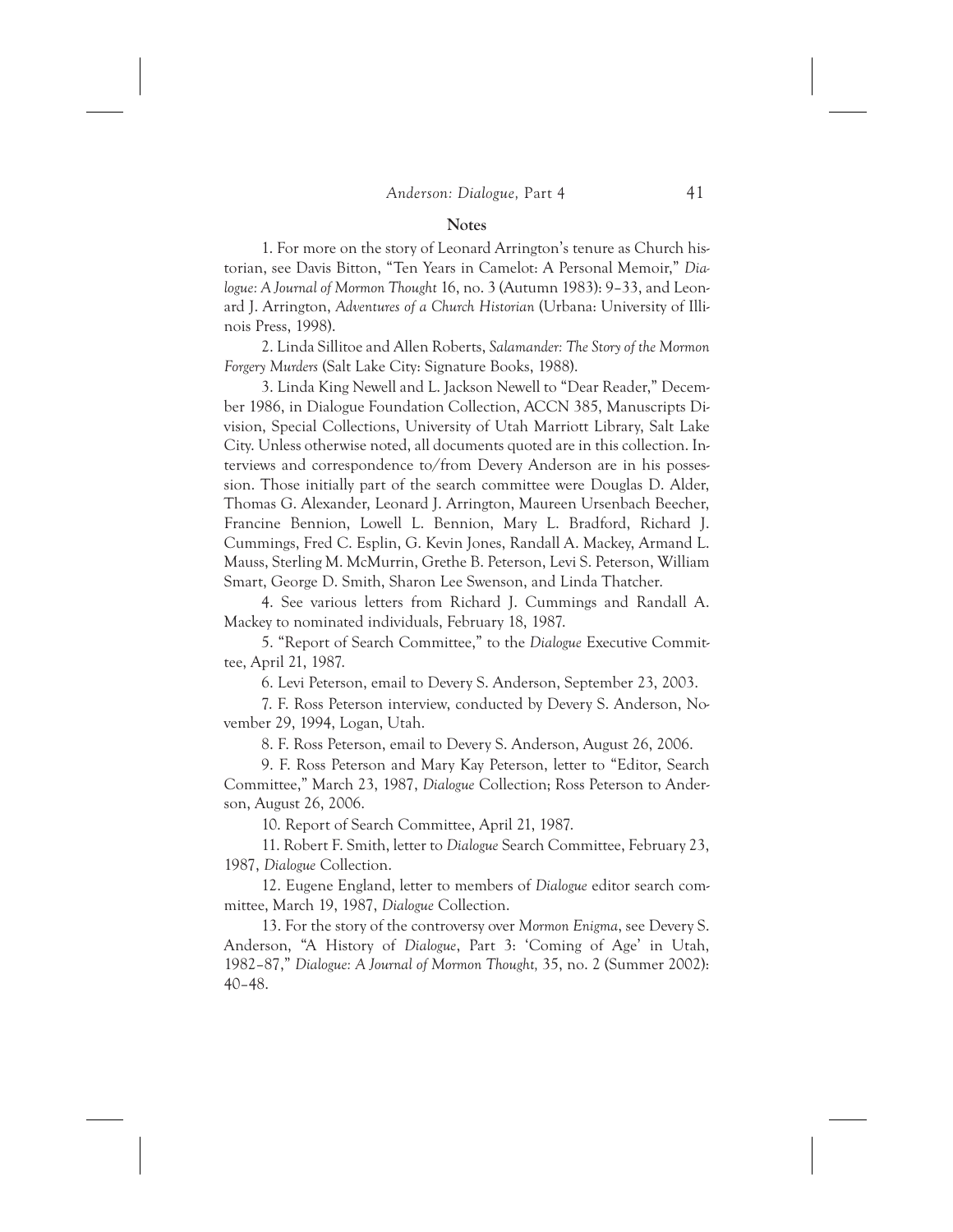14. Richard Cummings and Randall Mackey, letter to Members of *Dialogue* Search Committee, March 23, 1987, *Dialogue* Collection. Richard Bushman was then teaching history at the University of Delaware. Well respected for his work in American history, as well as Mormon history, he had published his award-winning *Joseph Smith and the Beginnings of Mormonism* (Urbana: University of Illinois Press, 1984) just three years earlier. Claudia Lauper Bushman, a founder of the Mormon feminist newspaper, *Exponent II*, was the editor of *Mormon Sisters: Women in Early Utah* (Cambridge, Mass: Emmeline Press Limited, 1976).

15. Linda Newell, quoted in Cummings and Mackey, letter to Search committee, March 23, 1987.

16. "Report of Search Committee," April 21, 1987.

17. Ibid.; Richard J. Cummings email to Devery S. Anderson, September 25, 2003. Members of the executive committee were Jack Newell, Linda Newell, Lavina Fielding Anderson, Allen D. Roberts, Fred C. Esplin, and Randall A. Mackey.

18. Cummings, email to Anderson, September 25, 2003; Levi Peterson, email to Anderson, September 23, 2003.

19. Lavina Fielding Anderson, letter to Louis Midgley, September 21, 1987, F. Ross Peterson *Dialogue* Editorial Correspondence, Mss 252, Special Collections, Utah State University, Logan, Utah. Unlike the papers of all other *Dialogue* editorial teams, the majority of the Peterson correspondence is in the collection housed in Logan. All documents from this collection are hereafter cited as Peterson *Dialogue* Correspondence.

20. Ross Peterson, interviewed October 29, 1994.

21. Allen D. Roberts, email to Devery S. Anderson, June 13, 2003.

22. F. Ross Peterson and Mary Kay Peterson, letter to Wallace Cooper, November 20, 1987, Peterson *Dialogue* Correspondence.

23. Ross Peterson, email to Devery S. Anderson, August 26, 2006.

24. Daniel Maryon, email to Devery S. Anderson, February 21, 2004.

25. G. Kevin Jones, telephone interview with Devery S. Anderson, December 28, 2004.

26. Lawrence and Helen Cannon, email to Devery S. Anderson, December 31, 2006.

27. Susette Fletcher Green, email to Devery S. Anderson, December 3, 2006.

28. Ross Peterson, interviewed October 29, 1994.

29. Maryon, email to Anderson, February 21, 2004; Peterson, email to Anderson, August 26, 2006.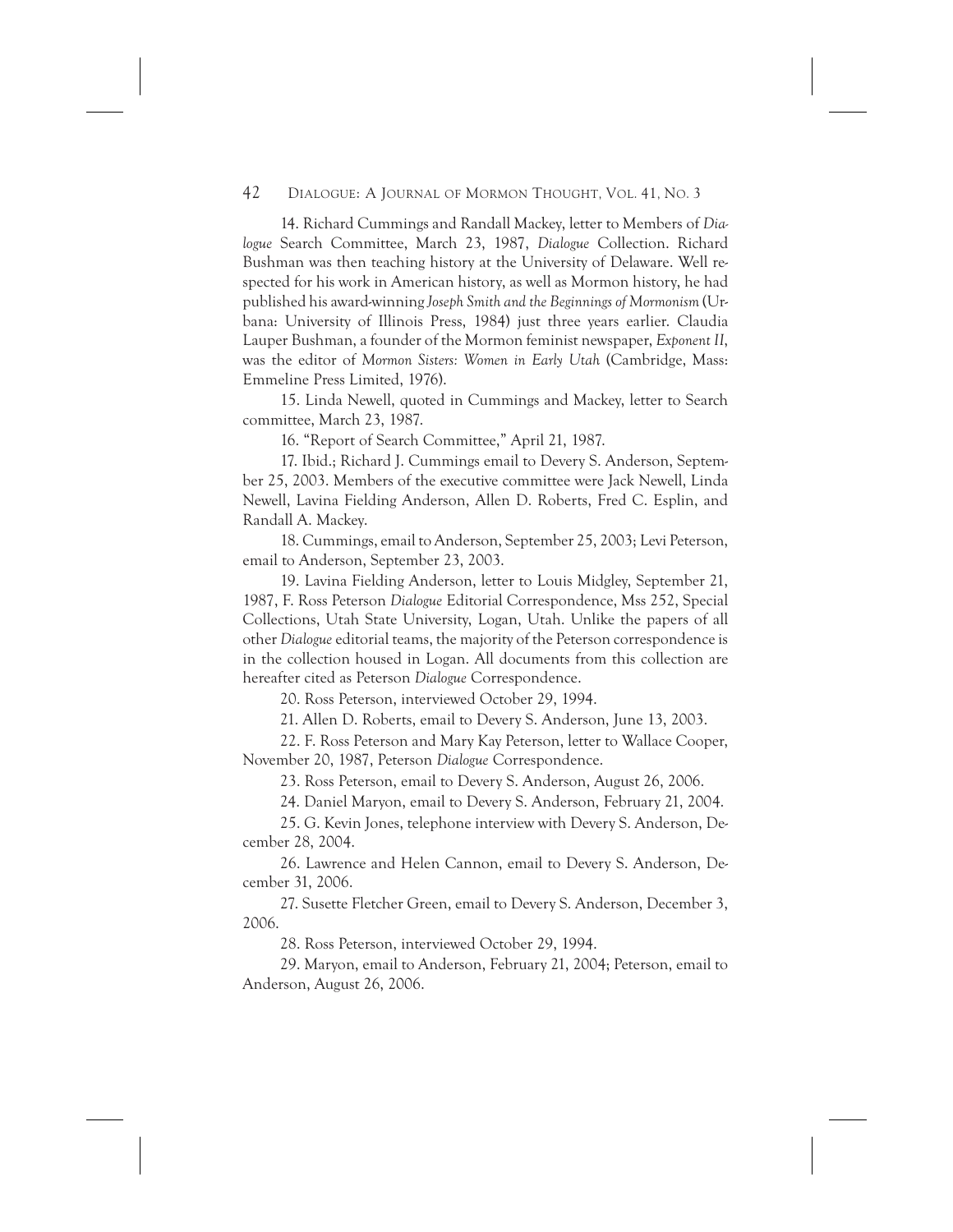30. Rebecca England, letter to Karen Coates, May 6, 1988, Peterson *Dialogue* Correspondence.

31. Susette Green, email to Devery Anderson, December 3, 2006; "Reflections from Within: A Conversation with Linda King Newell and L. Jackson Newell," *Dialogue: A Journal of Mormon Thought* 20, no. 4 (Winter 1987): 21.

32. Ross Peterson, interviewed October 29, 1994.

33. Maryon, email to Anderson, February 21, 2004.

34. Ross Peterson, email to Anderson, August 26, 2006.

35. Maryon, email to Anderson, February 21, 2004.

36. F. Ross Peterson, letter to Brad Oldroyd, July 7, 1988, Peterson *Dialogue* Correspondence.

37. Maryon, email to Anderson, February 21, 2004.

38. Ross Peterson, email to Anderson, August 26, 2006.

39. Maryon, email to Anderson, February 21, 2004.

40. Daniel Maryon, letter to Alan Steinberg, October 12, 1987, Peterson *Dialogue* Correspondence; Ross Peterson interviewed October 29, 1994.

41. Ross Peterson, interviewed October 29, 1994. This crash, known as "Black Monday," was the largest one-day drop in stock market history, when the Dow Jones Industrial Average went down 508 points. Mark Carlson, "A Brief History of the 1987 Stock Market Crash, with a Discussion of the Federal Reserve Response," http://www.federalreserve.gov/Pubs/feds/2007/ 200713/200713pap.pdf (accessed October 2007).

42. F. Ross Peterson and Mary Kay Peterson, letter to Charles Hawkins, November 30, 1987; F. Ross Peterson, letter to Jeffrey Hardyman, March 30, 1989, both in Peterson *Dialogue* Correspondence. In 1989, an unfortunate episode at a major venue affected *Dialogue*'s subscription efforts. Two staff members flew to Washington, D.C., to oversee the *Dialogue* table at the Sunstone Symposium held there on April 7–8. Four boxes of journals were sent through UPS for the staff members to sell at the symposium. The boxes were delivered to an incorrect address, even though the labels were correct. By the time the boxes were delivered to the correct address, the symposium was over. Kay Peterson sent a letter to UPS, explaining that the misdelivery cost *Dialogue* \$34.25 in shipping, \$476 in plane tickets, and an estimated loss in sales of \$800. She requested \$1,310.25 reimbursement "for the total loss of this professional opportunity." Unfortunately, as per their shipping guarantee, UPS reimbursed only the shipping charges. Mary Kay Peterson, letter to Director, United Postal Service, April 21, 1989; UPS telephone call to *Dialogue* office, May 3, 1989, undated notes, both in Peterson *Dialogue* Correspondence.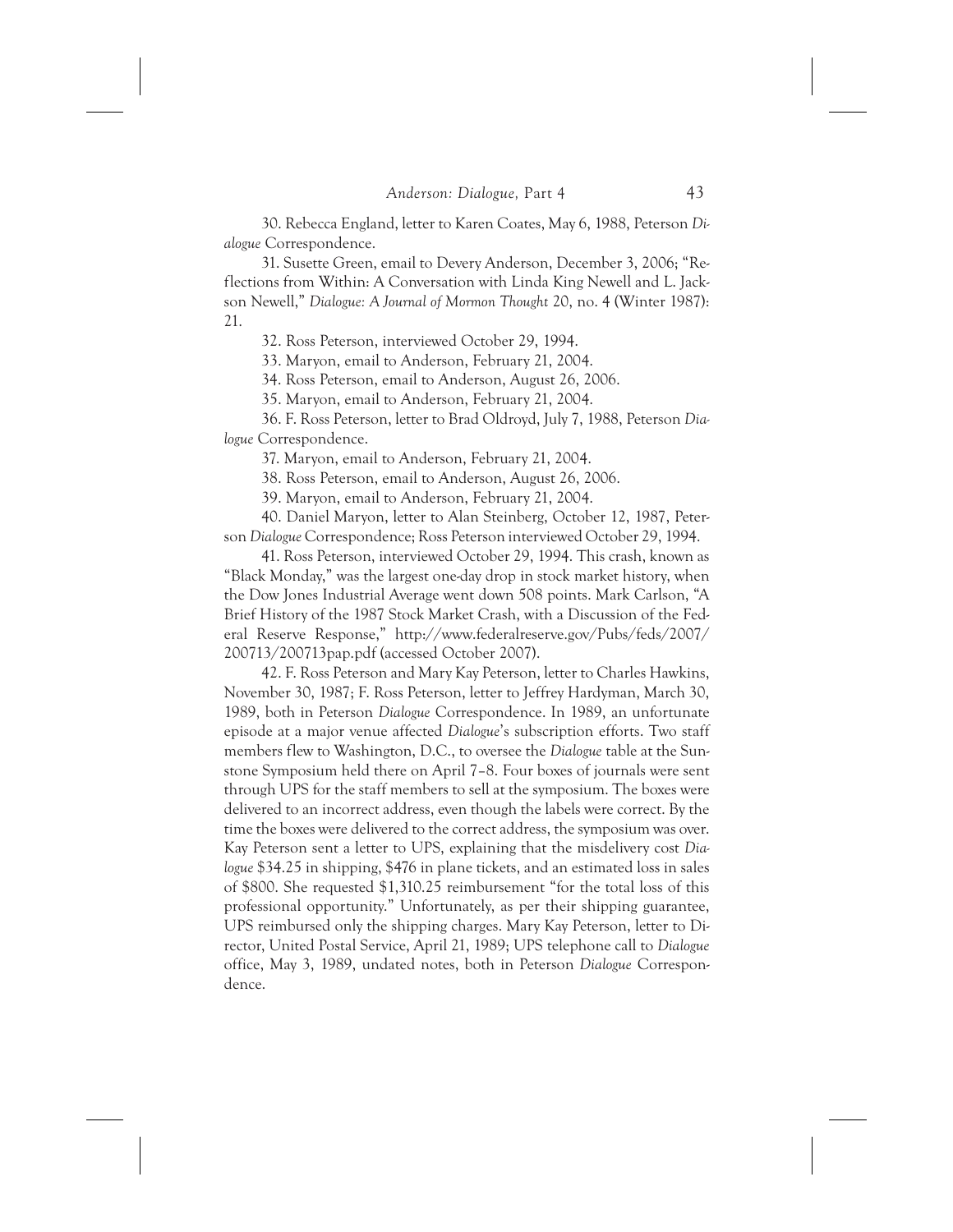43. Ross Peterson, interviewed October 29, 1994. One example of steady support for *Dialogue* came from the Charles Redd Foundation, managed by Hardy Redd. Redd sent a check for \$2,000 to the Petersons for "the contribution that you and everyone at *Dialogue* are making toward the intellectual and spiritual climate within and without the church." Hardy Redd, letter to F. Ross and Mary Kay Peterson, February 17, 1988, Peterson *Dialogue* Correspondence.

44. Ross Peterson, letter to Steve Eccles, May 25, 1988; Ross and Kay Peterson, letter to Jon W. Ahlstrom, May 26, 1988; F. Ross Peterson and Mary Kay Peterson, letter to Sharyn and Bob Larsen, June 3, 1988; Ross Peterson, letter to Randall Mackey, April 24, 1990, all in Peterson *Dialogue* Correspondence.

45. F. Ross Peterson and Mary Kay Peterson, letters to Helen Cannon, Brad Oldroyd, Kevin Jones, and Ray Minkler, n.d., Peterson *Dialogue* Correspondence.

46. F. Ross and Mary Kay Peterson, "The Road to *Dialogue*: A Continuing Quest," *Dialogue: A Journal of Mormon Thought* 21, no. 1 (Spring 1988): 13–18.

47. The table of contents bears this out. See for example, Eugene England, "Easter Weekend"; Margaret Toscano, "Beyond Matriarchy, Beyond Patriarchy"; Paul Toscano, "Beyond Tyranny, Beyond Arrogance"; Mark S. Gustavson, "Scriptural Horror and the Divine Will"; Richard S. and Mary C. Van Wagoner, "Orson Pratt, Jr.: Gifted Son of an Apostle and an Apostate"; Michael W. Homer, "The Judiciary and the Common Law in Utah Territory, 1850–61"; Kenneth C. Driggs, "The Prosecution Begins: Defining Cohabitation in 1885"; Marian Ashby Johnson, "Minerva's Calling"; Gary James Bergera, "What You Leave Behind: Six Years at the MTC"; Terri Zaug, "My Journey with Doubt"; Marcia Flanders Stornetta, "Mothers and Daughters: Parting," and poems by Michael Collings and Kathie Rampton Rockwood.

48. F. Ross Peterson and Mary Kay Peterson, letter to Warren Archer, March 11, 1988, Peterson *Dialogue* Correspondence.

49. Bruce Lindsay, letter to F. Ross Peterson, October 4, 1988, Peterson *Dialogue* Correspondence.

50. Dan Maryon, letter to Ed Ashment, April 28, 1988; Dan Maryon, letter to Bruce Jorgensen, April 28, 1988, both in Peterson *Dialogue* Correspondence.

51. Lester Bush, letter to "Editors," July 3, 1988, Peterson *Dialogue* Correspondence.

52. Ross and Kay Peterson, letter to Elbert Eugene Peck, May 6, 1991;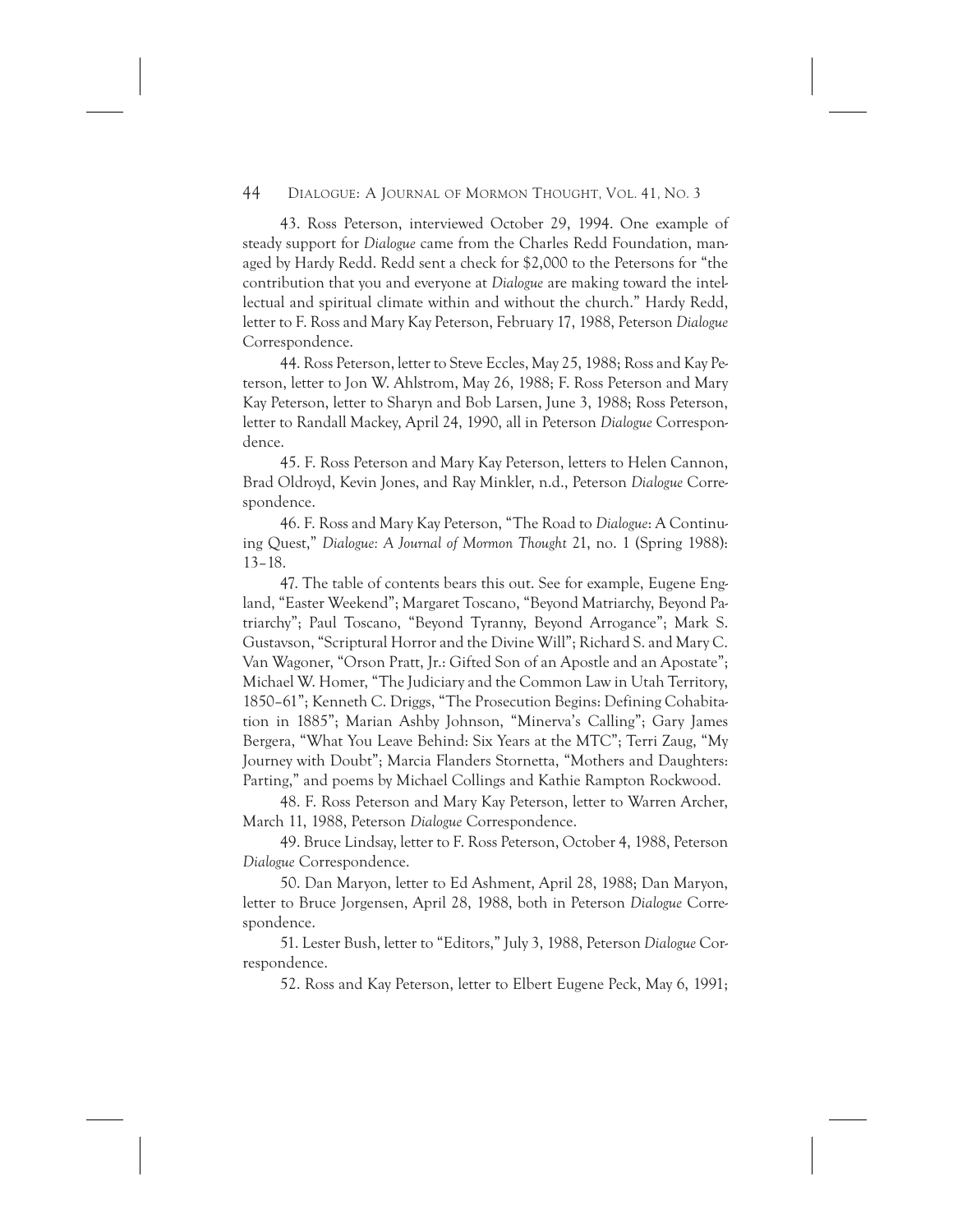Ross and Kay Peterson, letter to J. Michael Cleverly, October 17, 1991, both in Peterson *Dialogue* Correspondence.

53. Ross Peterson, interviewed October 29, 1994.

54. Ross and Kay Peterson, letter to Todd M. Morley, December 5, 1990, Peterson *Dialogue* Correspondence.

55. Mary Kay Peterson and F. Ross Peterson, letter to Eduardo Pagan, March 27, 1989, Peterson *Dialogue* Correspondence. The articles referred to were published as Karen Coates, "The Holy War Surrounding Evan Mecham," and Alleen Pace Nilsen, "Evan Mecham: Humor in Arizona Politics," both in *Dialogue: A Journal of Mormon Thought* 22 (Fall 1989): 66–89. The letter to the editor was Joseph A. Walkes Jr., "Shame on Mecham," *Dialogue: A Journal of Mormon Thought,* 23, no. 1 (Spring 1990): 7. For Mecham's own story, see Evan Mecham, *Wrongful Impeachment* (Glendale, Ariz.: Prime News Press, 1999).

56. F. Ross Peterson, letter to Steve Benson, June 7, 1988, Peterson *Dialogue* Correspondence.

57. F. Ross Peterson and Mary Kay Peterson, letter to Dallin H. Oaks, July 26, 1988, Peterson *Dialogue* Correspondence. Although the race issue as a theme did not appear in *Dialogue* under the Petersons as originally planned, two essays on the subject appeared in 1990: Jessie L. Embry, "Separate But Equal? Black Branches, Genesis Groups, or Integrated Wards," and Mark L. Grover, "The Mormon Priesthood Revelation and the Sao Paulo Brazil Temple," both in *Dialogue: A Journal of Mormon Thought,* 23, no. 1 (Spring 1990): 11–53.

58. F. Ross Peterson and Mary Kay Peterson, letter to Phillip Barlow, July 11, 1989, Peterson *Dialogue* Correspondence.

59. Mary Kay Peterson, telephone interview by Devery S. Anderson, December 3, 1994, David John Buerger, "The Development of the Mormon Temple Endowment Ceremony," *Dialogue: A Journal of Mormon Thought* 20 (Winter 1987): 33–76, won the *Dialogue* \$300 prize for first place in history in 1987. For the controversy surrounding this essay, see Devery S. Anderson, "A History of *Dialogue*, Part 3," 63–66.

60. F. Ross Peterson and Mary Kay Peterson, letter to Dallin H. Oaks, August 25, 1988, Peterson *Dialogue* Collection.

61. Oaks, a professor of law at the University of Chicago at the time of *Dialogue*'s founding, served three one-year terms on the editorial board from 1966 to 1969. See Devery S. Anderson, "A History of *Dialogue*, Part 1: The Early Years, 1965–71," *Dialogue: A Journal of Mormon Thought,* 32, no. 2 (Summer 1999): 22.

62. Dallin H. Oaks, "Alternate Voices," *Ensign*, May 1989, 28–29. The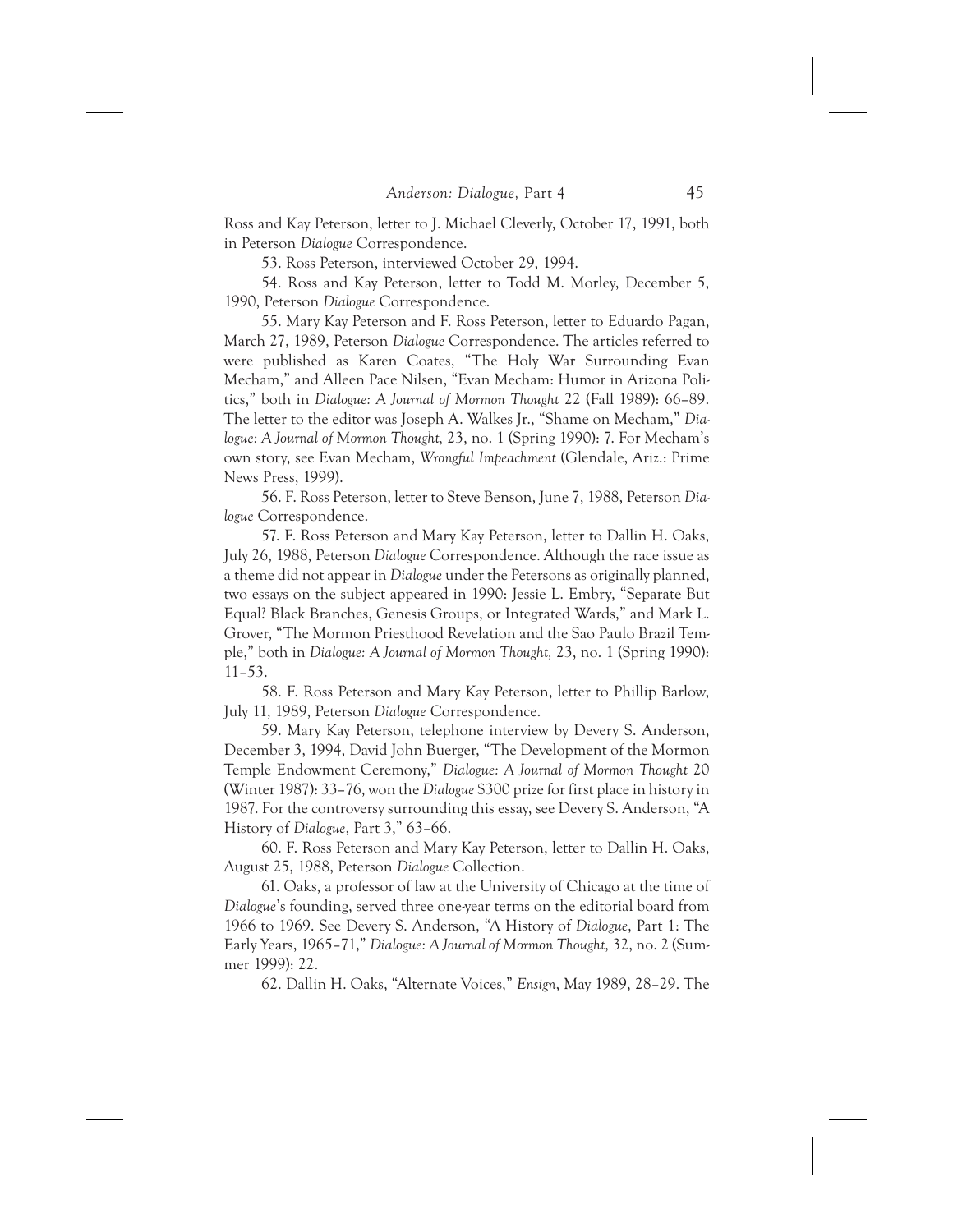talk immediately preceding Oaks's was also critical of intellectuals. Glenn L. Pace, a counselor in the Presiding Bishopric, told the Saturday afternoon audience: "One activity which often leads a member to be critical is engaging in inappropriate intellectualism. While it would seem the search for and discovery of truth should be the goal of all Latter-day Saints, it appears some get more satisfaction from trying to discover new uncertainties. I have friends who have literally spent their lives, thus far, trying to nail down every single intellectual loose end rather than accepting the witness of the Spirit and getting on with it." He also criticized the individual who "testif[ies] that he knows the *gospel* is true but believes the *Brethren* are just a little out of touch." Glenn L. Pace "Follow the Prophet," ibid., 26. Two years later, Pace published a version of this talk in his book *Spiritual Plateaus* (Salt Lake City: Deseret Book, 1991), 38–44. Although the Pace speech was harsher in its criticisms, it did not receive the same attention as Oaks's within the intellectual community.

63. F. Ross and Mary Kay Peterson, letter to George D. Smith, August 9, 1989, Peterson *Dialogue* Correspondence.

64. Helen B. Cannon, letter to Dallin H. Oaks, April 8, 1989; Dallin H. Oaks, letter to Helen B. Cannon, June 1, 1989, both in Peterson *Dialogue* correspondence.

65. F. Ross Peterson, letter to Milan D. Smith Jr., September 20, 1989.

66. See Armand L. Mauss, "Alternate Voices: The Calling and Its Implications," *Sunstone* 14 (April 1990): 7–10. Mauss had presented an earlier version of this essay at the 1989 Sunstone Symposium as part of a panel called "'Not Commanded in All Things': Alternate Voices in the Church" (audio cassette SL89–001) and on a panel at the 1989 Northwest Sunstone Symposium, entitled "Alternate Voices: Do We Need Them?" (Session 8), available from Sunstone Education Foundation, 343 N. 300 West, Salt Lake City 84103–1215, or for download at www.sunstoneonline.com.

67. Dallin H. Oaks, letter to Armand L. Mauss, July 3, 1990, Armand L. Mauss Collection, Mss B 1015, Box 6, fd. 7, Utah State Historical Society, Salt Lake City.

68. In addition to her numerous poems and essays published in *Dialogue*, Munk compiled a collection of her poems which was published shortly after her death as *So Far: Poems by Margaret Rampton Munk* (Bethesda, Md.: Greentree Publishing, 1986).

69. Dan Maryon, letter to Michael R. Collings, March 23, 1988; Mary Kay and F. Ross Peterson, form letter to "Dear Friend," n.d., both in Peterson *Dialogue* Correspondence.

70. F. Ross Peterson and Mary Kay Peterson, letter to Governor Calvin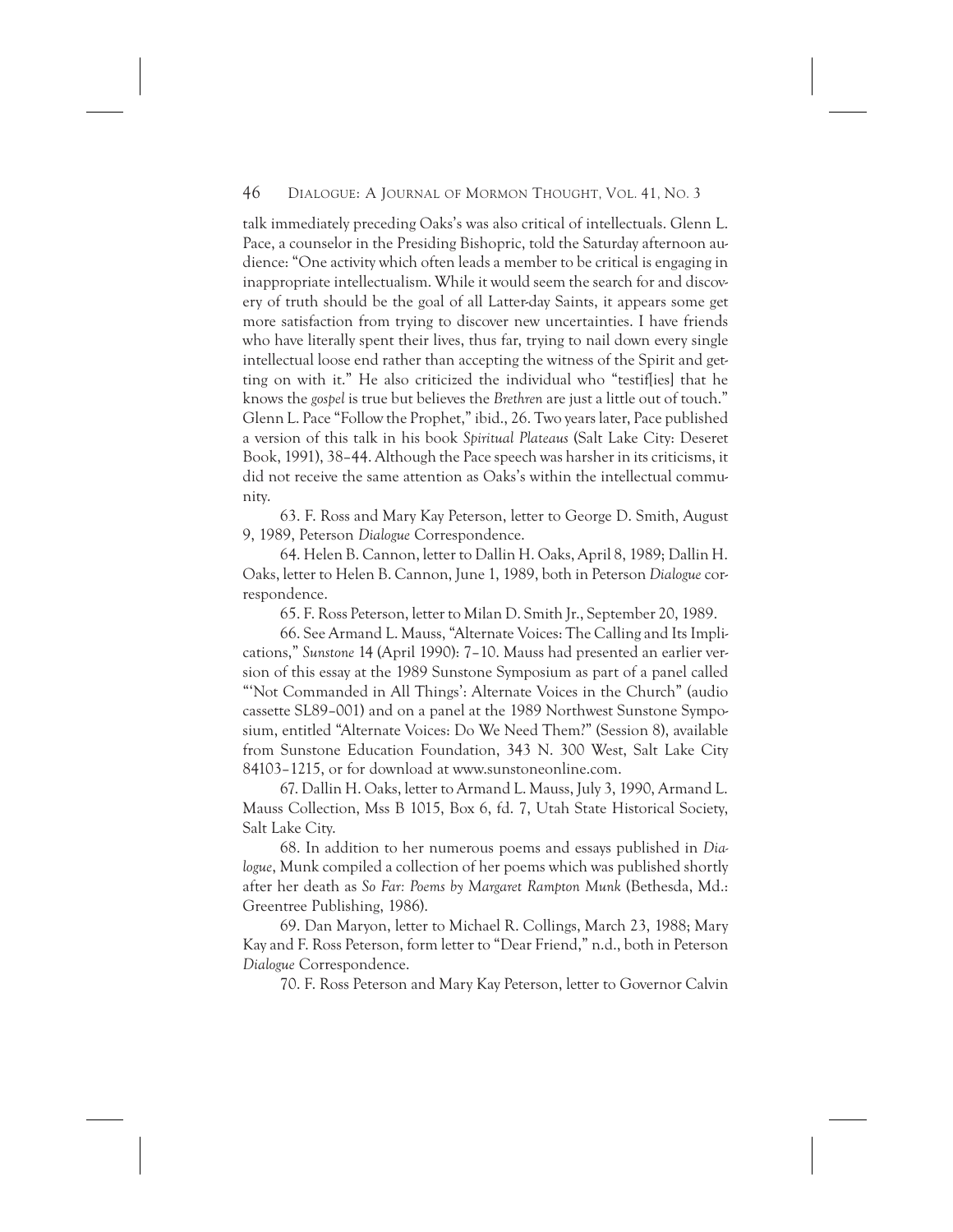and Mrs. Lucy Beth Rampton, June 1, 1988, Peterson *Dialogue* Correspondence. Calvin L. Rampton (1913–2007), a Democrat, served as Utah's governor from 1965 to 1977.

71. Ross and Kay Peterson, letter to Russell and Debbie [sic; Debbye] Munk, June 16, 1988, Peterson *Dialogue* Correspondence.

72. Peterson and Peterson, letter to "Dear Friend," n.d. Linda Sillitoe succeeded Michael R. Collings as poetry editor in 1999.

73. The first winners of the Munk award were two \$100 prizes issued to Timothy Liu for "Two Fishermen in Hong Kong," and Karen Marguerite Moloney, "Snowfall at Glenflesk." In time, the endowment fund emptied and all *Dialogue* awards and funding for the various awards came from *Dialogue*'s budget, which eventually totaled \$1,950 each year. In 2004, when Levi Peterson's team began its tenure with the journal, new awards were created and new donors secured. Levi S. Peterson, email to Devery S. Anderson, October 27, 2007, and Lori Levinson, email to Levi Peterson and Devery S. Anderson, October 28, 2007.

74. F. Ross Peterson and Mary Kay Peterson, letter to George D. Smith, May 11, 1988, Peterson *Dialogue* Correspondence.

75. Mary Kay Peterson, letter to Reid Grawe, May 24, 1989, Peterson *Dialogue* Correspondence.

76. Mary Kay and Ross Peterson, letter to Lowell L. Bennion, May 9, 1989, Peterson *Dialogue* Correspondence.

77. Ross Peterson, interviewed October 29, 1994.

78. Peterson and Peterson, letter to George D. Smith, August 9, 1989; Kay and Ross Peterson, letter to Susette Fletcher Green, June 22, 1989, Peterson *Dialogue* Correspondence.

79. Dan Maryon, letter to Members of the *Dialogue* Advisory Board, May 5, 1989 (with enclosed proposal), Peterson *Dialogue* Correspondence. Members of the advisory board were then Lowell L. Bennion, Mary L. Bradford, Jack and Linda Newell, Grethe B. Petersen, Robert A. Rees, and George D. Smith.

80. Rebecca England, letter to F. Ross Peterson and Mary Kay Peterson, May 3, 1989, Peterson *Dialogue* correspondence.

81. Mary Kay Peterson, letter to Eugene England, May 24, 1989, Peterson *Dialogue* correspondence.

82. Jack Newell, email to Devery Anderson, July 31, 2006.

83. Jones, interviewed December 28, 2004.

84. Kay and Ross Peterson, letter to Susette Fletcher Green, May 24, 1989, Peterson *Dialogue* Correspondence.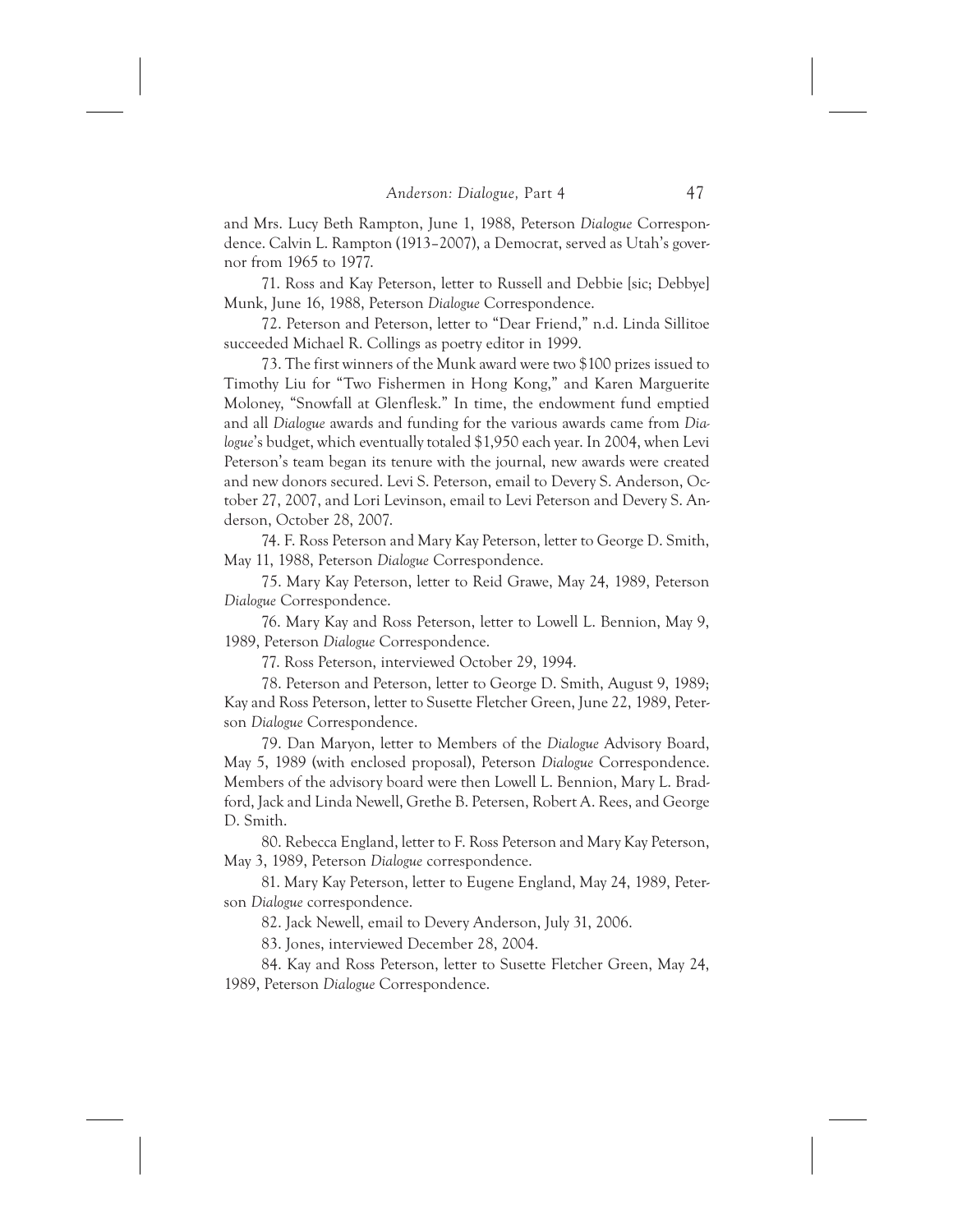85. Kay Peterson, letter to Lavina Fielding Anderson, May 24, 1989, Peterson *Dialogue* Correspondence.

86. Ross Peterson, interviewed October 29, 1994.

87. Ross Peterson, email to Anderson, August 26, 2006.

88. Ross Peterson, interviewed October 29, 1994.

89. Ross Peterson, email to Anderson, August 26, 2006. I gathered the names of office staff from *Dialogue* mastheads, fall 1989 through winter 1992.

90. F. Ross Peterson, letter to Mary Bradford, June 22, 1989, Peterson *Dialogue* Correspondence.

91. Susette Green, email to Anderson, December 3, 2006.

92. Ross Peterson, email to Devery Anderson, August 26, 2006.

93. Ross Peterson, letter to Milan D. Smith Jr., September 20, 1989; Ross and Kay Peterson, letter to Lawrence Foster, February 8, 1990, both in Peterson *Dialogue* Correspondence.

94. Kay and Ross Peterson, letter to Helen B. Cannon, September 7, 1989, Peterson *Dialogue* Correspondence.

95. Ross and Kay Peterson, letter to Levi S. Peterson, October 26, 1989, Peterson *Dialogue* Correspondence.

96. F. Ross and Kay Peterson, letter to Maureen Ursenbach Beecher, March 8, 1990, Peterson *Dialogue* Correspondence.

97. Ross and Kay Peterson, letter to Armand L. Mauss, February 14, 1990, Peterson *Dialogue* Correspondence.

98. Mary L. Bradford, letter to Kay and Ross Peterson, February 15, 1990, Peterson *Dialogue* Correspondence.

99. Robert A. Rees, letter to Kay and Ross Peterson, February 20, 1990, Peterson *Dialogue* Correspondence.

100. See letters sent to Mary L. Bradford, Robert A. Rees, Allen Roberts, and Maureen Ursenbach Beecher, March 8, 1990, Peterson *Dialogue* Correspondence.

101. Editorial, *Dialogue,* 23, no. 1 (Spring 1990): 4.

102. Ross Peterson, interviewed October 29, 1994.

103. Mary Kay and Ross Peterson, letter to Jay Potter, October 23, 1991, Peterson *Dialogue* Correspondence; Ross Peterson, interviewed October 29, 1994.

104. Susette Green, email to Devery Anderson, December 3, 2006.

105. Ross Peterson, interviewed October 29, 1994.

106. Kay Peterson, letter to Linda King Newell, February 16, 1990, Peterson *Dialogue* Correspondence.

107. In 1985, Larson was forced to resign his position at the Church Scriptural Translation Department after an unpublished paper he had writ-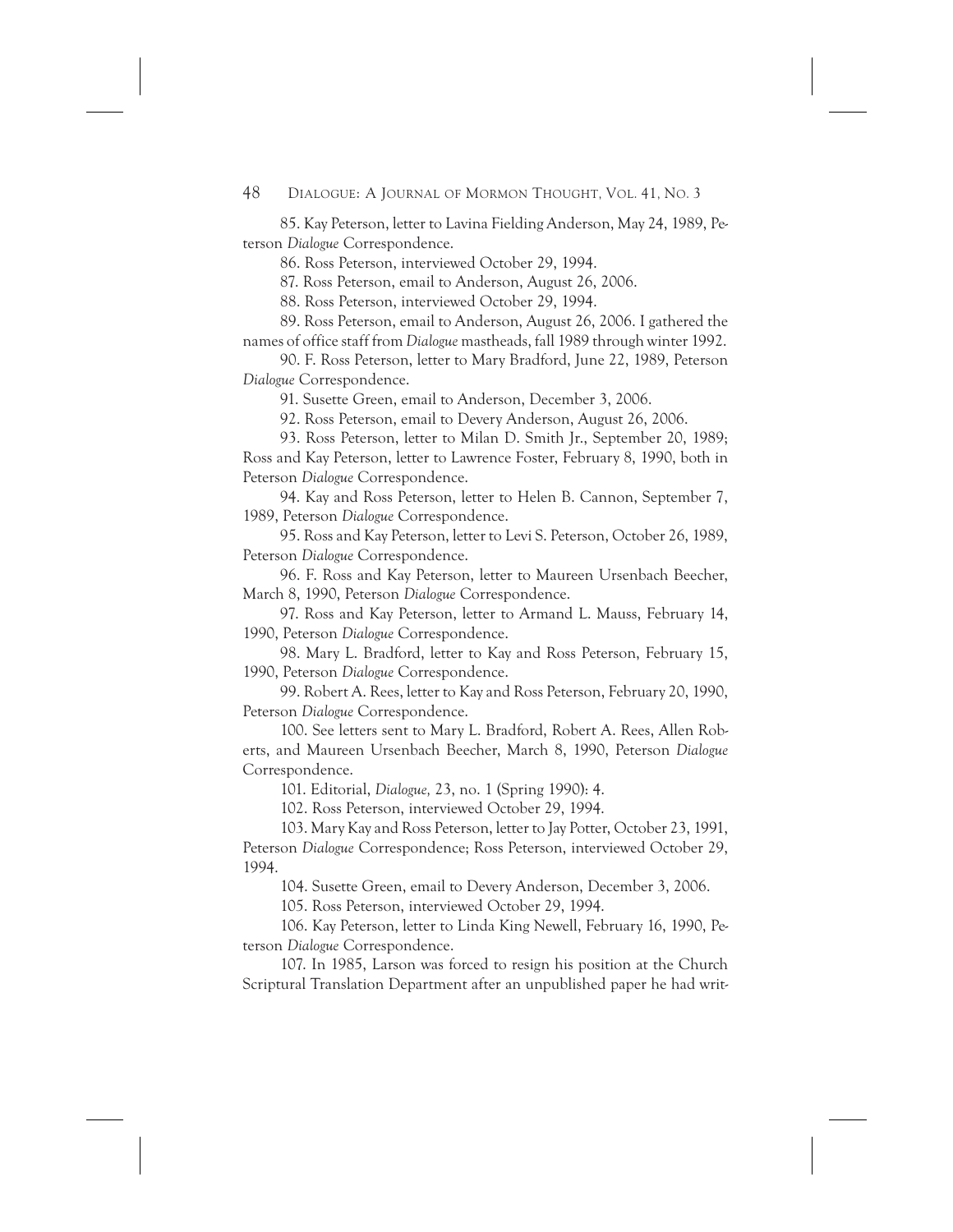ten made its way to his superiors in the Church Office Building. The paper, "The Sermon on the Mount: What Its Textual Transformation Discloses Concerning the Historicity of the Book of Mormon," maintained that Joseph Smith did not "translate" the relevant portions of 3 Nephi which are similar to Matthew 5 since the Book of Mormon version contains errors from post-1769 editions of the King James Version. See "Man Forced to Resign Over Translation Issue," *Sunstone* 10, no. 9 (1985): 38.

108. David J. Whittaker, letter to F. Ross Peterson, October 12, 1988, Peterson *Dialogue* Correspondence; Ross Peterson, email to Anderson, August 26, 2006. Larson also presented the paper on Thomas Stuart Ferguson at the Sunstone Symposium in Salt Lake City in August 1989. Garth Jones, professor at the University of Alaska at Anchorage, responded to the paper. Session audiocassette SL89–035, available from the Sunstone Education Foundation, 343 N. 300 West, Salt Lake City 84103–1215, or for download at www. sunstoneonline.com.

109. See, for example, Milton R. Hunter and Thomas Stuart Ferguson, *Ancient America and the Book of Mormon* (Oakland, Calif.: Kolob Book Company, 1950); Thomas Stuart Ferguson, *One Fold and One Shepherd* (San Francisco: Books of California, 1958; 2d ed., Salt Lake City: Olympus Publishing Company, 1962). After Ferguson's death, the latter was revised as Bruce W. Warren and Thomas Stuart Ferguson, *The Messiah in Ancient America* (Provo, Utah: Book of Mormon Research Foundation, 1987).

110. Stan Larson, "The Odyssey of Thomas Stuart Ferguson," *Dialogue: A Journal of Mormon Thought,* 23, no. 1 (Spring 1990): 55–93.

111. Ross Peterson, email to Anderson, August 26, 2006. Ferguson's doubts had previously been published in Jerald and Sandra Tanner, *Ferguson's Manuscript Unveiled* (Salt Lake City: Utah Lighthouse Ministry, 1988), and "Ferguson's Two Faces: Mormon Scholar's 'Spoof' Lives On after His Death," *Salt Lake City Messenger* 69 (September 1988): 1–10.

112. Dan Maryon, letter to John L. Sorenson, May 31, 1988, Peterson *Dialogue* Correspondence. Sorenson's major work is *An Ancient American Setting for the Book of Mormon* (Salt Lake City: Deseret Book/Provo, Utah: FARMS, 1985). Commenting on Sorenson's review copy of his manuscript, Larson recently noted: "He had a number of cases where he added first-hand details and a number of places where he offered critical comments. One is of interest. I had said, 'Every item from his [Ferguson's] hand should be utilized in understanding his thinking during this period. At present there are twenty-two letters and a twenty-nine-page study on Book of Mormon geography. Because this period of time is so critical, we can do no better than to discuss piece by piece each of the extant items. His first-hand writings provide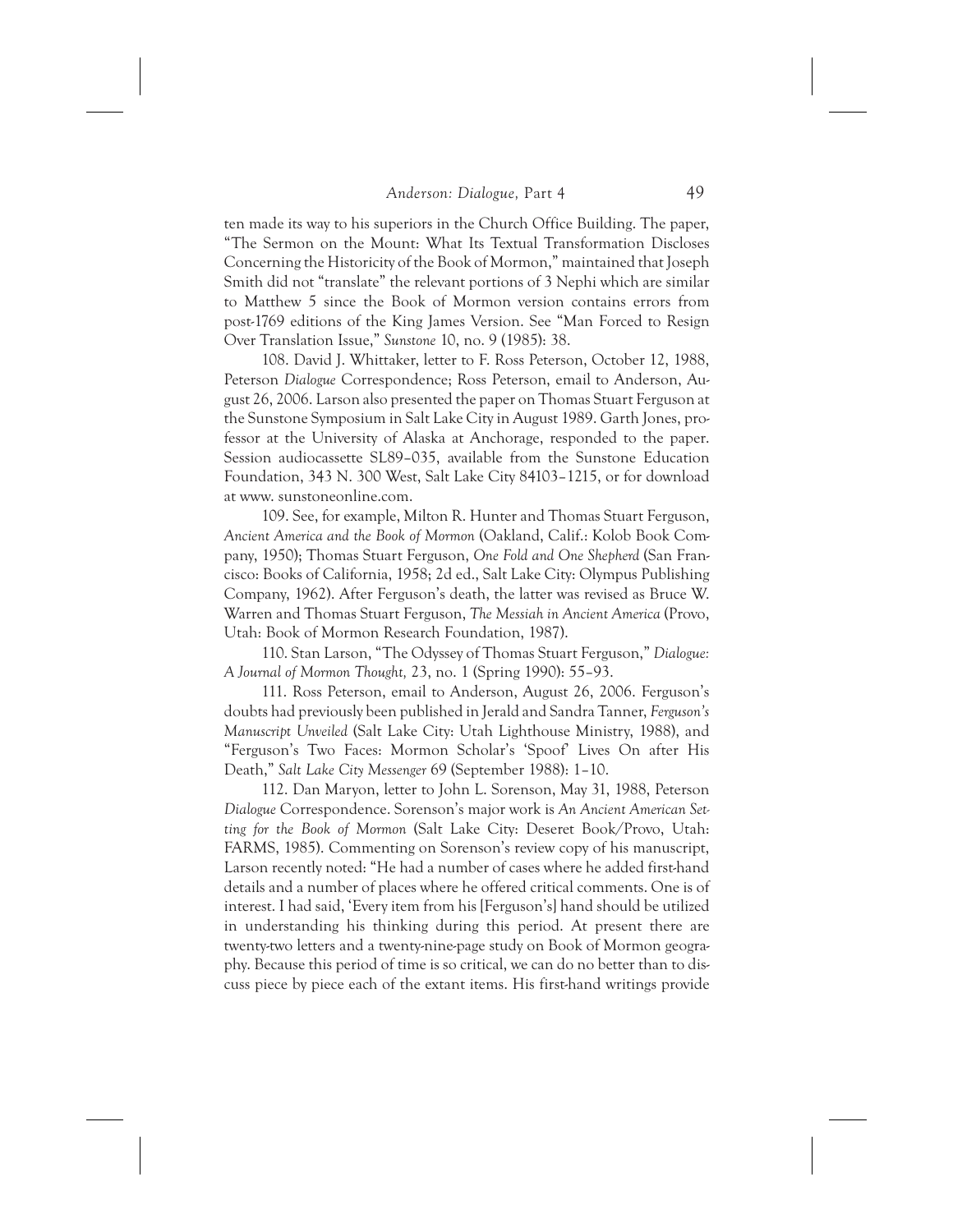the best avenue of direct access to the radical change in Thomas Stuart Ferguson during the last fifteen years of his life.' Above my words 'the best avenue' Sorenson wrote 'but not the only [avenue].' That's O.K., but what is really interesting is his comment in the margin at this point: 'historian's bias.' Isn't that something! He criticizes me for limiting myself to actual documents written by Ferguson, rather than speculating on what I might think he meant or what others remembered him saying!" Stan Larson, email to Devery Anderson, August 3, 2006.

113. Ross Peterson, email to Anderson, August 26, 2006.

114. Larson, email to Anderson, August 3, 2006. Larson later published a book on the Ferguson saga, expanding his research. Stan Larson, *Quest for the Gold Plates: Thomas Stuart Ferguson's Archaeological Search for the Book of Mormon* (Salt Lake City: Freethinker Press, 1996). As Larson continued his research, Millie Cheesman, widow of BYU religion professor and archaeology enthusiast Paul R. Cheesman, would provide information to Larson only if his book was "faith promoting." When he couldn't make that promise, she declined to help.

115. Ross and Kay Peterson, letter to George D. Smith, April 24, 1990, Peterson *Dialogue* Correspondence.

116. Larry Ferguson, "The Most Powerful Book," letter to the editor, *Dialogue: A Journal of Mormon Thought* 20, no. 3 (Fall 1990): 9. Upon his book's release, Larson spoke at the Mormon History Association annual meeting in Snowbird, Utah, in May 1996, and shared his updated work on Ferguson. Daniel Peterson, closely associated with FARMS, responded.

117. Stan Larson, "Another Ferguson Letter Found," n.d., unpublished letter to the editor, in Peterson *Dialogue* Correspondence. In 2006, Larson said that two of Ferguson's best friends gave him the answer to Ferguson's contradictory statements. When they asked Ferguson how he was able to continue bearing his testimony of the Book of Mormon at LDS gatherings when he no longer believed, his answer was "that he told people what made them happy." Stan Larson, email to Anderson, August 3, 2006.

118. "Comments on Temple Changes Elicit Church Discipline," *Sunstone* 14 (June 1990): 60; Vern Anderson, "LDS Leaders Revise Temple Endowment," *Salt Lake Tribune*, April 29, 1990, 2B.

119. See *Arizona Republic*, April 28, 1990; *New York Times*, May 3, 1990; *Los Angeles Times*, May 5, 1990.

120. John Dart, "Mormons Summon Those Who Spoke to Media of Temple Rites," *Los Angeles Times*, June 2, 1990, 12.

121. F. Ross Peterson, letter to George D. Smith, August 9, 1990, Peterson *Dialogue* Correspondence.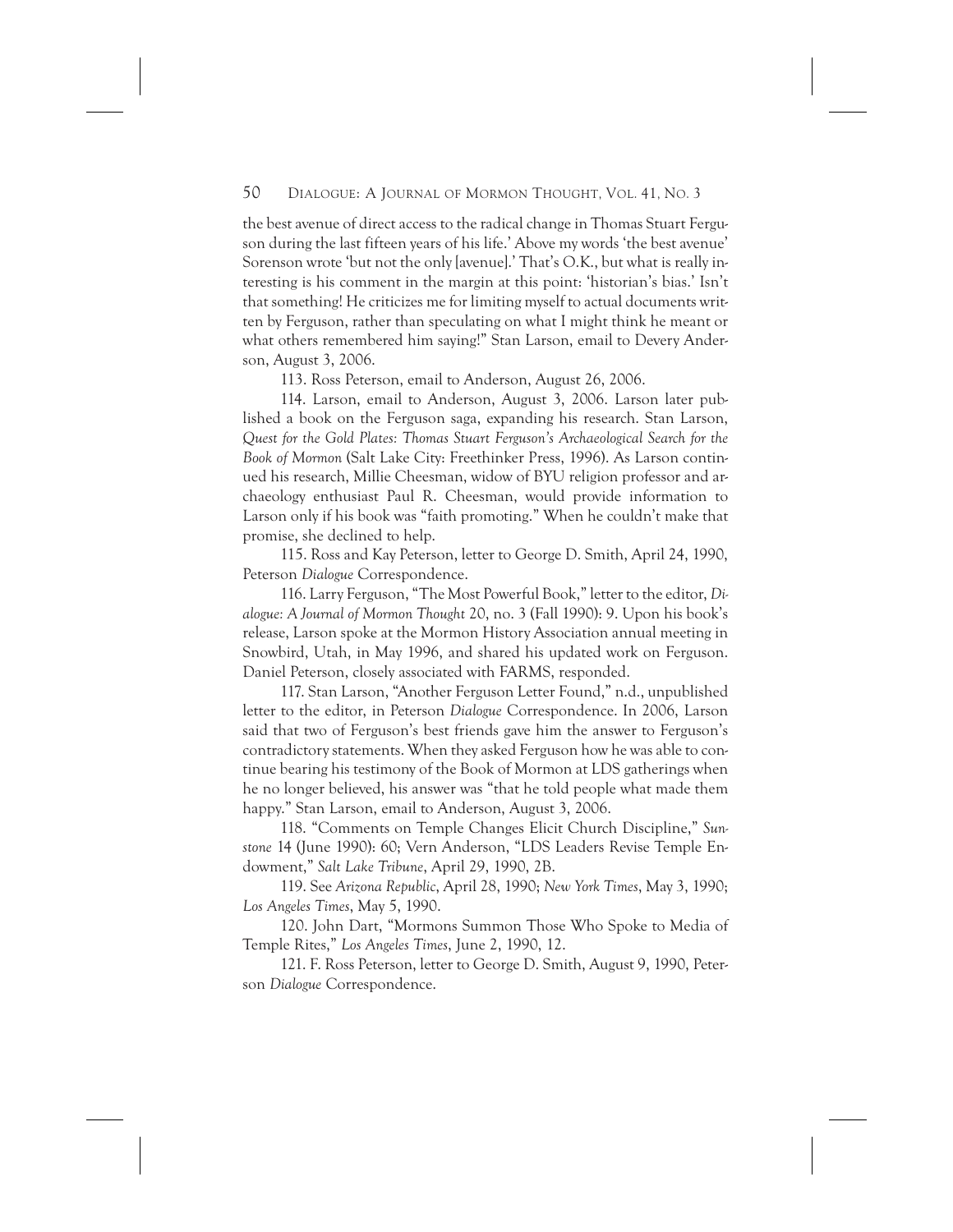122. Ross Peterson, letter to George D. Smith, August 9, 1990. Peterson *Dialogue* Correspondence.

123. Ibid.; Ross Peterson, letter to D. Michael Quinn, October 18, 1990, Peterson *Dialogue* Correspondence.

124. Ross Peterson, letter to George D. Smith, August 9, 1990. Toscano's essay, "Rending the Veil," appeared as chapter 22 in Margaret and Paul Toscano, *Strangers in Paradox: Explorations in Mormon Theology* (Salt Lake City: Signature Books, 1990), 265–77.

125. Ross Peterson, letter to George D. Smith, August 9, 1990; Ross and Kay Peterson, to Lavina and Paul Anderson, May 29, 1990, Peterson *Dialogue* Correspondence.

126. Ross and Kay Peterson, letter to Lavina and Paul Anderson, May 29, 1990.

127. Ross Peterson, letter to George D. Smith, August 9, 1990; Ross and Kay Peterson, letter to John and Linda Sillito, June 20, 1990, Peterson *Dialogue* Correspondence. Kevin Jones, who also wrote to some General Authorities, recently described Ross as someone who "wouldn't hurt a fly" and believed, as did most of those closely associated with the Petersons, that Ross's temple recommend would never have been revoked had he not been editor of *Dialogue*. Jones, interviewed December 28, 2004.

128. Ross and Kay Peterson, letter to Kevin Jones, May 29, 1990, Peterson *Dialogue* Correspondence.

129. Ross Peterson, interviewed October 29, 1994.

130. The first women's issue of *Dialogue* appeared in summer 1971, known as the "pink" issue. It was followed ten years later in winter 1981 by the "red" issue.

131. Kay Peterson, interviewed December 3, 1994.

132. Kay and Ross Peterson, letter to Dixie Partridge, May 24, 1989, Peterson *Dialogue* Correspondence.

133. Mary Kay Peterson, letter to Helen Stark, March 8, 1989, Peterson *Dialogue* Correspondence.

134. Susette Green, email to Devery Anderson, December 3, 2006.

135. For more on this conference and the Equal Rights Amendment, see Martha Sonntag Bradley, *Pedestals and Podiums: Utah Women, Religious Authority, and Equal Rights* (Salt Lake City: Signature Books, 2005).

136. See the table of contents, *Dialogue: A Journal of Mormon Thought,* 23, no. 3 (Fall 1990). There were thirteen essays, three pieces of fiction, and seven poems in the issue, all by women.

137. These were Vella Neil Thomas, "Mormon Women and the Right to Wage Work," Eugene England, "On Being Male and Melchizedek," and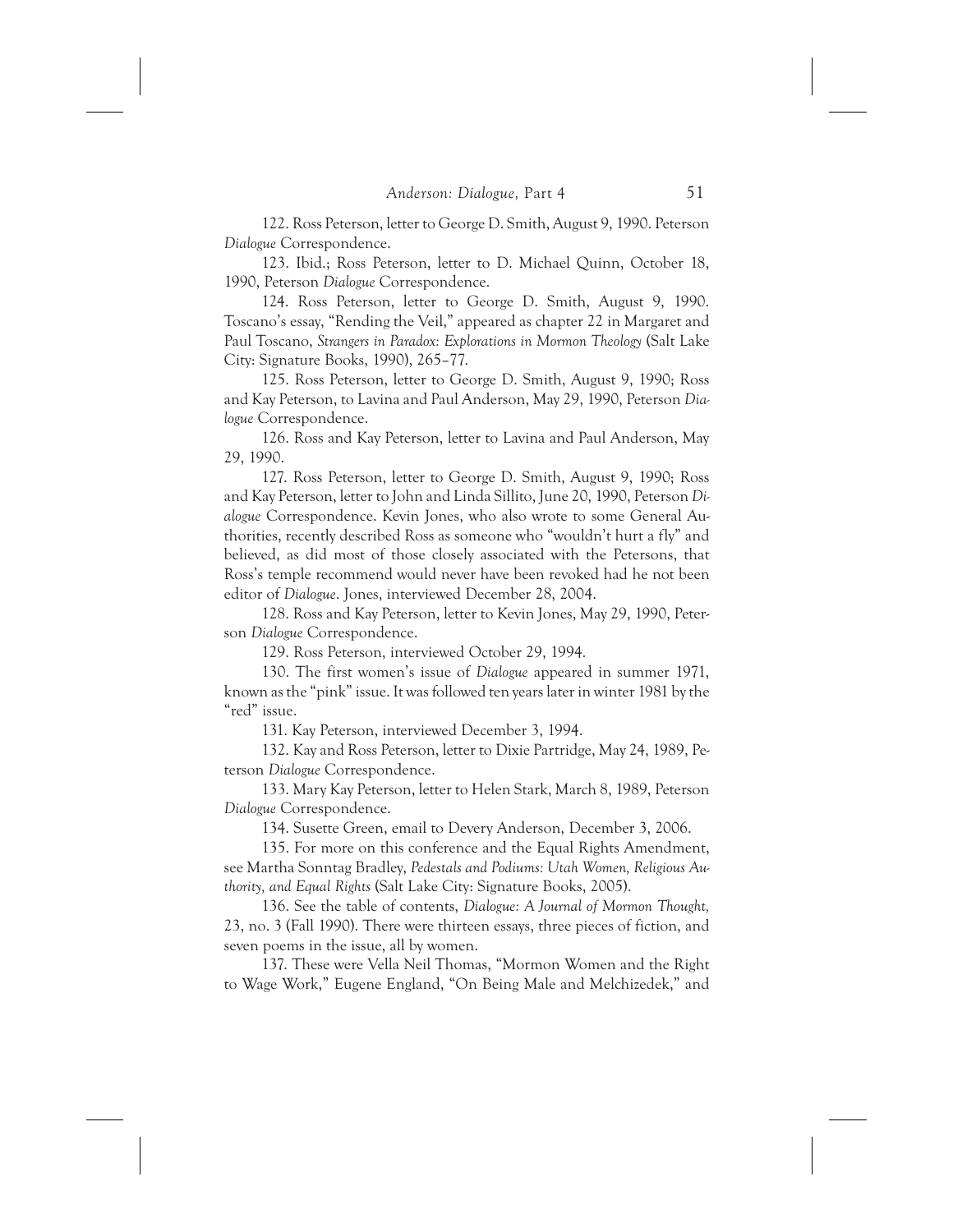Lavina Fielding Anderson, "The Grammar of Inequity," all in *Dialogue: A Journal of Mormon Thought* 23, no. 4 (Winter 1990): 45–95.

138. Ross and Kay Peterson, letter to Patty Redd Kennington, January 11, 1991, Peterson *Dialogue* Correspondence.

139. One such example of this is Ross and Kay Peterson, letter to the religion editor, *Salt Lake Tribune*, September 6, 1990, Peterson *Dialogue* Correspondence.

140. Peterson, interviewed October 29, 1994. For the essay, see *Dialogue,* 23, no. 3 (Fall 1990): 90–100.

141. Deborah J. Kazlauskas, letter to F. Ross Peterson and Mary Kay Peterson, November 28, 1990; Ross and Kay Peterson, letter to Deborah J. Kazlauskas, January 7, 1991, both in Peterson *Dialogue* Correspondence. Castleton's paper was part of a panel at the August 1989 Sunstone Symposium, "Mormon Women and Domestic Violence: The Patriarchal Connection" (CD SL89–051), available from Sunstone Education Foundation, 343 N. 300 West, Salt Lake City 84103–1215, or for download at www. sunstoneonline.com.

142. Ross and Kay Peterson, letter to Helen Stark, October 2, 1990.

143. Ross and Kay Peterson, letter to Armand L. Mauss, May 10, 1991, Peterson *Dialogue* Correspondence.

144. "Church Issues Statement on 'Symposia,'" *Sunstone* 15 (September 1991): 58; Ross and Kay Peterson, letter to Jim Bell, October 15, 1991, Peterson *Dialogue* Correspondence. The papers under discussion were presented at the 1991 Sunstone Symposium at Salt Lake City: Colleen McDannell, "LDS Garments: A View from the Outside" (SL91–147); David C. Knowlton, "Terrorism in the Church in South America" (SL91–142); and John R. Sillito, "Enigmatic Apostle: The Case of Richard R. Lyman" (SL91–073). CDs available from Sunstone Education Foundation, 343 N. 300 West, Salt Lake City 84103–1215, or for download at www.sunstoneonline.com.

145. "Statement," *Deseret News*, August 23, 1991, B2; Peggy Fletcher Stack, "LDS Church Decries Sunstone Sessions, Calls Content Insensitive, Offensive," August 24, 1991, B1; "Statement," *Church News*, August 31, 1991, 3.

146. "Church Issues Statement on 'Symposia,'" 58; Martha S. Bradley, "Theological Discussion or Support Group?: A History of Sunstone Symposiums," *Sunstone* Issue 123 (July 2002): 38–39.

147. Stack, "LDS Church Decries Sunstone Sessions"; "Church Issues Statement on 'Symposia,'" 58.

148. See *Ensign*, November 1991: Boyd K. Packer, "Reverence Invites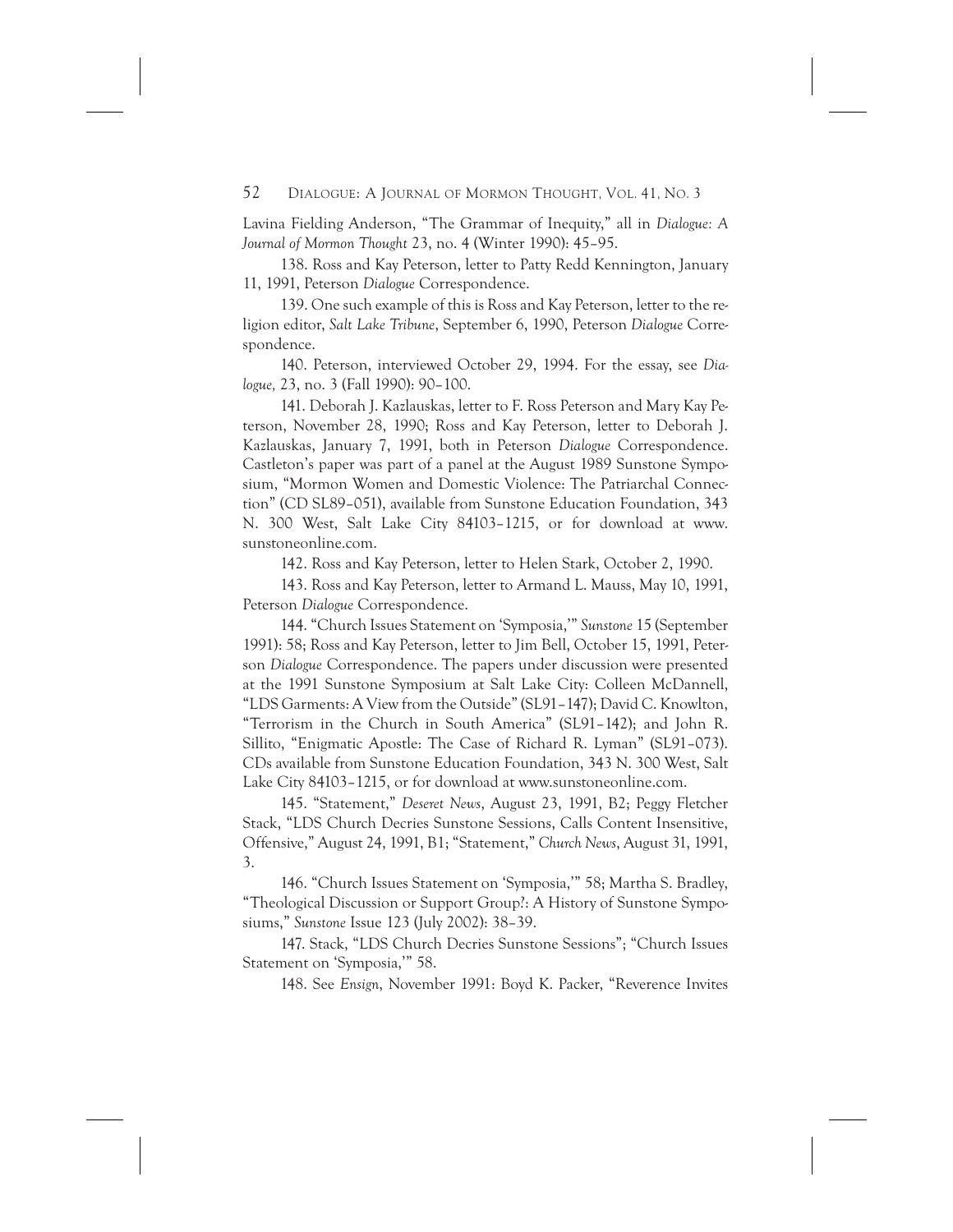Revelation," 21–23; Charles Didier, "Testimony," 62–64; and Marvin J. Ashton, "Strengthen the Feeble Knees," 70–72.

149. Mary Kay and Ross Peterson, letter to Chad Orton, October 16, 1991, Peterson *Dialogue* Correspondence.

150. Mary Kay and Ross Peterson, letter to Elbert Peck, October 16, 1991, Peterson *Dialogue* Correspondence.

151. Peterson and Peterson, letter to Jim Bell, October 15, 1991.

152. *This People* 13 (Fall 1992): 35. Other ads featured a pollster under the headline, "Some *Dialogue* Readers Are Real Questioning Types," and a cardiologist, under "Some *Dialogue* Readers Need to Get to the Heart of the Issue." See *This People* 12 (Holiday 1991): 53, and 13 (Spring 1992): 39.

153. Mary Kay Peterson, letter to Mike Dunn, December 4, 1991, Peterson *Dialogue* Correspondence.

154. Ross Peterson, letter to George D. Smith, October 29, 1991; Mary Kay and Ross Peterson, letter to Obert C. Tanner, October 29, 1991, both in Peterson *Dialogue* Correspondence. BYU professors who published essays in *Dialogue* between this date and the end of the Petersons' tenure were Marie Cornwall, James B. Allen, Thomas G. Alexander, David Knowlton, Tim Heaton, Douglas F. Tobler, and Jessie L. Embry.

155. Mary Kay Peterson and Ross Peterson, letter to Armand L. Mauss, January 8, 1992, Peterson *Dialogue* Collection.

156. Ross Peterson, interviewed October 29, 2004.

157. Bradley, "Theological Discussion or Support Group?" 38.

158. Glen M. Leonard, letter to Mary Kay Peterson and Kevin Jones, June 22, 1989; Ross Peterson, letter to Glen M. Leonard, July 19, 1989; Ross and Kay Peterson, letter to Richard P. Howard, January 10, 1990, all in Peterson *Dialogue* Correspondence. The essays were Glen M. Leonard, "Remembering Nauvoo"; Richard P. Howard, "The Nauvoo Heritage of the Reorganized Church"; John E. Hallwas, "Mormon Nauvoo from a Non-Mormon Perspective"; and Ronald K. Esplin, "The Significance of Nauvoo for Latter-day Saints," *Journal of Mormon History* 16 (1990): 25–86.

159. Ross and Kay Peterson, letter to Carol Cornwall Madsen, June 19 and July 1, 1991, both in Peterson *Dialogue* Correspondence.

160. Ross and Kay Peterson, letter to Armand L. Mauss, February 14, 1990, Peterson *Dialogue* Correspondence. For the essay referred to, see Richard H. Cracroft, "'A Profound Sense of Community': Mormon Values in Wallace Stegner's *Recapitulation*," *Dialogue: A Journal of Mormon Thought* 24, no. 1 (Spring 1991): 101–13.

161. Julian Durham, letter to Ross and Kay Peterson, March 19, 1990;